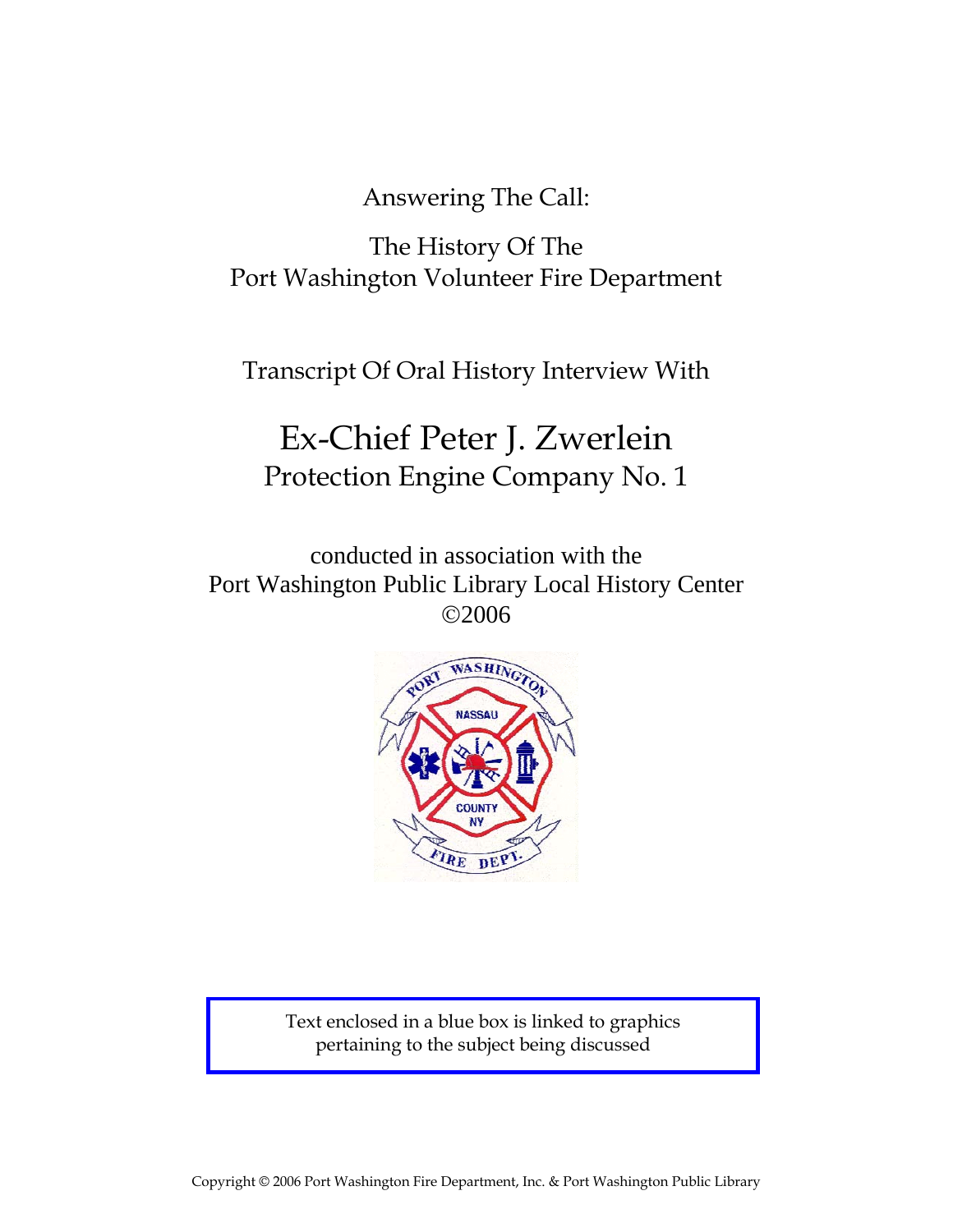Q: Today is May 26th, 2004. We are at the Port Washington Library's Oral History Department. My name is Margaret Dildilian, and I'm so pleased to be interviewing Peter J. Zwerlein, who is Chief of Protection Fire Company. [He is a member of Protection Engine Company and was Chief of the Port Washington Fire Department between 1989 and 1991].

 Peter, you have a long and varied career, and you've lived your whole life in Port Washington. Can you tell me something about what your childhood was like in Port Washington? Particularly, coming from a firefighting background.

- Peter J. Zwerlein: Well, of course, it was a lot different back then. No doubt about it. I grew up on Shore Road in the vicinity of Lewis Oil Company. My father grew up in that same area, so we've been there for a long time. I can remember being in the water every day of the summer, because it was right across the street from our house. And when you could walk across Shore Road and not worry about a car coming the other way. Walk across slowly (laughs) and not worry about a car. Still, a nicer time.
- Q: That's wonderful. Did anything specific happen in your childhood that made you want to become a firefighter?
- PJZ: No, matter of fact, I have very fond memories of growing up, my father being a firefighter, and my uncles. Later on, my brothers. And just knowing the people who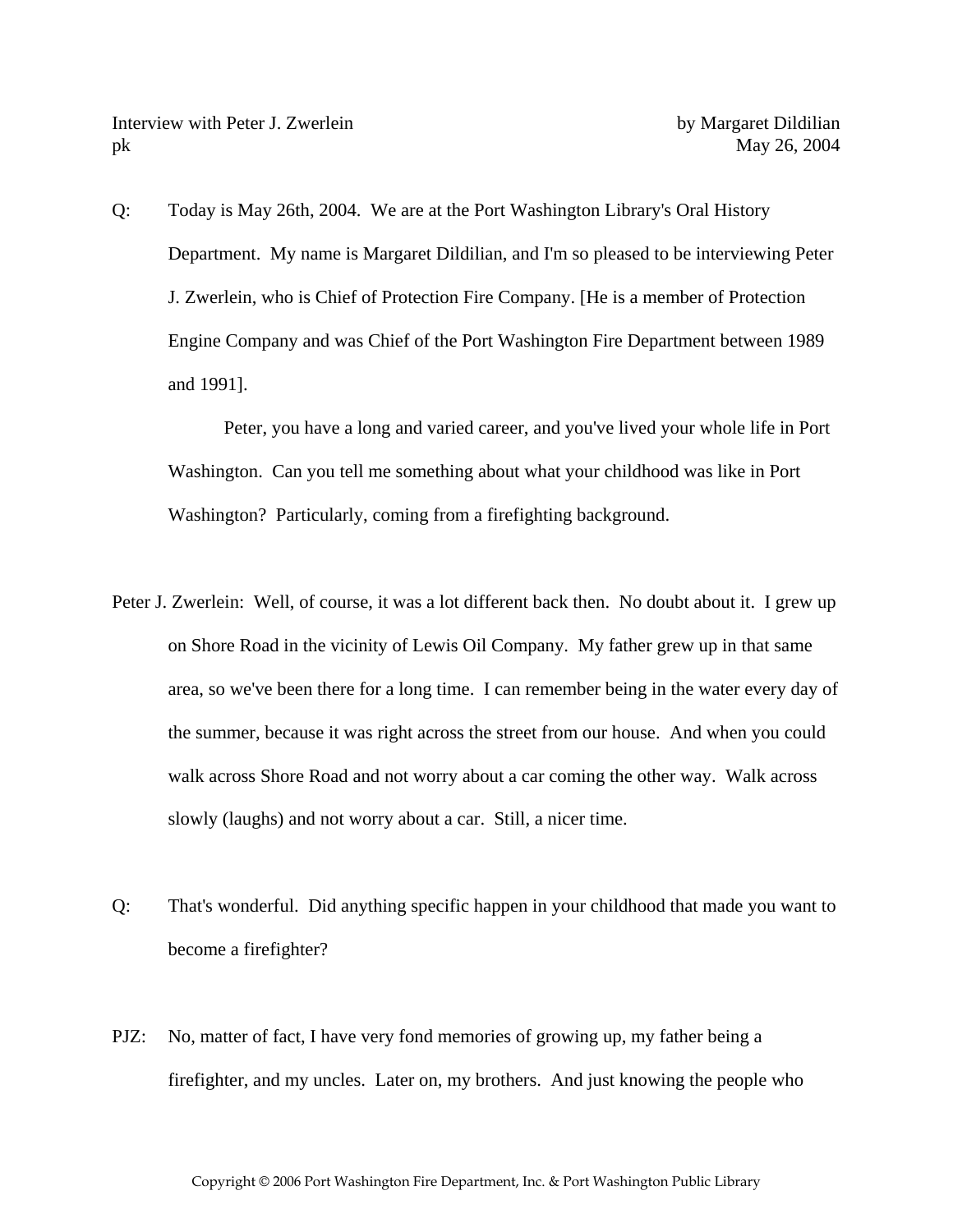were firefighters. The picnics that we used to have in the summertime, especially July 4th. Every July 4th, we'd have a picnic out on one of the estates in Sands Point. The [owners would let us use the beach. And for days before, the members would make clam](http://www.pwfdhistory.com/trans/zwerleinp_trans/fhh_picnic001_web.jpg)  chowder up at the fire house. You know, just from soup to nuts. They were the chefs, and they had people who had specialties, but it would take actually two or three days to get everything set up, transported down there. It was just a fun time. As I got older, my brother Bill was a member. He's seven years older than I. And he was really into the Fire Department. I was probably in junior high school, if not younger than that, and he was going every day, every night, doing something. And I can remember swearing that I was never going to join, you know, because it takes so much of his time, you know. Why would you want to do that type of thing? And, of course, I ended up joining and being chief, and the rest is history, as they say.

- Q: Can you remember your grandfather at all, since he was also a fireman?
- PJZ: I remember my grandfather, but when I remember him, he wasn't a fireman. I don't think he was in—he was in Atlantic Hook and Ladder Company. And ...
- Q: So, you don't remember any stories ...
- PJZ: No.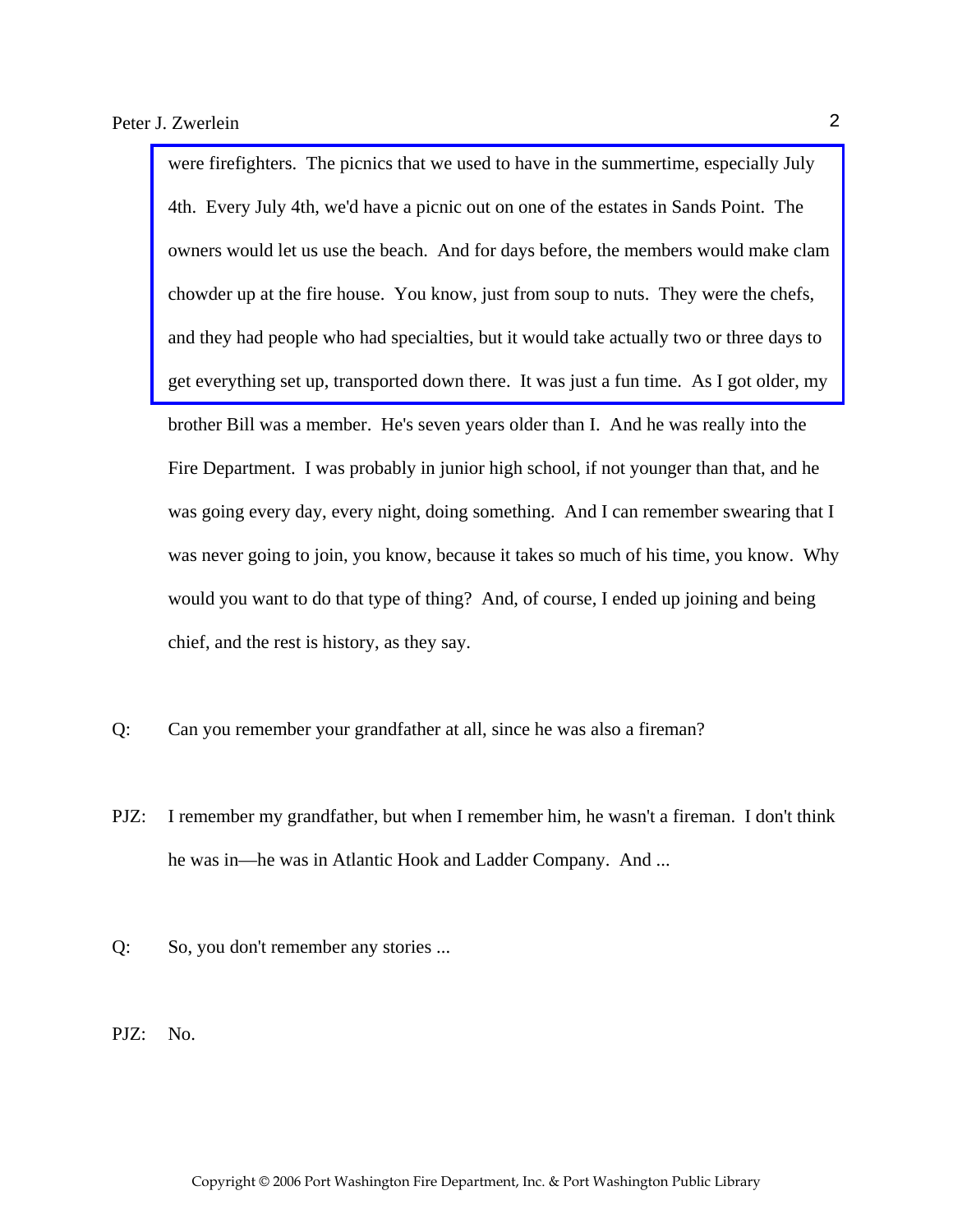- Q: ... that he might have had?
- PJZ: Yeah, no, not when he was in. No, no. I can recall my father.

Q: Your father?

PJZ: Yeah.

- Q: You remember stories of what life was like for him as a firefighter?
- PJZ: Well, I remember, as a kid, you know, lying in bed at night. And, at that time, the only way of notifying anybody of a fire was the horns and the sirens. And the sirens going off, and him running out to the fire. And, later on if he came back, or the next day, his clothes would be smelling of smoke, you know, just because of the fire and what-not. And that happened quite a bit. And memories like that. Yep.
- Q: Was he ever injured? Did he ever ...
- PJZ: Not that I'm aware of. No, he used to drive the trucks quite frequently, in my memory. You know, before that, when he was younger, perhaps he did more actual firefighting. But he pumped the trucks mostly.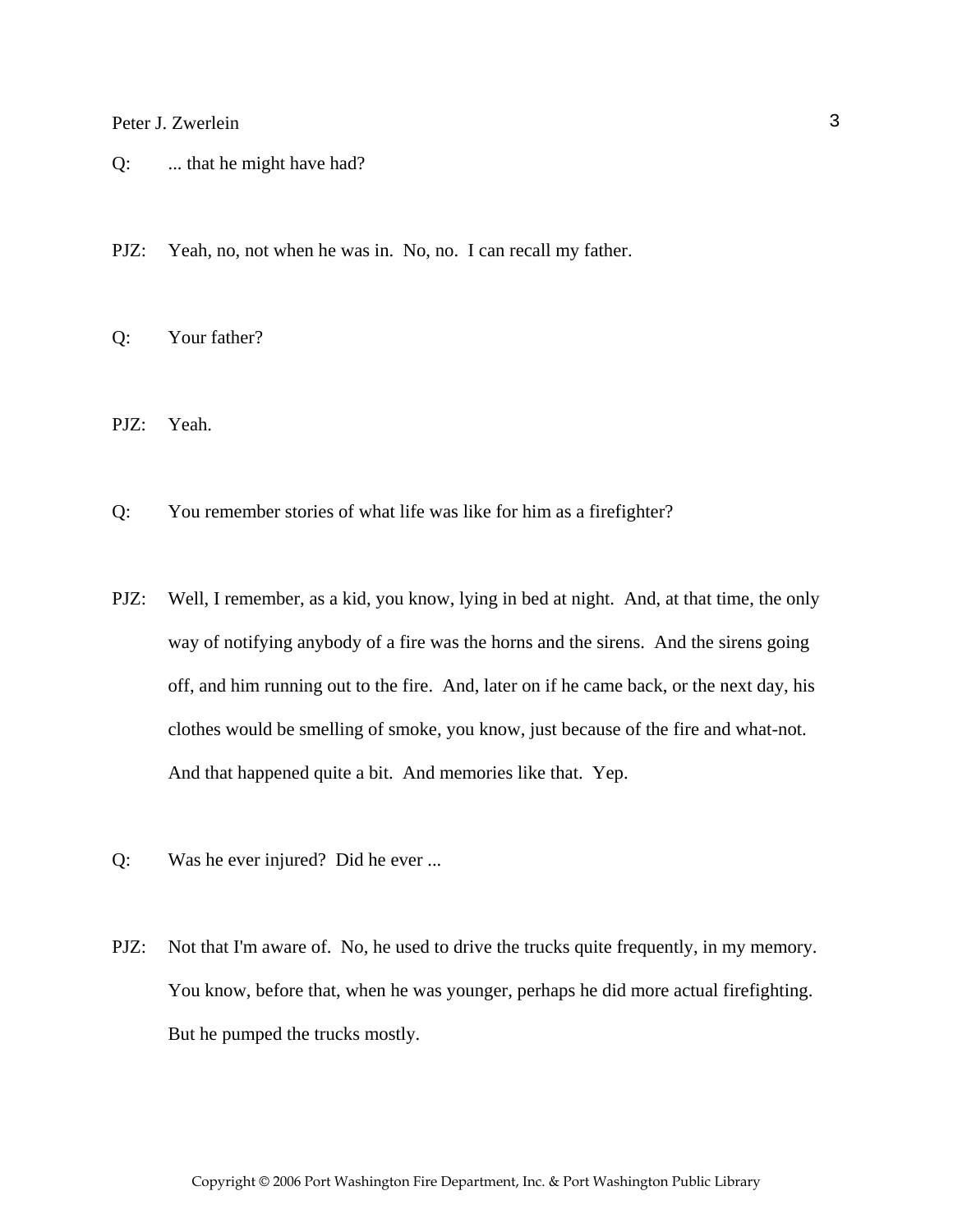- Q: So the influence on you, was particularly by your brother?
- PJZ: Yes. My father—yeah, my brothers more than my father, I guess. Because my father worked a lot. He owned a soft ice cream store called Tastee-Freeze in Manorhaven. And from, I guess, when I was eight years old till I graduated high school, he was there every summer. He had to be there every day. So, it was a little hard for him to do a lot. But I would think probably mostly from my brother. Yeah.
- Q: And why did you join the company you did join, because your entire family ...
- PJZ: [It was] really the only company I knew, because my entire—exactly, my entire family, except for my grandfather were members of Protection.
- Q: And how old were you when you joined?
- PJZ: I was nineteen. At the time, there were waiting lists to get into the company, and ...
- Q: Is that different from now?
- PJZ: Oh, different. Very different. Now, you could walk in any time. I mean, there're openings—probably twenty, twenty-five openings, if not more. But there was just—I was lucky because one of the members ahead of me—the person ahead of me on the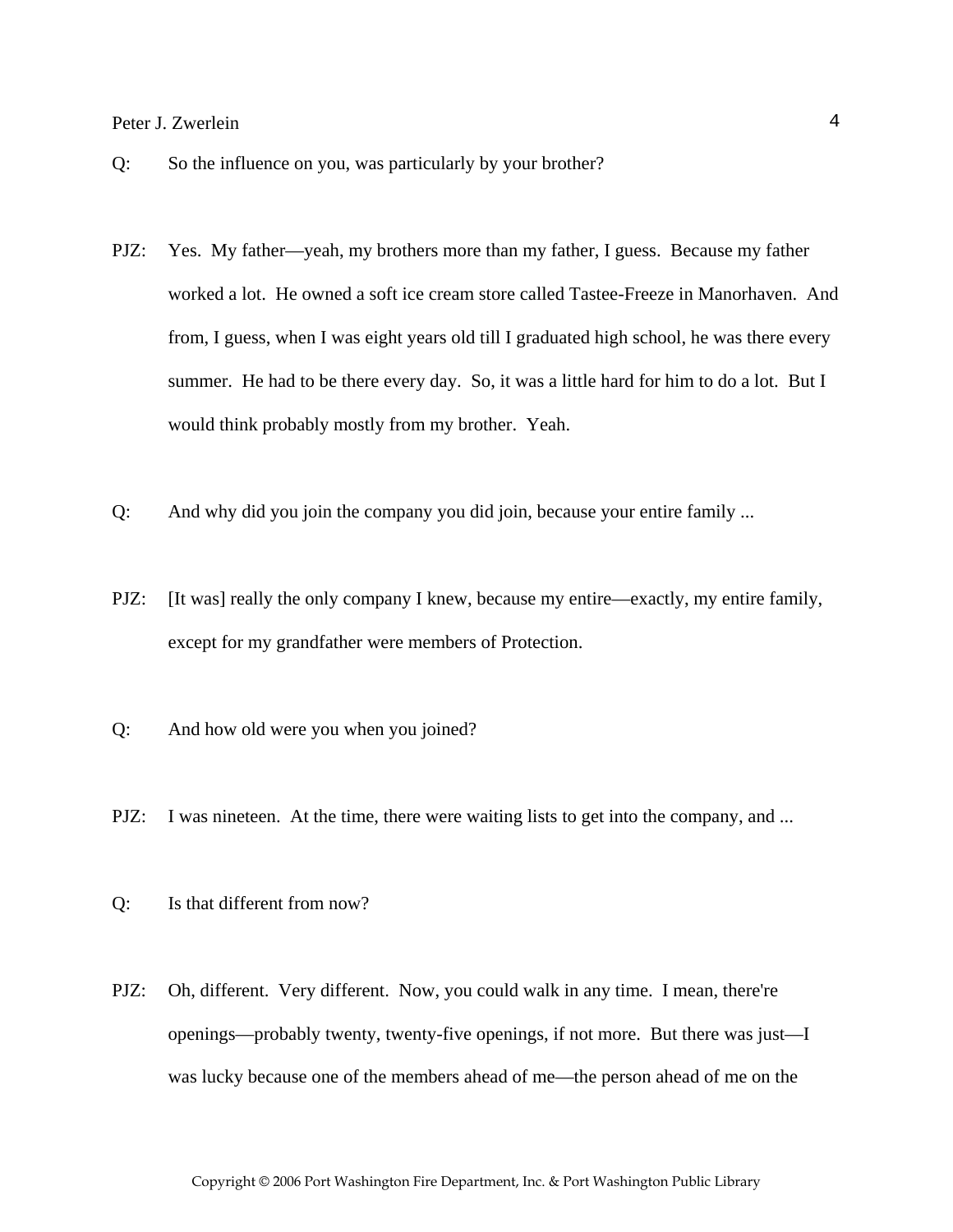waiting list—had been a member previously. And he was what they call an honorary member. So he had been in, was active, either moved away, or for whatever reason could not remain active so he became honorary. And he either came back or, for some reason, to start to be active again, but he had to be re-elected. And he was ahead of me. But since he was already an honorary member and was more or less in the company, he stepped aside and let me go ahead of him. So I got in. It was a big thing, because, you know, I could have waited years to get in. That's how it was. You had to wait for somebody to die to get in to the company. That's about the only way you would get in.

Q: That's amazing.

- PJZ: Yeah.
- Q: What was your initial training like in those years when you first went in? And what were you called as an initial firefighter?

PJZ: A rookie.

Q: A rookie.

PJZ: A rookie.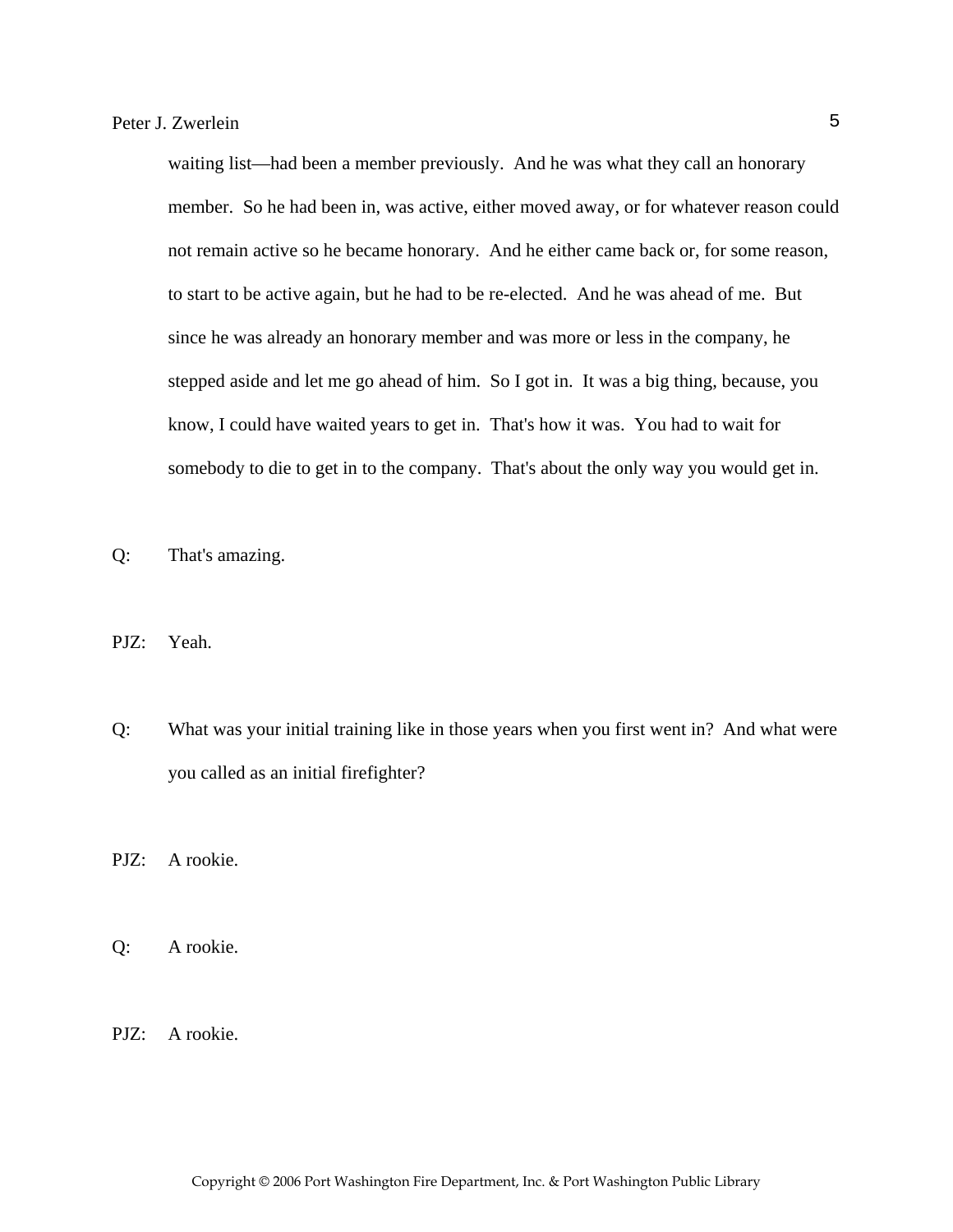- Q: Not a probie, but a rookie.
- PJZ: A rookie. And, as far as I know, they're still called rookies. Initial training was in-house training. They would have a training officer assigned, one of the members. Then, as they do today, Nassau County Fire Service Academy has a fire training center out in [Bethpage, which we go to once or twice during the fall—spring, fall, and summer. And](http://www.veebfsa.org)  during the winter the Nassau County Fire Training Academy has classes. They send instructors around to the different fire departments, and that was the training.
- Q: And the training specifically is in the pits over in Bethpage?
- PJZ: They have pits with flammable liquids. They have what they call a taxpayer building, a simulated—like the stores along Main Street where you'd have a store on the first floor and then apartments above.
- Q: And how was the equipment at that time compared to what it is now, when you first went in? The fire trucks? The gear that you wore?
- PJZ: Well, of course, there's a lot more gear. Because there's a lot more focus on safety than there was. Big strides in protective gear, as far as non-flammable equipment. That type of thing.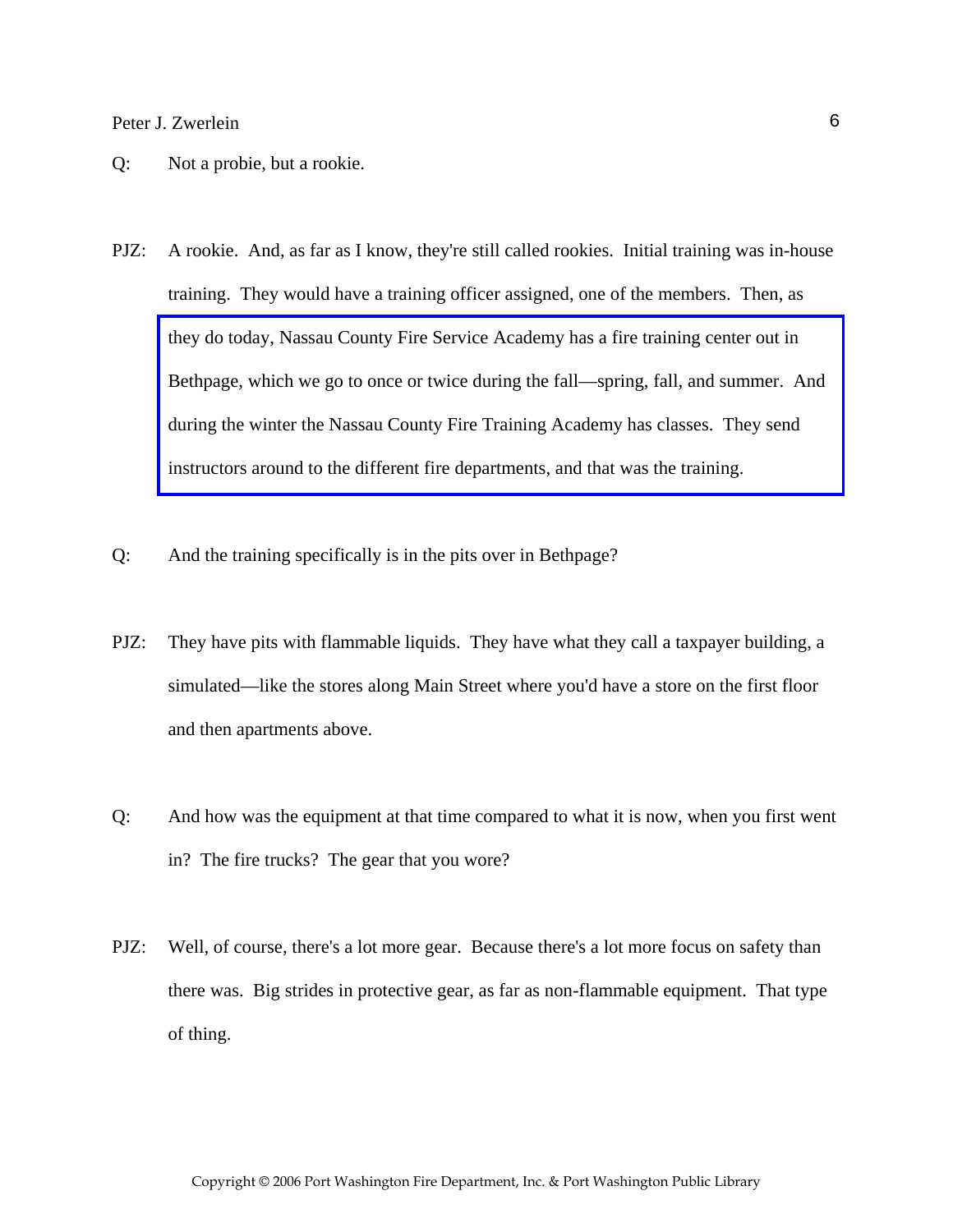- Q: You had asbestos at that time, or ...
- PJZ: As far as the gear goes?

Q: Yes.

- PJZ: No, it was canvas. And we had some rubber coats. And—but most of the coats were made out of just plain old canvas. Duck. Duck fabric, it was called—D-U-C-K.
- Q: And today, they're ...
- PJZ: Today, they're made out of Nomex or some fire retardant, space age material.
- Q: And it's lighter weight, so that it's not as heavy on you?
- PJZ: You know, it is—it's heavier.

Q: Really?

PJZ: It's heavier, because there's layers, and the thermal barriers inside the coats are heavy. Very warm. They're not warm; they're hot. When you're inside a fire, they're hot. And even if you're standing outside on a ninety degree day, they're ... [INAUDIBLE] ... Not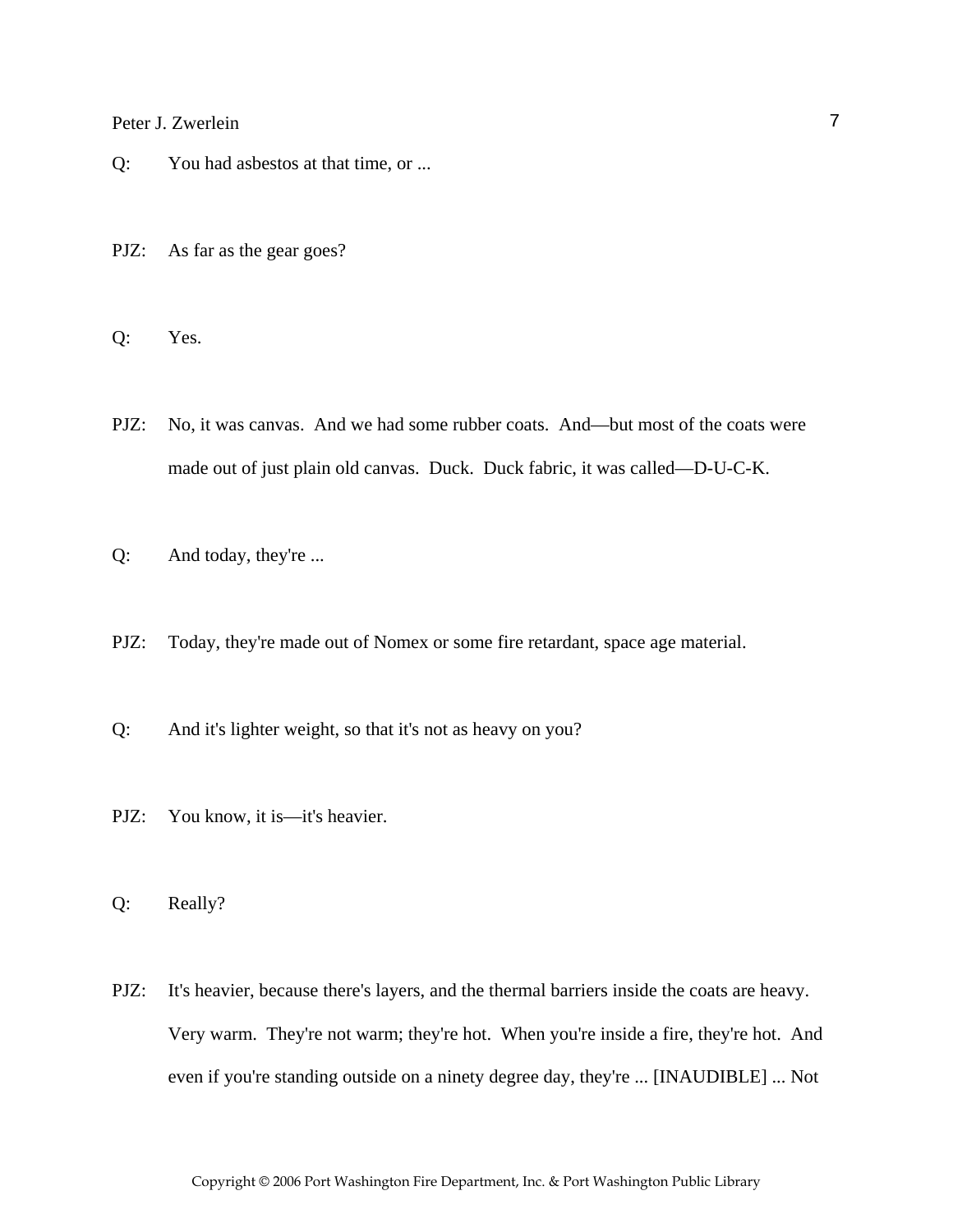only do you wear boots now, but you wear what they call turn-out pants, which is the same material. Covers your legs from your ankles up to your—I guess up to your chest. Put a coat over that. A turn-out coat, they call it. And—and then you have a hood that you put on. So, it's a lot heavier, a lot more cumbersome than it used to be. But it's a lot more protective, too. Which is one of the problems. Because you're so—you're in an envelope. And you can go deep into a fire without feeling the heat, which is dangerous. You get further in. And, because of all the protection you have, you may not know that you're in too far before it's too late.

- Q: Have you experienced that yourself in your initial years? Going into a fire that's—or what was, in the initial years—you were—were you with the company when they had the big lumber yard ...
- PJZ: Yes, I was a first lieutenant—a second lieutenant. Yes.
- Q: [You were a second lieutenant at the lumber yard fire.](http://www.pwfdhistory.com/trans/zwerleinp_trans/pwfd_news_lumberyd.pdf)
- PJZ: At the lumber yard fire. Yes.
- Q: That was in '75, I believe?
- PJZ: '75, '76.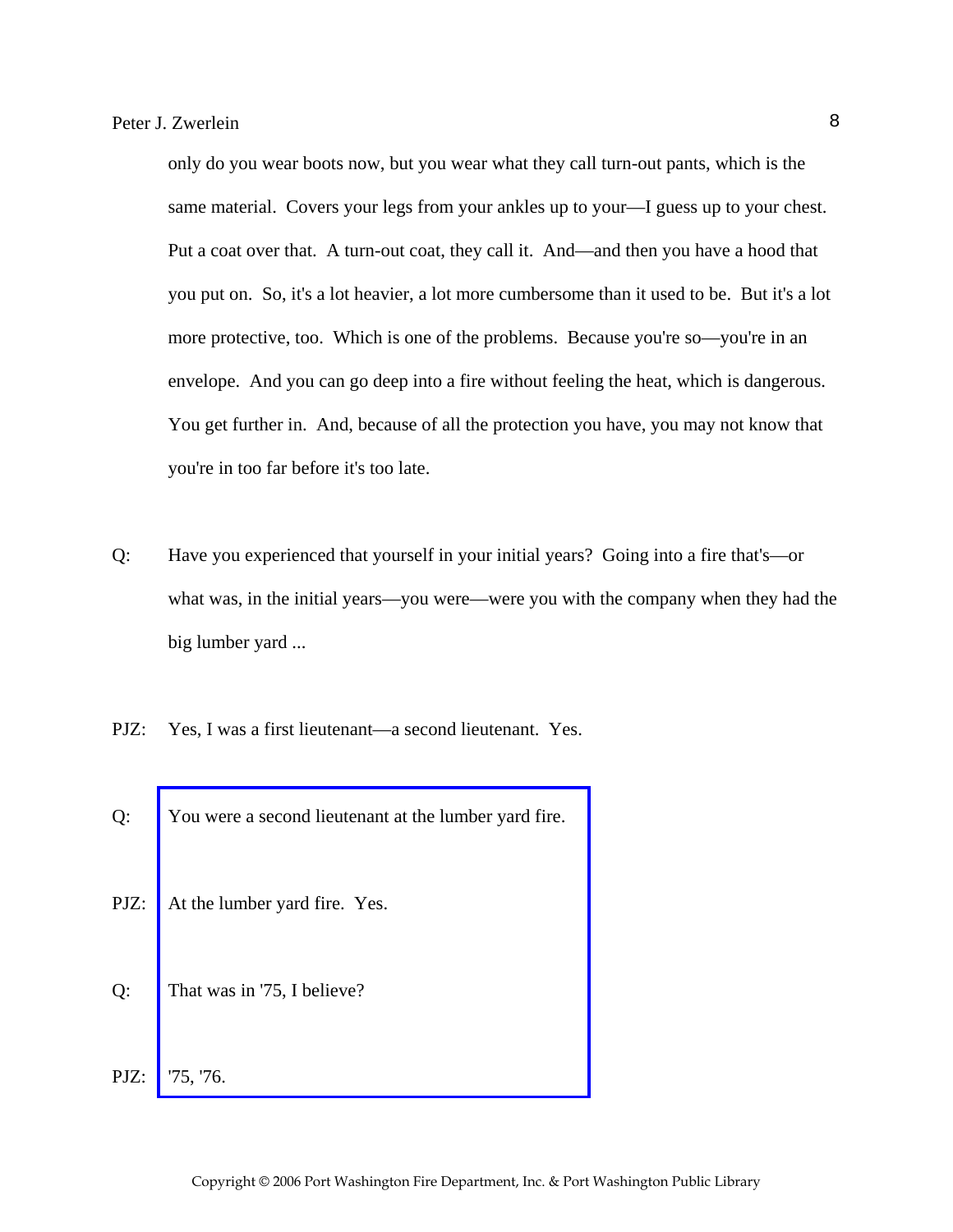Q: Yes.

PJZ: Somewhere around there. Yes.

- Q: So, that was a rather dangerous fire.
- PJZ: Dangerous fire. Not so—not so much because it was—it was dangerous, yes. But it was a wide open area. You didn't have to worry about crawling into buildings and rooms and stuff. But it was—I was on the—one of the first two trucks out of Protection Main House on South Washington Street. And, being the officer in charge, I was in the front seat. And we pulled into the lumber yard, and, of course, the whole thing was roaring. You could probably see it two, three miles away.
- Q: Was there loss of life?
- PJZ: No loss of life, no. But it was so hot that it cracked the windshield on the truck. I always joke that's how we knew we were close enough, because the windshields cracked. But that was ...
- Q: Amazing.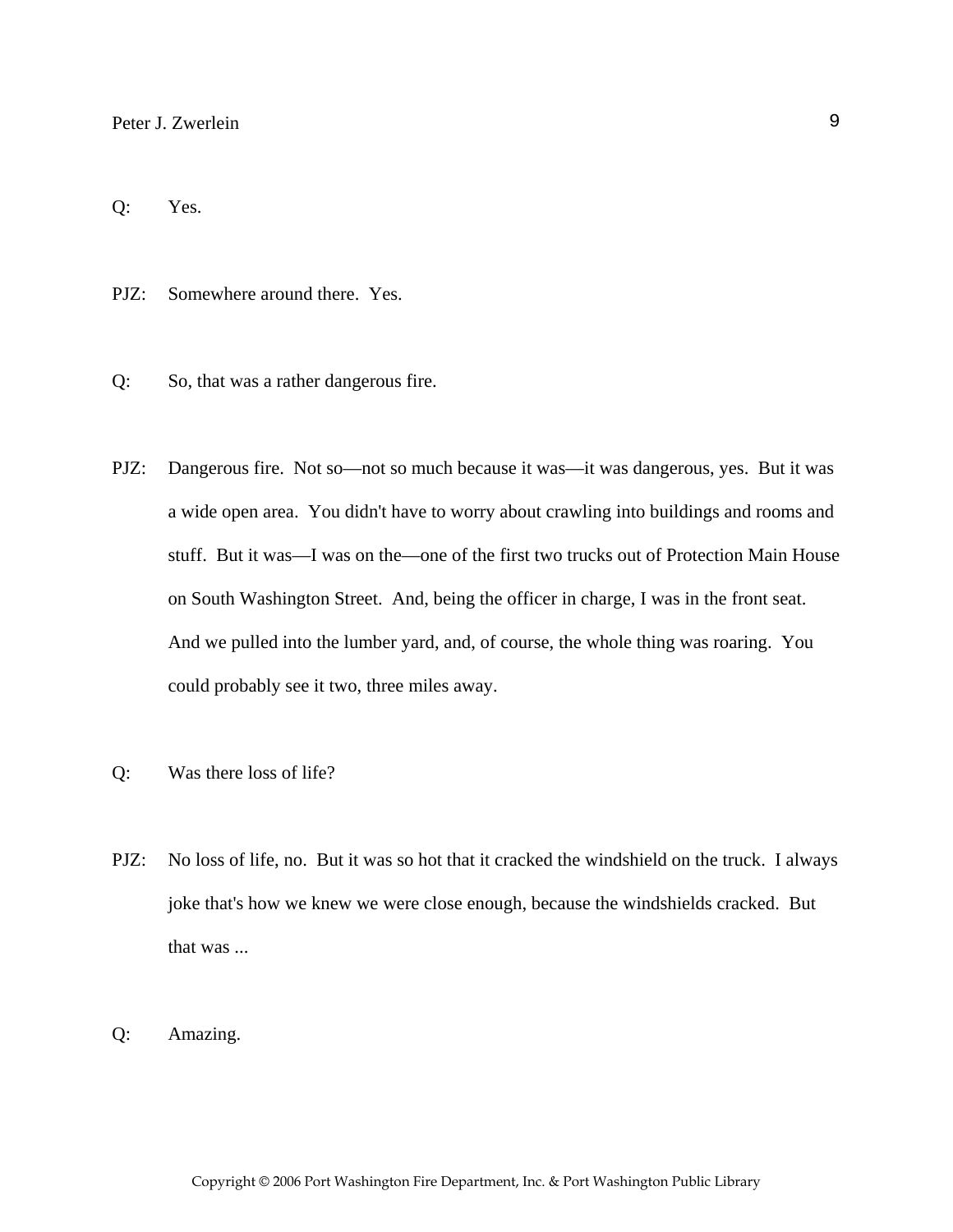- PJZ: ... that was a big fire. But again, not so dangerous, because it was a wide open area. There wasn't confined spaces or anything like that.
- Q: Right, right. And any other particular, during the initial years, that are outstanding? What were you thinking as a rookie on a fire truck screaming to a fire?
- PJZ: It was exciting.
- Q: What goes through a firefighter's mind?
- PJZ: Well, at that time, it was just the excitement of, you know, being a fireman, number one, and after waiting all those years to become one. I can remember wanting to wear the jacket with the company name on it, but at that time, the only time you could wear it is if you were a member, you know. And I was—they wouldn't let me have one, you know. ... Finally, I could wear one. But it was exciting. At that time, you could ride on the back step of the truck. Now, you have to ride inside of the enclosed cab.
- Q: Why was that done? Because of safety reasons?
- PJZ: Safety reasons. Yeah, people falling off the back type thing, which I think maybe it happened here once years and years ago before I was ever in. Very exciting. Very exhilarating. And just exciting.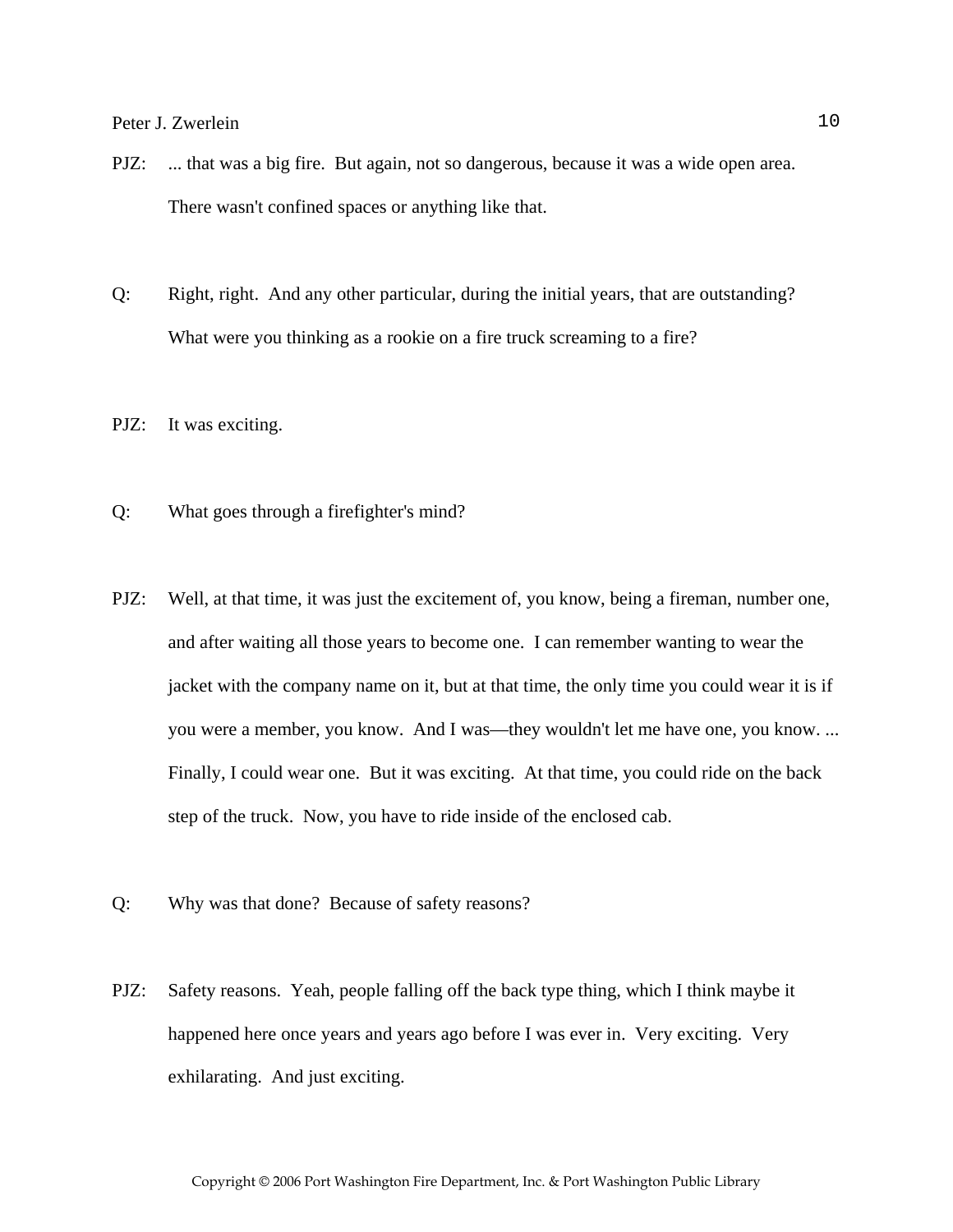- Q: And what is it inside of you that—and your entire family—what are the qualities that make you want to serve your community in this way?
- PJZ: You know, coming up through the ranks as chief and stuff, people say, you know, "Why do you do it?" you know. "Do you want to help your fellow man?" Stuff like that. No. Really, that never entered my mind. It was just my family was in it. I knew what it was like. I knew the camaraderie. I knew the excitement of it, just seeing my brothers and my father and my uncles and stuff involved in it. That's why I joined. I think that most people join, they say because, you know, to help my neighbor. I think it's because they might know somebody who's a member there, or you know, they say, "Boy, you seem to have a good time when you're at the fire house. I think I'll join," or something. Things like that. Later on, that—but later on, you—even if you join not for the right reasons quote, unquote, "the right reasons"—I think later on as you see what's involved and you get involved and you see the attitude of the other men, women, that your feelings change and you are there for a specific purpose.
- Q: So you don't really think that it's any religious calling particularly. It's basically your gut reaction to the excitement of the fire?
- PJZ: Yeah. I'm not saying—I'm not speaking for everybody. But I think for the majority, I think, yeah, the excitement that, you know, it looks good. It looks like fun. Let's try it.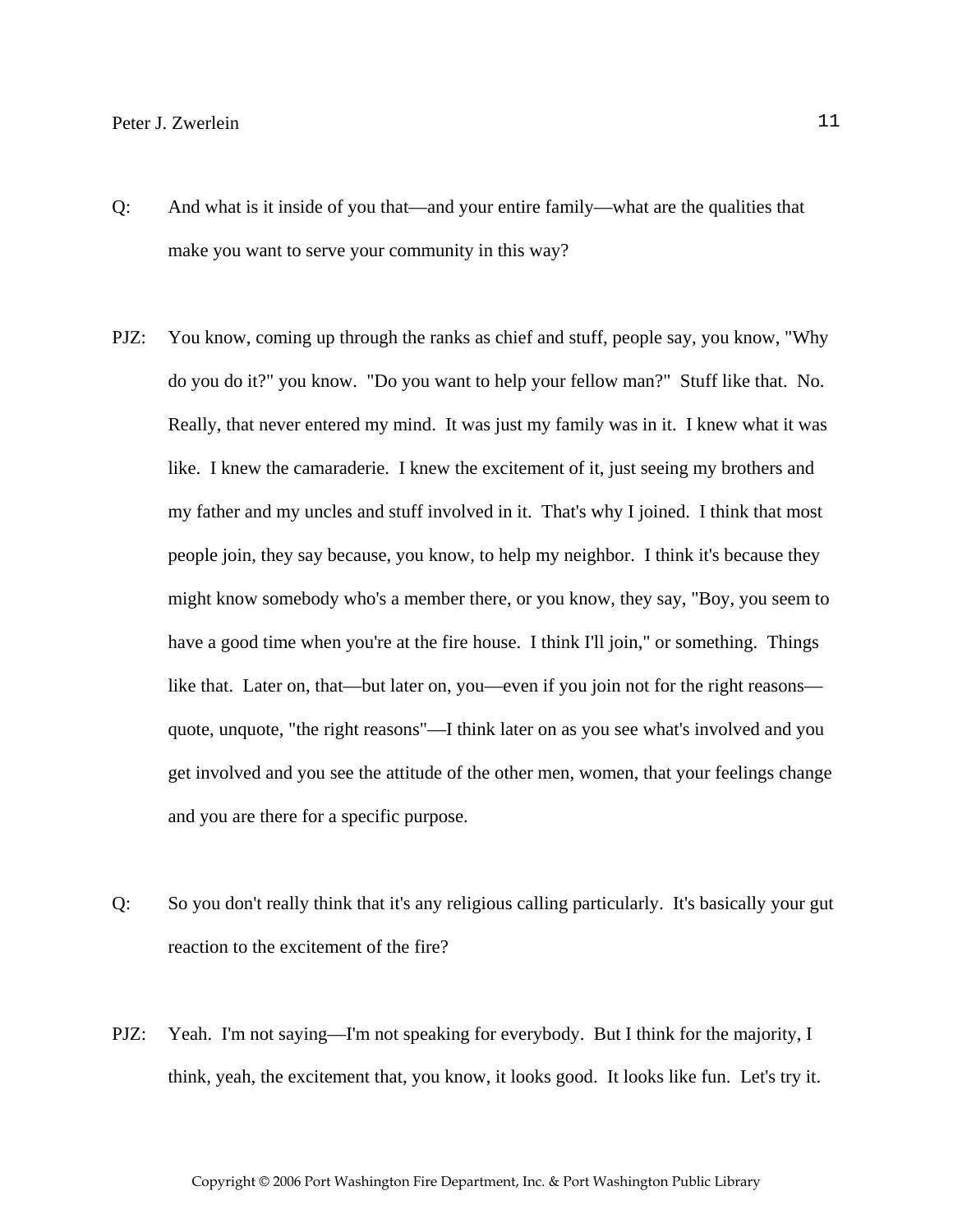- Q: But does it ever cross your mind that you may die?
- PJZ: It did once, when I fell through a floor.
- Q: Well, tell us about that. When was that?
- PJZ: That was—I'm not sure the year. But I was probably captain, at the time, of Protection, so that was in the late '70s.
- Q: Yes, you became captain in '78.
- PJZ: [Yeah, '78. And there was a fire in the Park section. And I was probably on the second or](http://www.pwfdhistory.com/trans/zwerleinp_trans/pnews_771208_hw.pdf)  third truck in. Went through the back door to search. They were already they had already made entry through the front door with the hose lines to get at the fire. And myself and, I believe, Donald Kurz who's a lieutenant—was a lieutenant at the time for Flower Hill Hose Company, we went in the back door to begin a search in the back of the building. And what we didn't know was the fire had burned through the floor. So there was a big hole in the middle of the room. And the fire was out, but there was still a lot of smoke. So we were crawling around, and all of a sudden II just felt myself in mid-air, falling down from the first floor into the basement on my back. I had the air pack—Scott Air Pack—on my back. And luckily for me, the house had duct work in the basement,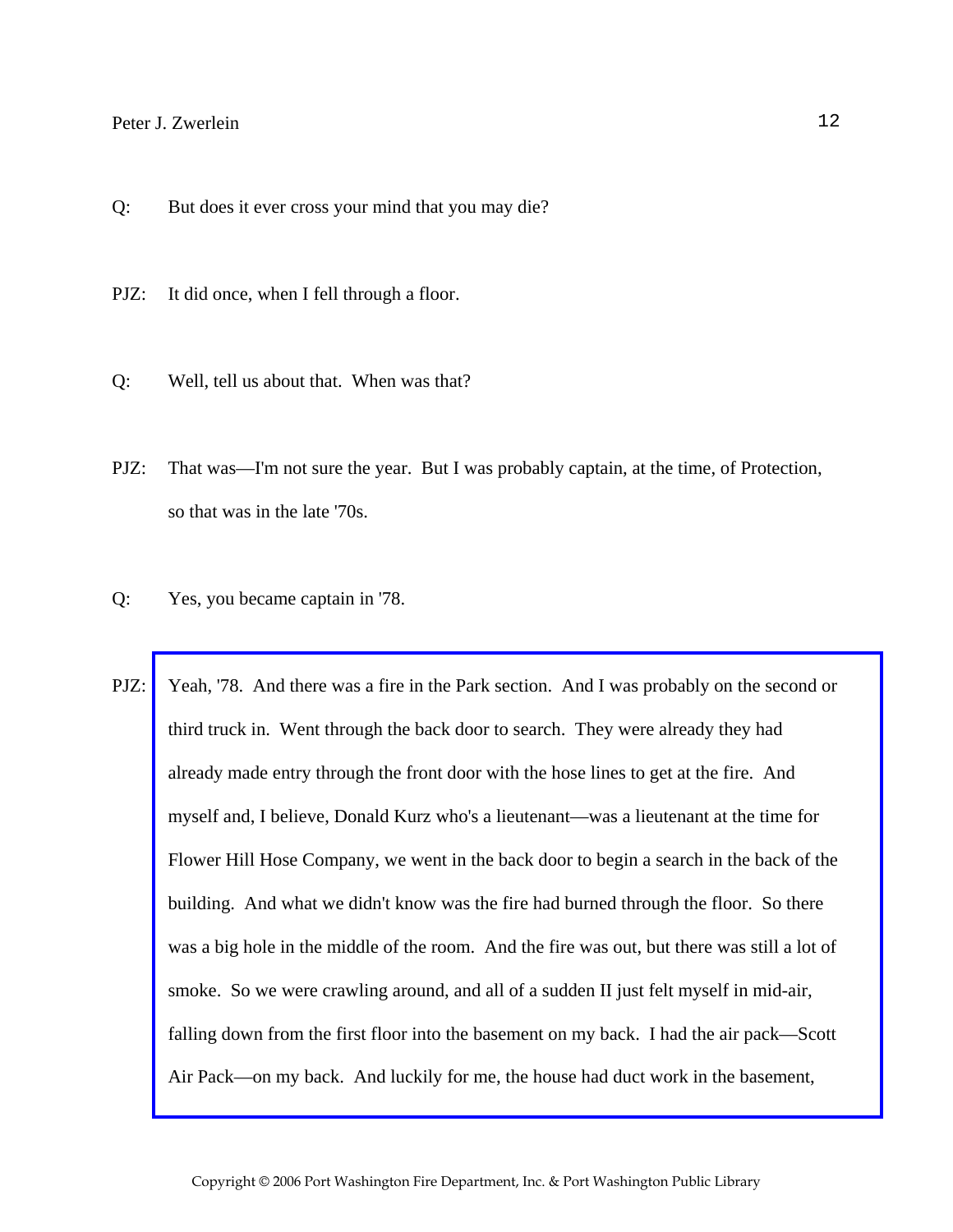for the hot air heat. And I landed on my back, but on the duct work, so it cushioned my fall.

- Q: So that was a very harrowing experience.
- PJZ: Yeah, it was. Yeah. Sure was. Couldn't see anything. You know, didn't know. There was nothing under your feet all of a sudden, and then you're just falling through space.
- Q: Was that one of the worst incidences in your career?
- PJZ: You know, it wasn't, because it happened so fast, you know. I was—I was through the hole, on my back, and I was jumping up, yelling, "Okay! I'm okay, I'm okay, I'm okay," you know, probably within twenty seconds. So, yeah. At the time, it was ...
- Q: Now, when you go into a building and there's a fire, do you have to leave your dog tags outside in order to know how many people are in the building?
- PJZ: Yeah, now there's a, what is called, accountability. The Chief Incident Commander or the Chief Officer, who's ever in charge of this fire, is supposed to know at all times how many people, and who, are in the fire—the fire building. So there's a system now where there are dog tags with—we use dog tags. Many different systems. You're supposed to leave that in a specific location when you go into the building, so that, you know, if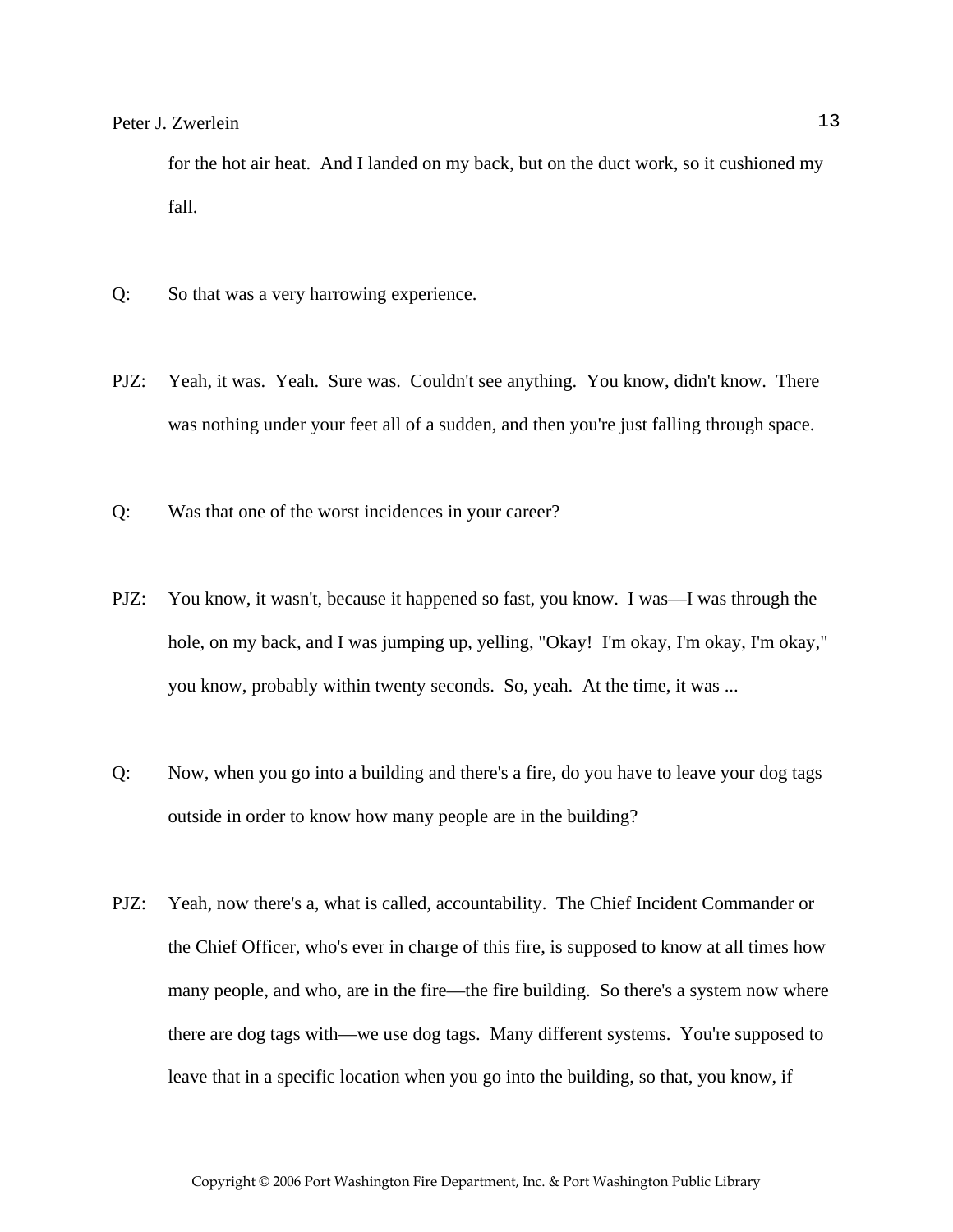something happens and you're missing, or someone is missing, you can at least get the dog tags and account for everybody. And hopefully everybody's accounted for.

Q: Right. Have you—have you witnessed any of your fellow firefighters getting trapped?

PJZ: [Yeah, there was Bob—Lieutenant Bobby Dayton from Flower Hill Hose Company died](http://www.pwfdhistory.com/trans/zwerleinp_trans/pnews881201_pz.pdf)  in a fire Thanksgiving. I was First Assistant Chief at the time, here, I guess, 141 Main Street, I think, was the address. I'm not—don't quote me on that. It was an automatic alarm. The fire came in as an automatic alarm. And I responded from home in my Chief's car, and Charlie Lang at the time was Chief. And he was working, and he came in his work truck. So I pulled up, and I was directing the operation until Charlie got his gear on. Then he took over the command post, and as I was walking to the rear of the building, Bobby Dayton and Scott Wood of Protection said, "We're going to go upstairs and check for, you know, people who may need help." I said, "Okay." So I proceeded around the back, and the hose lines were stretched and we were in operation in the back. And all of a sudden, over the portable radios, you heard, "Mayday, Mayday, Mayday!" And I remember my heart just sinking, because that's the worst thing. And it turns out, Bobby got trapped up there. He got trapped. It was like a maze of apartments and hallways. And I believe a big piece of furniture fell down on top of him, and the furniture was against the windows. So he couldn't tell where the windows were. And he died. Scott Wood made it out. I remember standing at the back of the building looking up. And they had fire escapes. And all of a sudden, he came crashing through the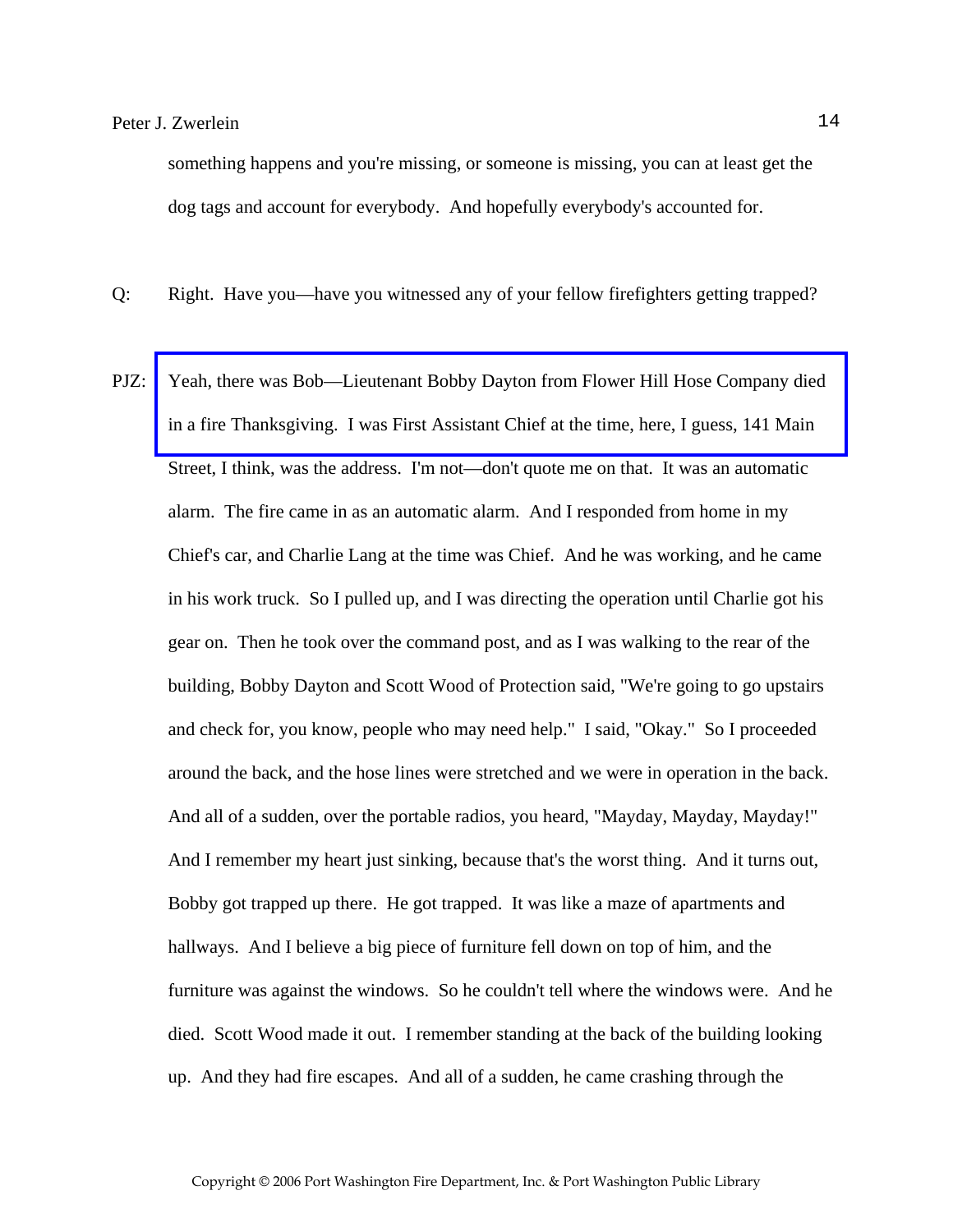window. And I just remember saying to him, "Stay there. You're okay. Stay there. We'll get to you." And that was probably the worst.

- Q: At that time, did you ever consider not being a firefighter?
- PJZ: No. No.
- Q: No?
- PJZ: No, but we were concerned that other members would. We were very concerned that younger members, particularly, would say, "Hey ..." And he was a career firefighter in New York City—Bobby Dayton was. We were concerned they would say, "Hey, he was a career firefighter, and he got killed. What chance do we have?" you know. "I'm not going to do this. This is crazy." But luckily, it—we may have lost one or two members because of it, but not many. And I don't believe it stopped anybody from joining after that either.
- Q: But that says something about the staying power, doesn't it?
- PJZ: Uh huh.
- Q: Now, when you became Captain from '78, for ten years when you became Chief ...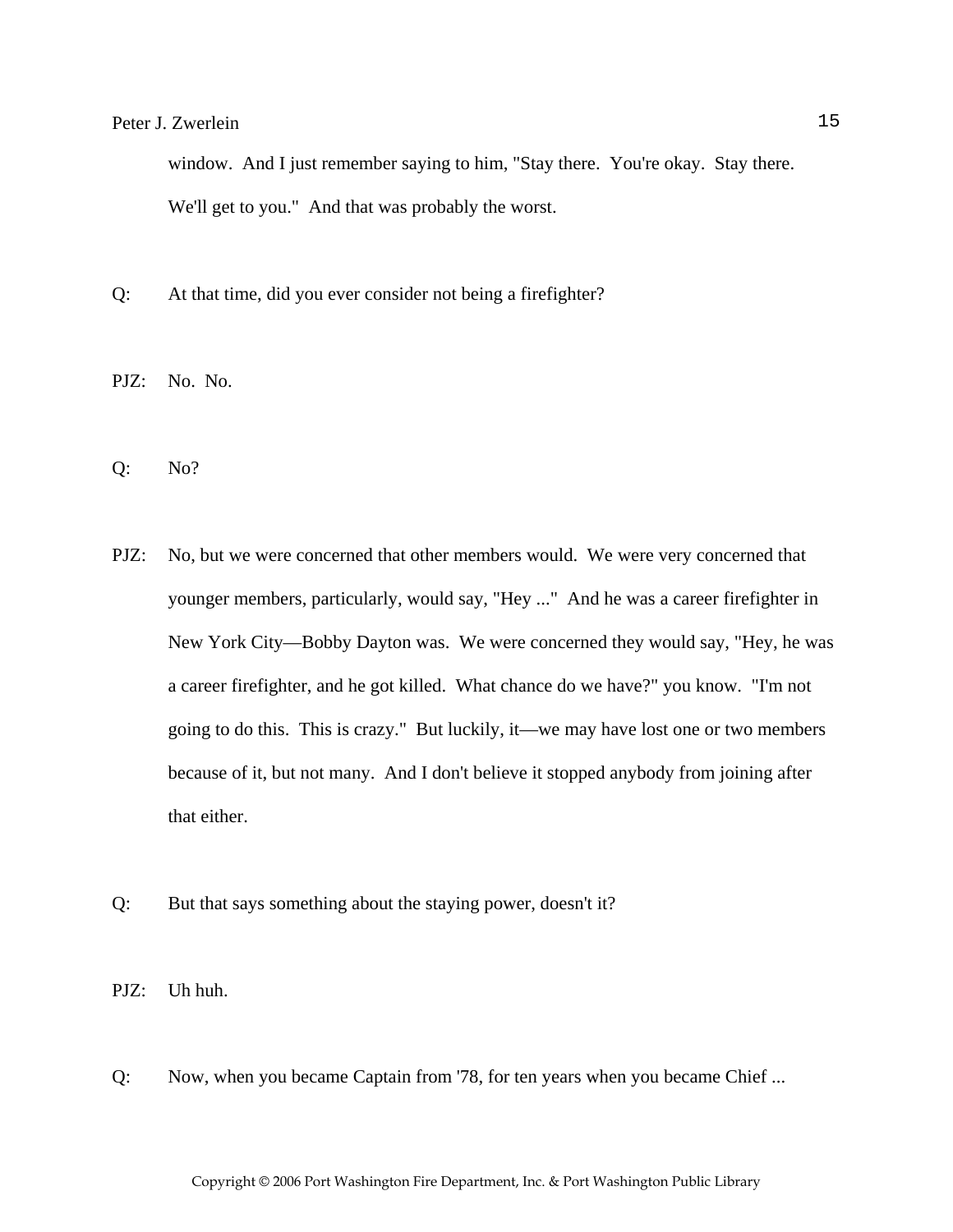#### PJZ: Right.

Q: ... what changed for you, in terms of what were your responsibilities versus when you were just a rookie?

PJZ: Well, I knew I wanted—I knew I wanted to be Chief.

- Q: So you had that in your ...
- PJZ: I had that in my mind.
- Q: sight-lines.
- PJZ: My brother BillI had two brothers. Bob was a couple years older than me. ... I would say ... three or four. Billy's seven years older than me. And Billy was Chief. My brother Bobby died in Viet Nam, if he was around he probably would have been Chief when I eventually became Chief. I was assuming that he would want to be Chief, also—but I knew I wanted to be Chief. I just enjoyed it. It was a challenge for me, and I enjoy managing things. And that's what it is. It's a management position. So I kept busy just doing different things—committees, department secretary—fire department secretary just to keep active in the department and familiar with what was going on. That type of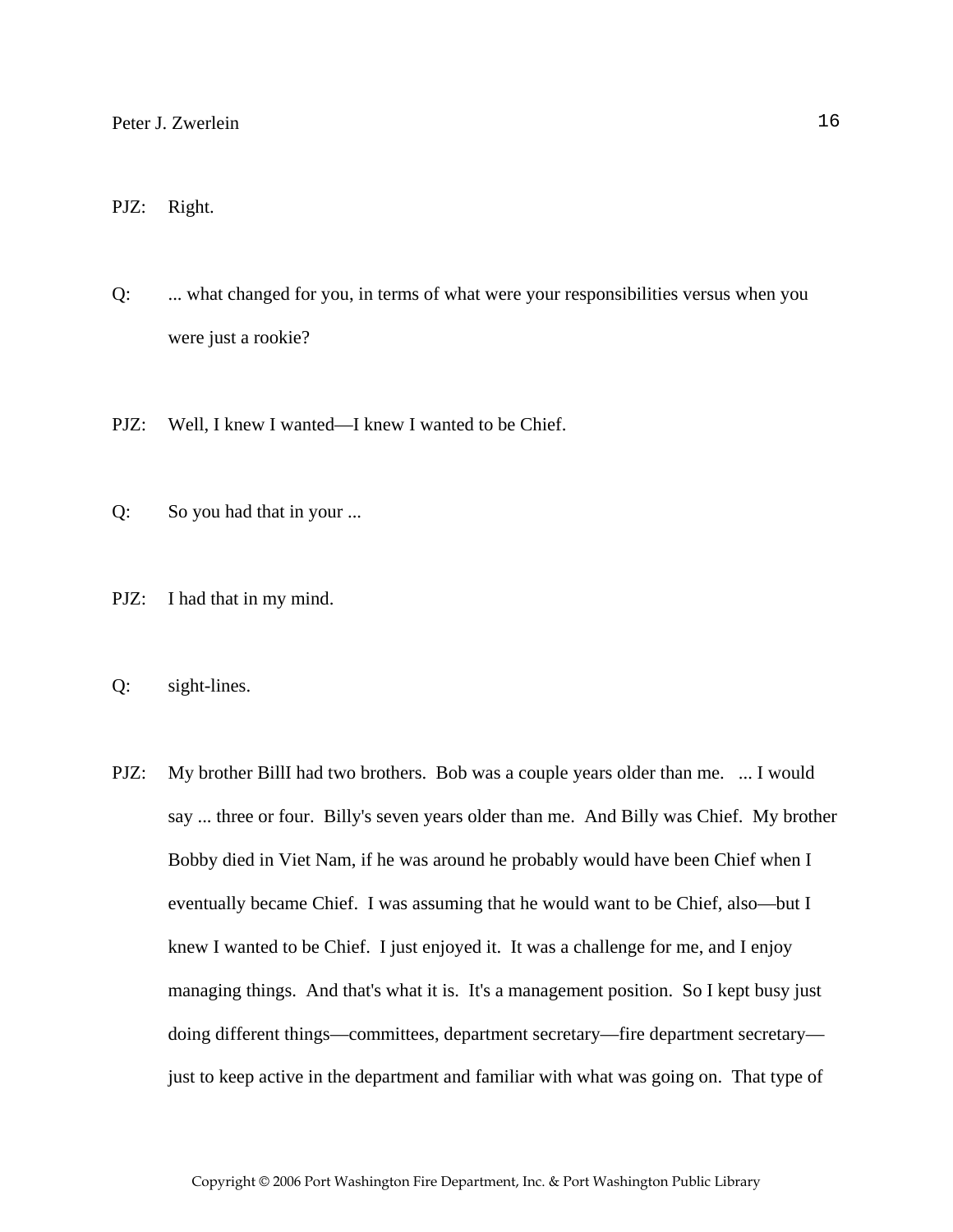thing. Training officer. Just kept up on firematics and trends and things like that.

- Q: Having been a rookie and then a Captain and then a Chief, what would you say makes a good firefighter versus a really—a bad firefighter? What are the—what makes the difference?
- PJZ: Well, I define a bad firefighter as someone who just joins to—for the social activities. Okay. And make no mistake about it, it's a social organization. You depend on the guy next to you. You may depend on him saving your life someday, so you want to know that man, or that woman, and you want to make sure he knows you. And socialization is part of that. It's a big part of it. So there are one or two members who have said to me over the years, "I just joined to go to the parties and the things like that." And I said, "Well, then, you shouldn't be here." You know, that's not what it's about. A good firefighter is one that, you know, does go to fires a lot. He goes to a lot of fires, is active in the department or the company. He is on committees. He's always trying to learn new things. And that's hard sometimes. I'm not saying that anybody who doesn't do that is a bad firefighter, but, especially now, with having to work two jobs and so many other things out in the world to do in your spare time ...
- Q: So how do you integrate your—you know, your paying, your career job with your volunteer career job? How do you integrate the two, I mean, in terms of time allocation. And can you just get up from your job when you hear that fire siren and leave?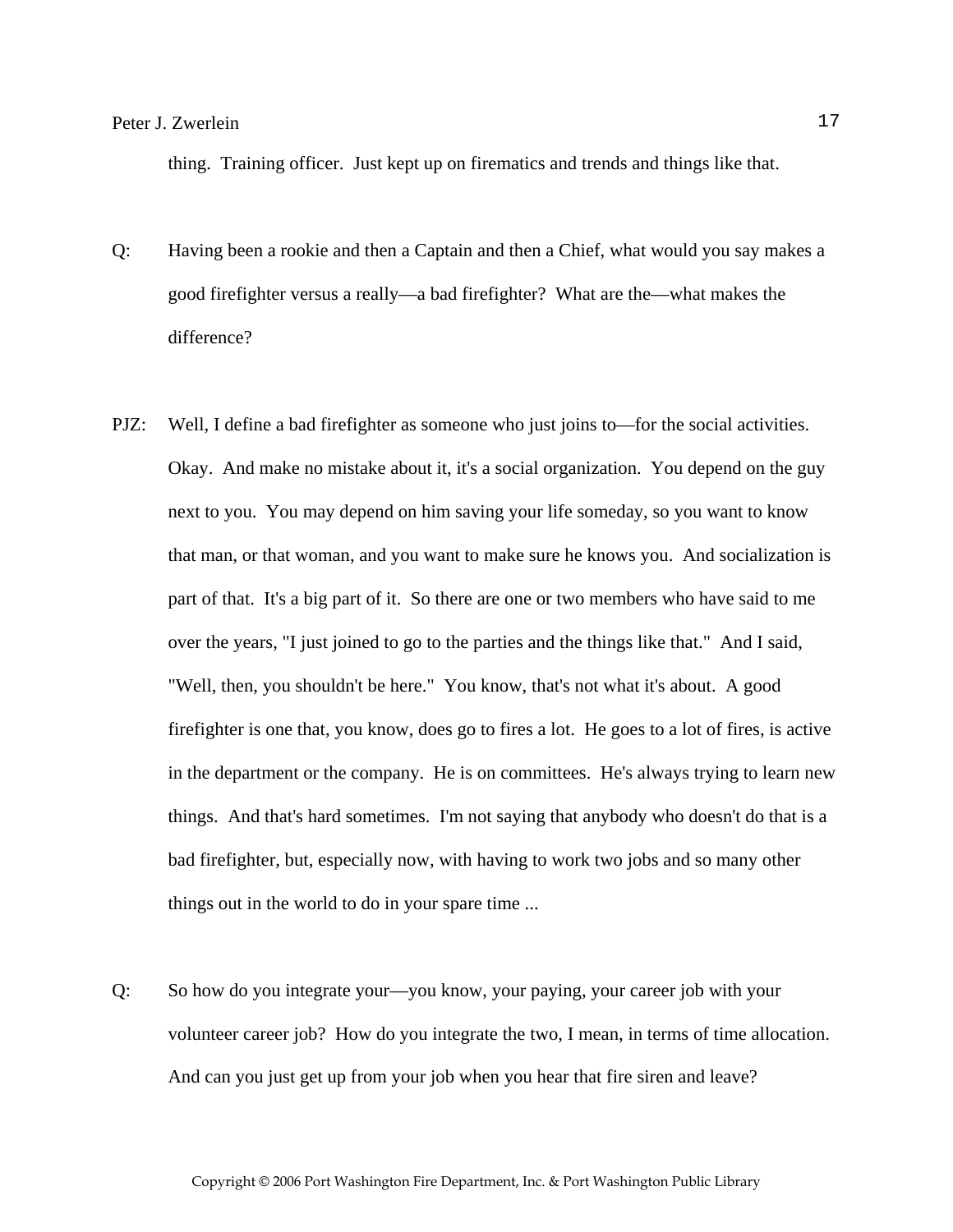- PJZ: Well, I'm very fortunate. And Port Washington is very fortunate that I work for one of the special districts. The Port Washington Water Pollution District. I'm the Director.
- Q: Well, tell us about that. What is the—what is that, exactly?
- PJZ: It's a sewer district.
- Q: But does it control pollution, or does it ...
- PJZ: It treats—collects and treats—sewage. When you flush your toilet, it goes down to the treatment plant. It's treated to an acceptable level, and then discharged.
- Q: And you are now the ...
- PJZ: I'm the Director.
- Q: ... Director of that.
- PJZ: Uh huh, yeah. I've worked there for thirty-three years. And, as I say, Port Washington's very fortunate. They have districts like the Sewer District and the Water District. Many of their—many of their employees are volunteer firefighters as well. So they allow them,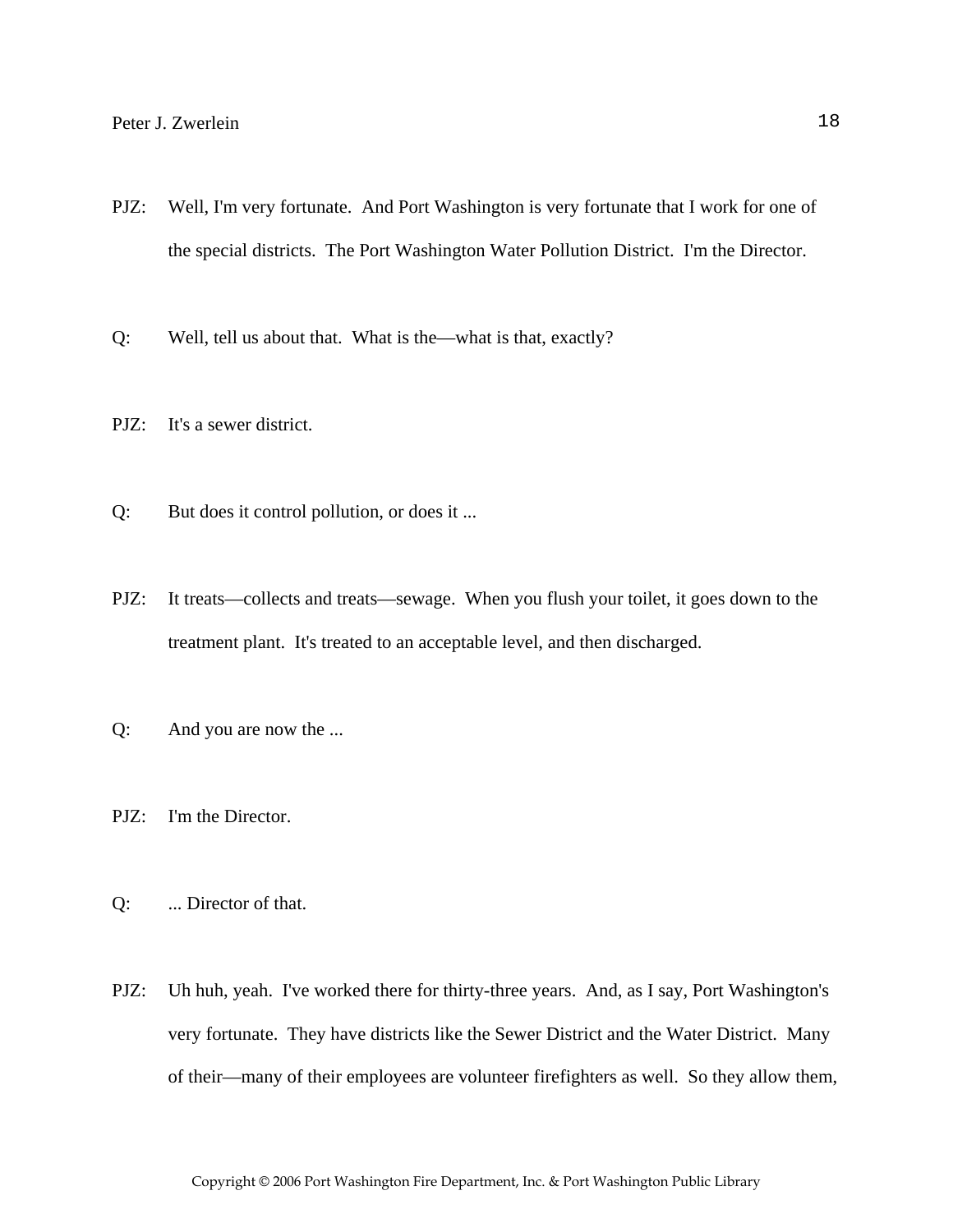within limits, to respond to fires during the day.

- Q: And what are the limits?
- PJZ: Well, if they're involved in, you know, really involved in something that you can't stop, you know, at work. I mean, you can't just say, "I'll be back later and I'll finish this," you know. You're talking about health and safety and things like that.
- Q: So when you do hear the sirens, explain to us what those sirens are, because many of us are not familiar with what they mean. The numbers that they ...
- PJZ: Well, let me start by saying the original—original, when I became a member and as far back as I can remember—the horns and sirens are the initial way of notifying the firefighters that there was a call of some sort. You'd have three horns—three blasts of the horns would signify an ambulance call. Four blasts signify a still alarm or, in the years past, a brush fire. Now, they have codes for this type of thing. A signal eight—it's called a signal eight—which is a minor fire, if you can say a fire is minor. But maybe a car fire or a brush fire or an overheated oil burner, or, you know, something like that. Something—not a building. Let's put it that way. Then, you have, it used to be eight blasts of the horn—I'm not sure if it's that many anymore—for what we call a general alarm. Which is usually a building fire or a major disaster, major catastrophe of some sort. I guess in the '60s, late '60s, they started using radio receivers to notify members. I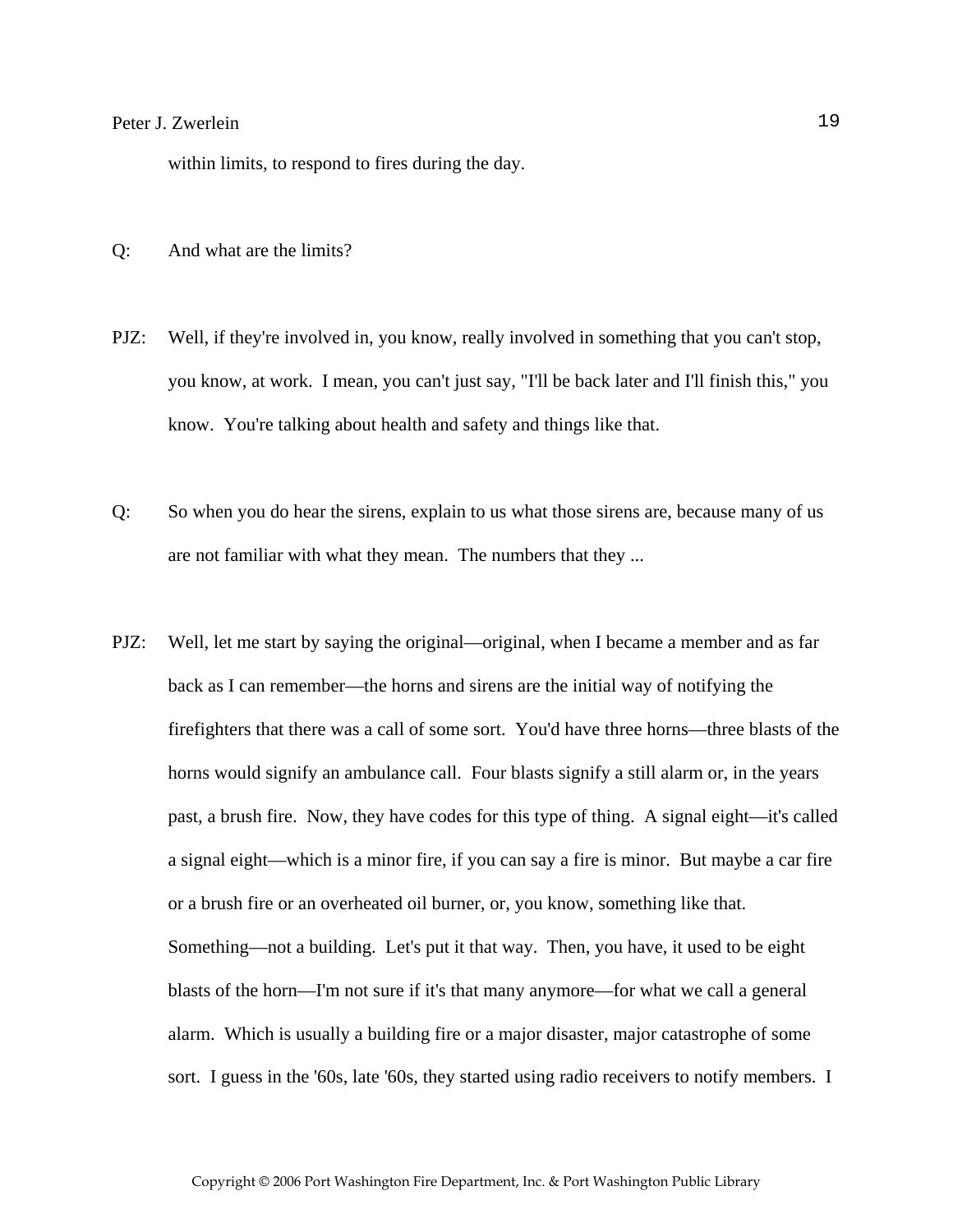don't know what kind of—some kind of a signal would come over just to tell you to listen up. Something's coming up. And then the dispatcher from, at that time, Police Headquarters, and now from the Nassau County Fire Service Academy—excuse me, Nassau County Fire [Communications Center]—would give you the type of alarm and location of the alarm, as well as sounding the horns. That's kind of—that's the—the major alerting method now is the radios.

- Q: So what happens when you get that signal and you go? Where do you go? And tell us what you do.
- PJZ: Okay. That requires a little explanation. The department—fire department—is made up of four separate companies, separately incorporated companies, which have evolved over the years from 1800s to now. There's Atlantic Hook and Ladder, Protection Engine Company, Flower Hill Hose Company, Fire Medic Company. Each has its own equipment. Each has its own firehouse or houses, which have evolved over the years. And it used to be that you would go to the closest house, or you would go to your firehouse and get your truck out. But now, because of the dwindling manpower and the fact that you may only have one or two people going to a certain firehouse, they have come up with a policy that everyone will respond to Atlantic Hook and Ladder Company on Carlton Avenue to make sure a fully manned truck, at least, gets out to the fire. You don't have just one truck with one person. You don't have another truck from up here with two people. So we get a full complement of people out of one house guaranteed.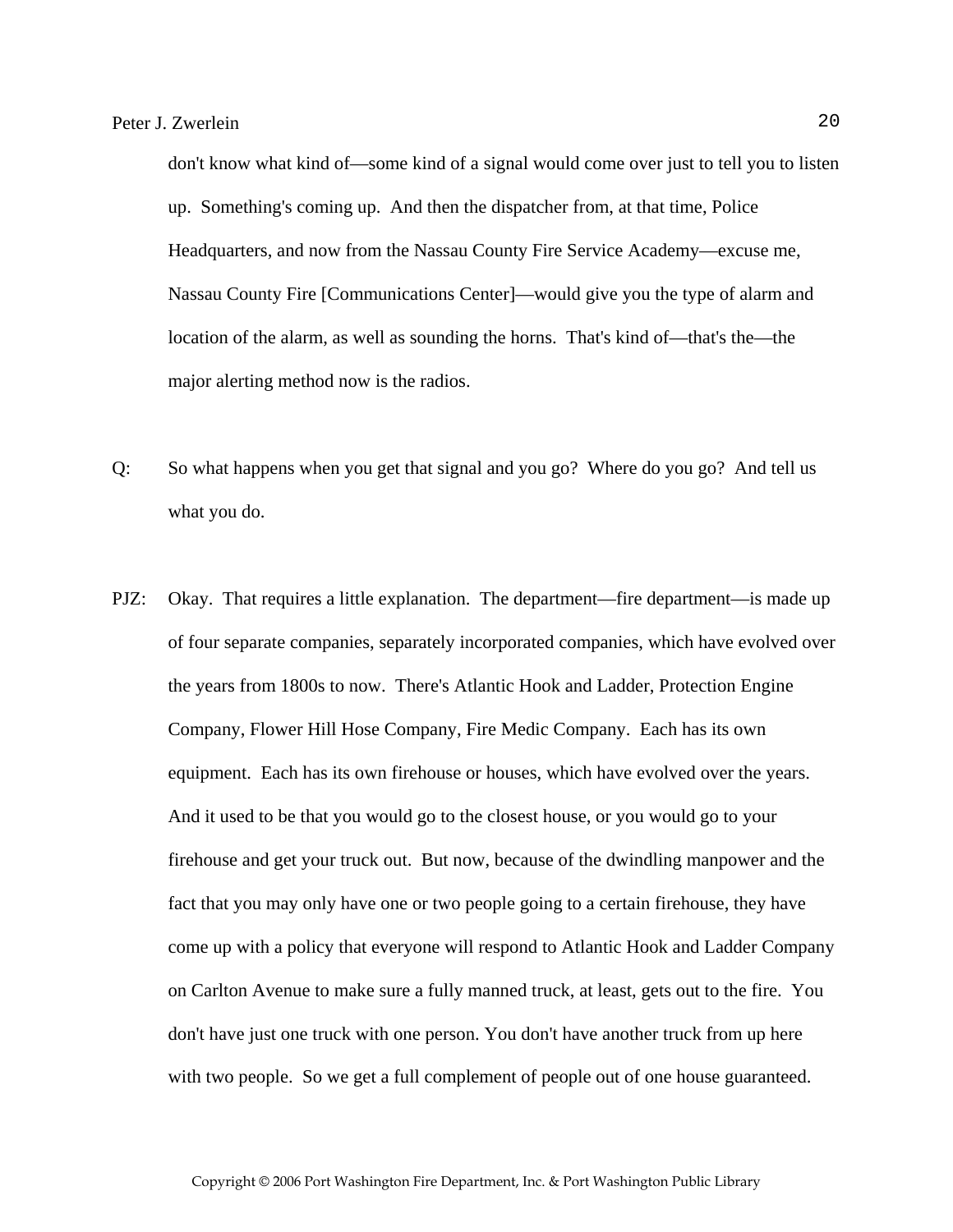Hopefully guaranteed.

- Q: And what happens if you don't have a full house respond?
- PJZ: Well, if the fire is bad enough, we have mutual aid agreements with surrounding fire departments.
- Q: And you call Manhasset, or you call ...
- PJZ: Yeah.
- Q: ... whoever?
- PJZ: Yeah, whoever we feel is necessary. Manhasset, Great Neck, Roslyn.
- Q: Actually, is that what happened when the—I think you were Chief when the Avianca disaster happened at Oyster Bay.
- PJZ: Uh huh. Yes, I was.
- Q: And that was a very difficult rescue operation. And I don't—I believe Atlantic was called in on that. Is that correct? Or was Port Washington ...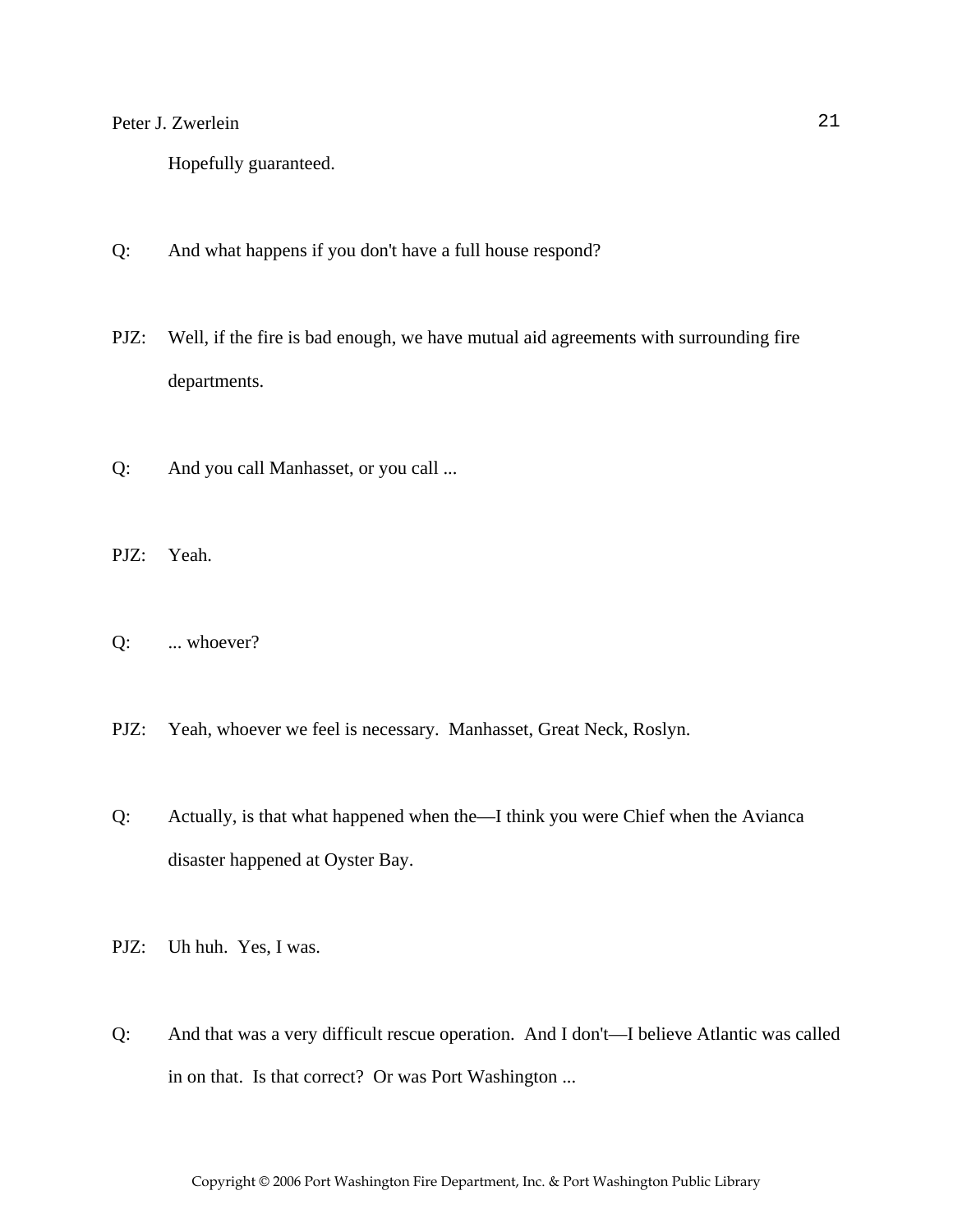- PJZ: [Well, the Fire Medic Company actually responded, later on in the incident. It was—it](http://www.pwfdhistory.com/trans/zwerleinp_trans/pnews_avianca_pz.pdf)  was a Thursday night. Do you want me to recount that?
- Q: Yes. And it was January 25th, 1990, wasn't it?
- PJZ: Yeah. And Thursday nights is the night that, oh, the companies usually—not all the companies. Most of the companies have what they call a work night where that's when the people, the members are supposed to show up and maintain the equipment and maybe some training, that type of thing. As Chiefs—there's a Chief and two Assistant Chiefs we would always go to the Fire Department Headquarters and take care of administrative business and, if we had to, make calls to the different companies and speak to the Captains and what-not. And I can recall coming from Headquarters down to Protection's firehouse and hearing the dispatcher come over the car radio saying—not our dispatcher, but the county dispatcher—talking about a plane crash in Cove Neck. And I said, "Well, we must be having a drill." Because they have, from time to time, they have drills. They don't tell you about it. Just to see how you react and then critique it later. Got down to the firehouse and talking to the guys, and still heard more about this airplane crash and calling different departments in. And I said, "This has got to be real," you know. And then it turned out to be Avianca airplane ran out of fuel and crashed in Cove Neck. Very difficult operation, because it was—picture Sands Point with these one lane roads going down to Hempstead Harbor. That's what it was like. The kind of terrain it was. So you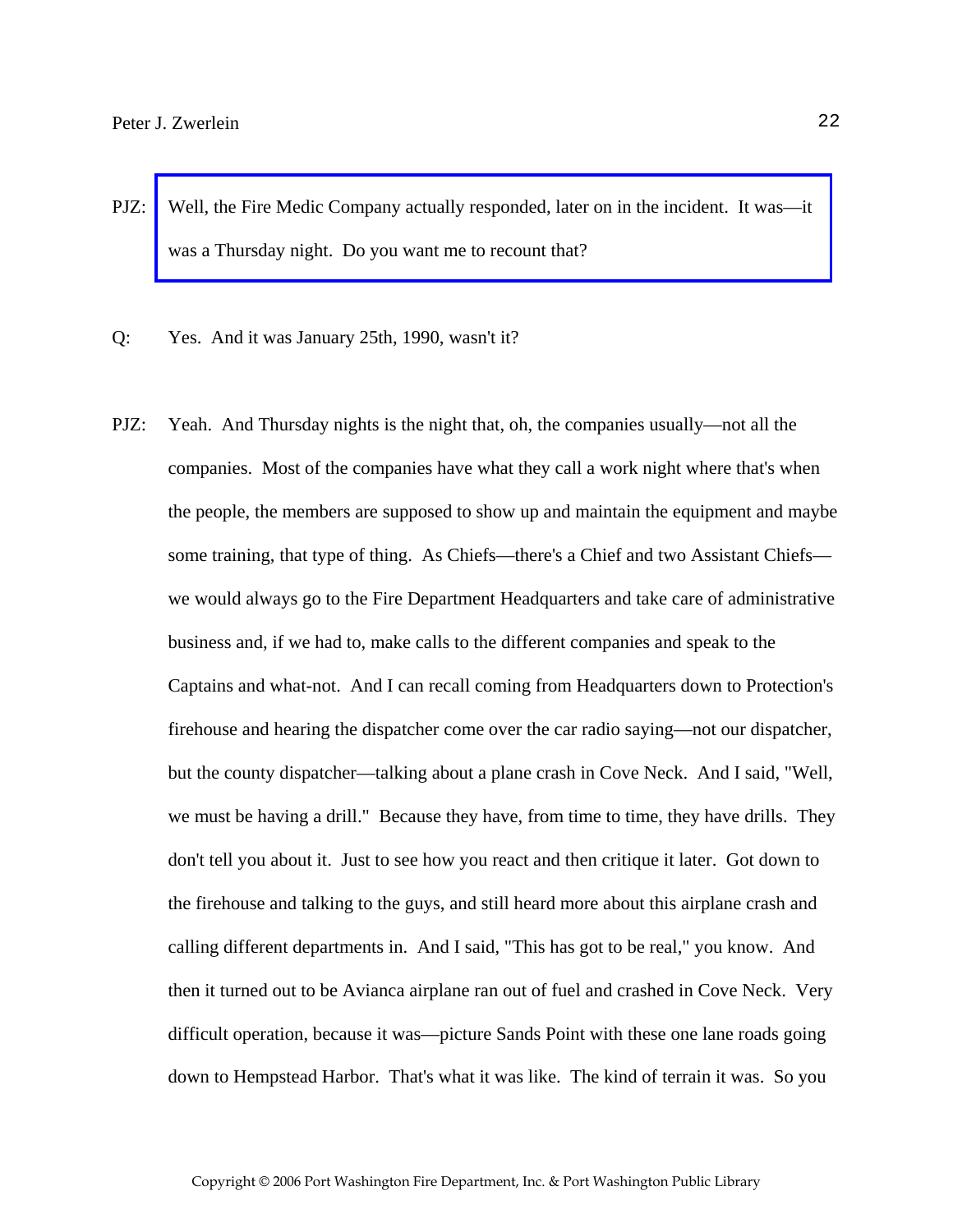had a dead end town—Oyster Bay. You had all these departments being called in for help. And, plus all the lookie-lous wanting to go down there to see. "Oh, well, let's go see what we can see." And it was difficult.

- Q: But we did take part in that in some way.
- PJZ: We took part in some way. Yeah, if I recall, later that evening, they called for an ambulance to stand by. Maybe a light truck. I'm not really sure. I don't remember that well. But at least an ambulance, I remember.
- Q: And you were Chief at the time.

PJZ: Uh huh.

- Q: So, did you do any counseling for that crash in any way?
- PJZ: I got involved with the Critical Incident Stress Debriefing Team for Nassau County. We had, after Bobby Dayton died, it's a recognized fact in emergency services, and I guess now in life in general since then, that the stress that you are exposed to in critical incidents can really affect your health and your life. So, after Bobby Dayton died, we had a counselor come in from Nassau County. Ray Shelton was his name. And counseled people as a group, or individually, if they felt they needed it. Just, more or less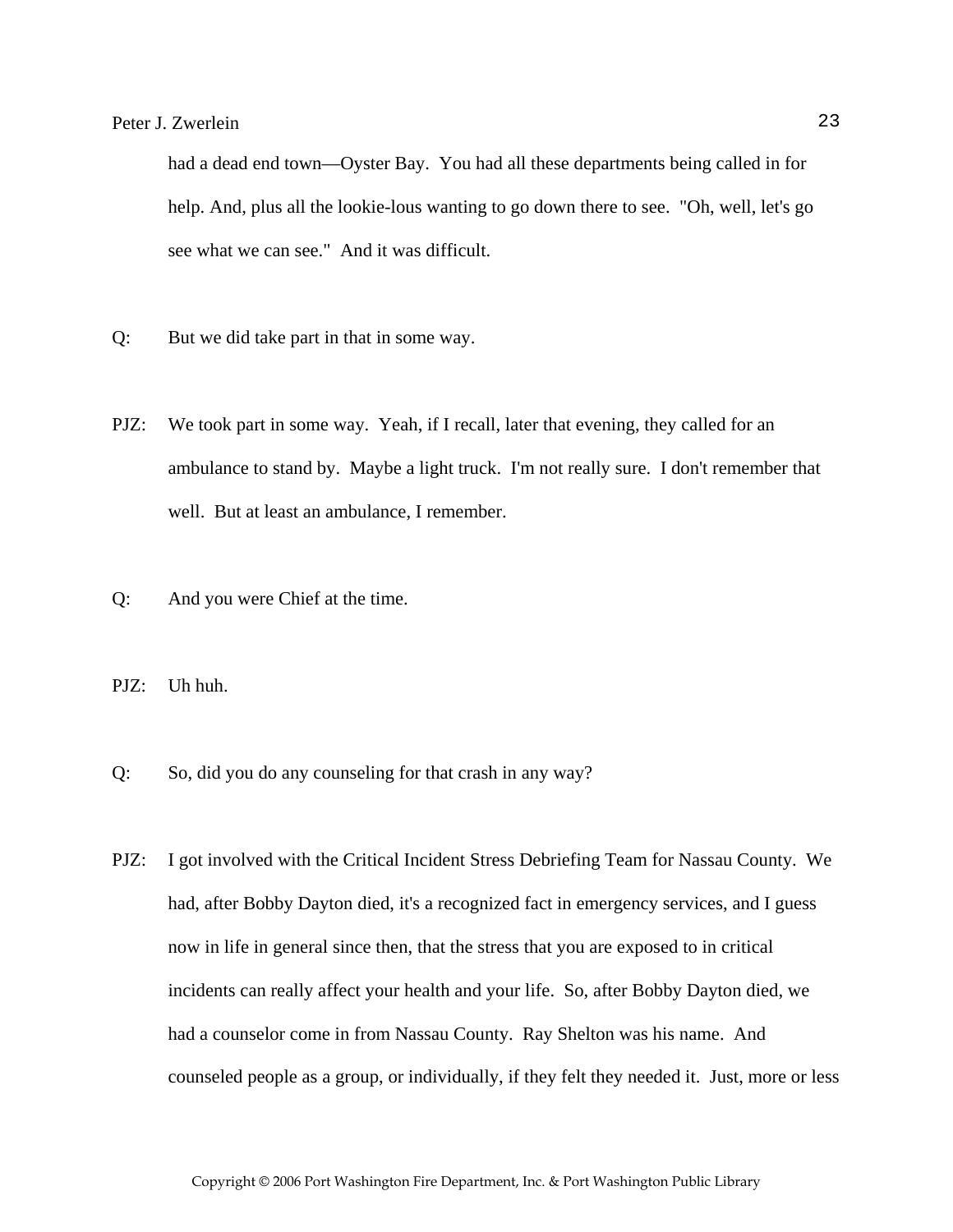to say, "Listen. This wasn't anybody's fault. You know, you did what you could do. You shouldn't—you know, don't take it personally. This happens." That type of thing. So, after that, a number of us from the Department got involved with that organization. And this was the first opportunity, if you want to call it an opportunity, to actually help other firefighters after the Avianca incident. So, we went over to Oyster Bay one evening, and Locust Valley another evening, and just sat with the group and listened to them. And, because we had been through Bobby Dayton's death at a fire, we were able to relate our experiences with them and hopefully help in some way.

- Q: So how—was it helpful then for the Twin Towers? Did our company, in any way, help with the New York Fire Department?
- PJZ: The whole department was—the department got a request to send personnel into the scene. Actually, the day of the—when the buildings collapsed, there was a general call for assistance, and there was a command post—I should say, staging area—set up at Belmont Park, so that any, all departments responding from Nassau County were supposed to respond to Belmont Park. And as they were needed, they would be called, so everybody didn't go flooding into the scene and just make a big mess, a bigger mess. Many departments, and I think mostly from Suffolk County, just took it upon themselves to get on the Expressway and freelancing, went right in there and ...
- Q: And what happened?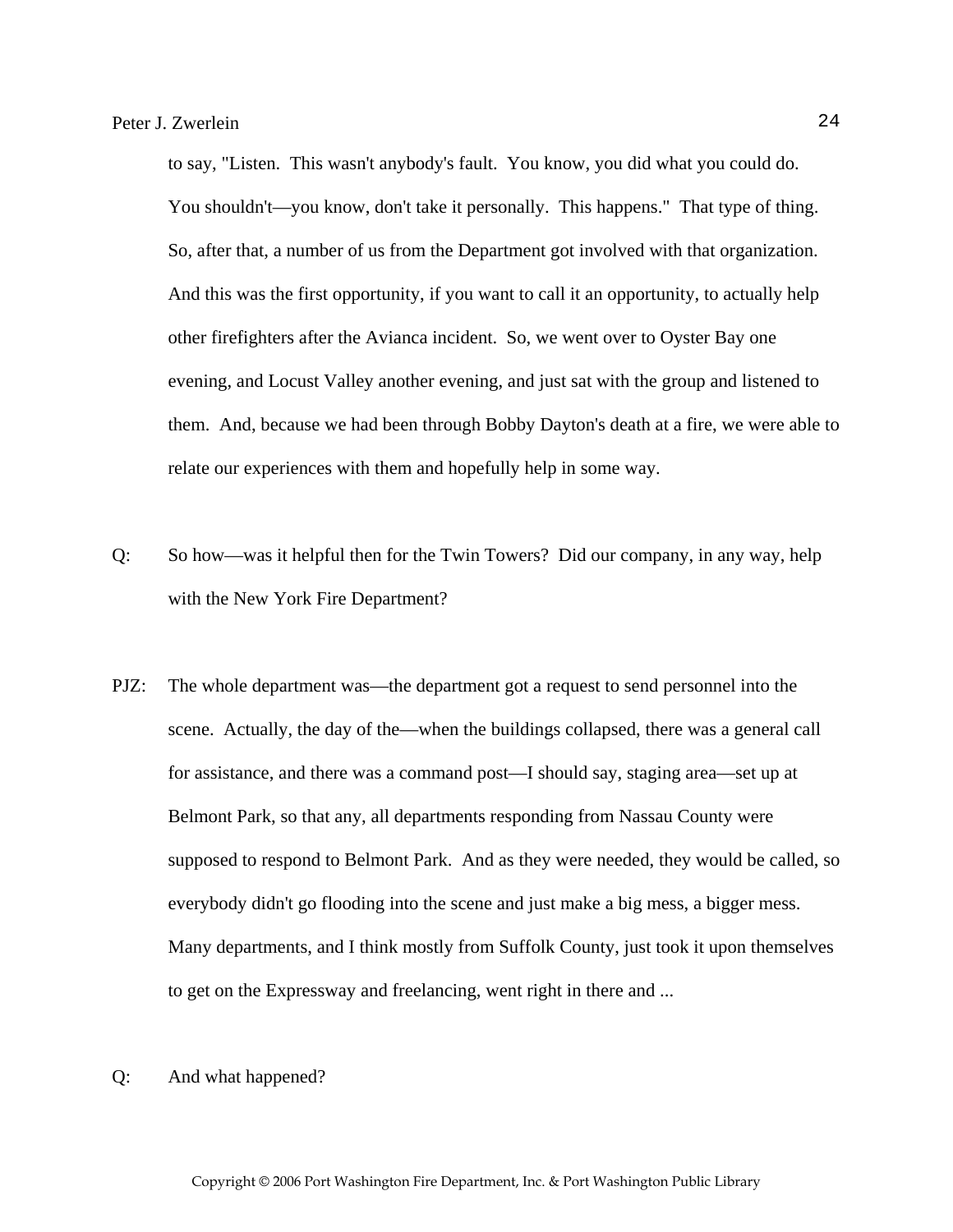- PJZ: It was one of the criticisms after everything was over and it was critiqued, that was one of the criticism that there were some departments that just took it upon themselves to go in there. Because there's no control that way, you know, if they just go in and do what they want to do. The Incident Commander who was in charge of this is supposed to know, and has to know to manage the scene effectively, who they have, you know. Where they are, what their capabilities are. And that just screws up the whole thing.
- Q: Which brings me then to how do you critique your department as a Chief after each incident? Do you go over how things were handled and if they were—if someone has made a mistake, how—how is that dealt with in the Fire Department?
- PJZ: Well, if it's a major fire, we will go out, we'll have a formal critique or actually have a department-wide meeting, and we'll have mock-ups of the building and where the actual equipment was set up and, you know, what we saw that may have, could have been done better, so the next time we do it better. On a routine small call, if we see something, maybe we'll go right to, you know, say a person did something without being told to do it and he was freelancing again—that term freelancing—just talk to the person or talk to his captain, his or her captain, and ask them to make sure that he understands it. You know. There's a system here that has to be followed.
- Q: So teamwork is stressed.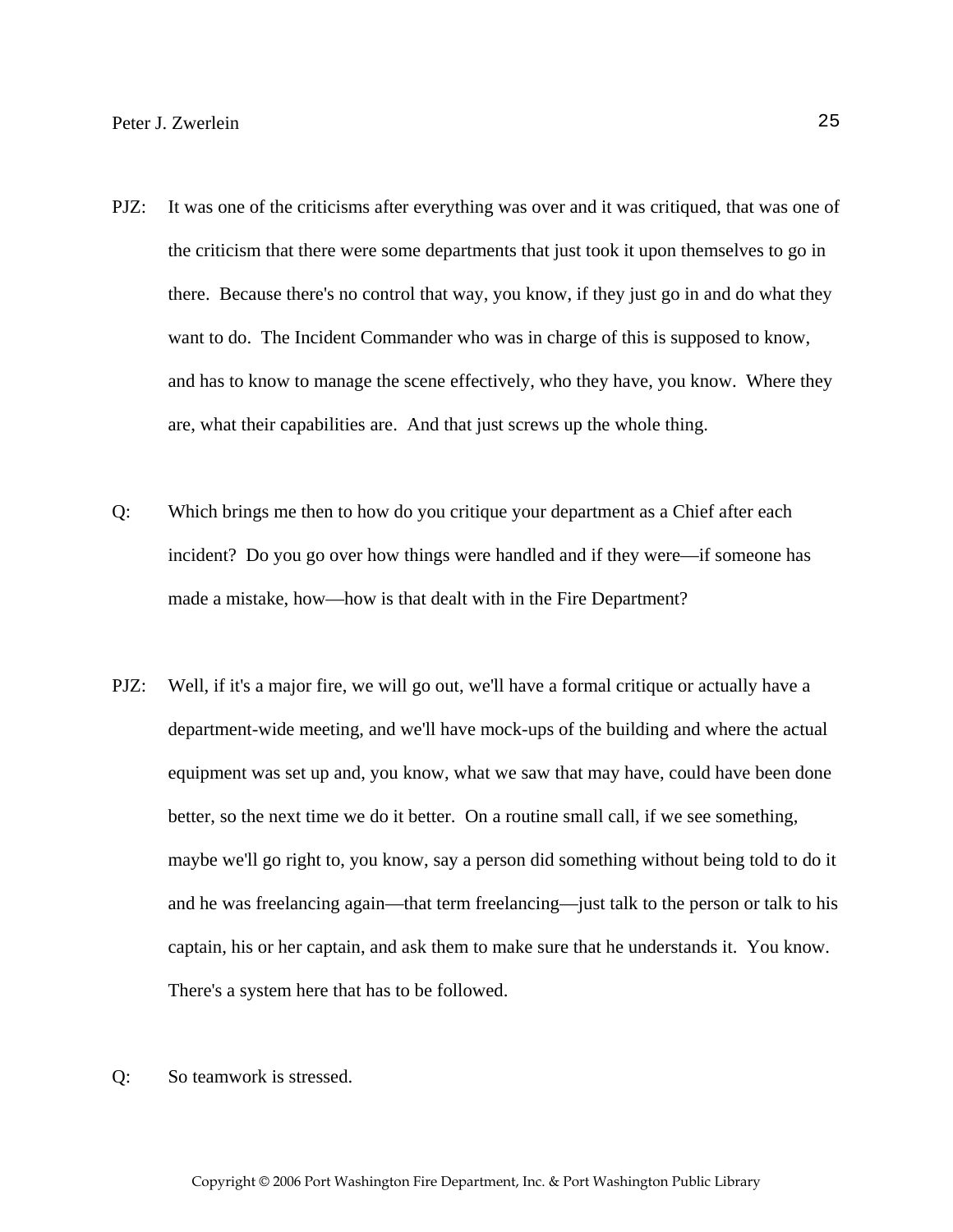- PJZ: It's very important. Very, very important. You have to have somebody in command. It's a paramilitary organization. You have to have discipline, especially at a fire scene. When you're going into a building to put out a fire, if you have a hose line going into the front of the building and somebody decides on his own he's going to start through the back with a hose line, he's going to blow the fire right onto the team coming in the front. You can't have that. [That's dangerous]. So, to have people going off and doing their own thing, so to speak, you can't have that on a fire scene.
- Q: So how do you instill discipline in your group? How do they adhere to discipline?
- PJZ: Well, in the training, it's stressed.
- Q: And are they given ...
- PJZ: You mean, is there any—is there any discipline meted out to anybody?
- Q: Yes. Yeah.
- PJZ: Sometimes, if it's necessary.
- Q: And what type of discipline would that be?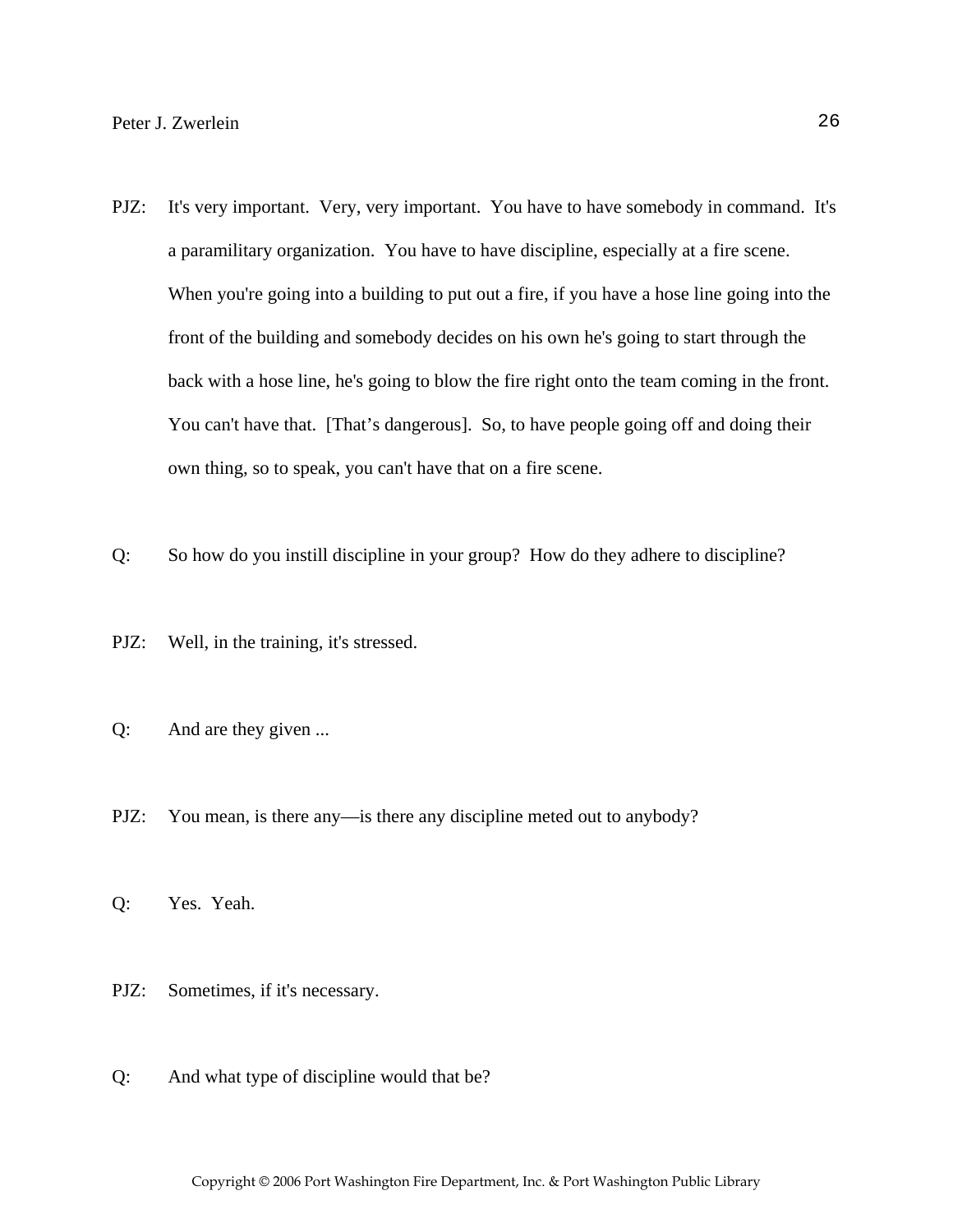#### PJZ: Suspension.

- Q: But what does that mean, if you're a volunteer fireman. It doesn't—you're not—your pay isn't cut.
- PJZ: You're right. To people who don't care, you know, to members who maybe don't care, it doesn't mean a thing. But to guys who are really into it, who look at is as an avocation and not just something to do when they're not doing anything else, it means a lot. You know, it's—you are questioning somebody's abilities, perhaps. They may feel slighted. I would take it—I always look at, you know, if I did something wrong and I was questioned or told about it, I'd take it as a learning experience, you know. "Okay, thank you. I won't do that again." Or I know why I shouldn't have done it. That type of deal. Hopefully I would learn from that. But all different reactions, I guess.
- Q: What is the most unusual non-fire call that you've had to deal with, in terms of people just fooling around.
- PJZ: Well, it involved another firefighter who actually died, to tell you—to be honest with you.
- Q: So it turned out tragically.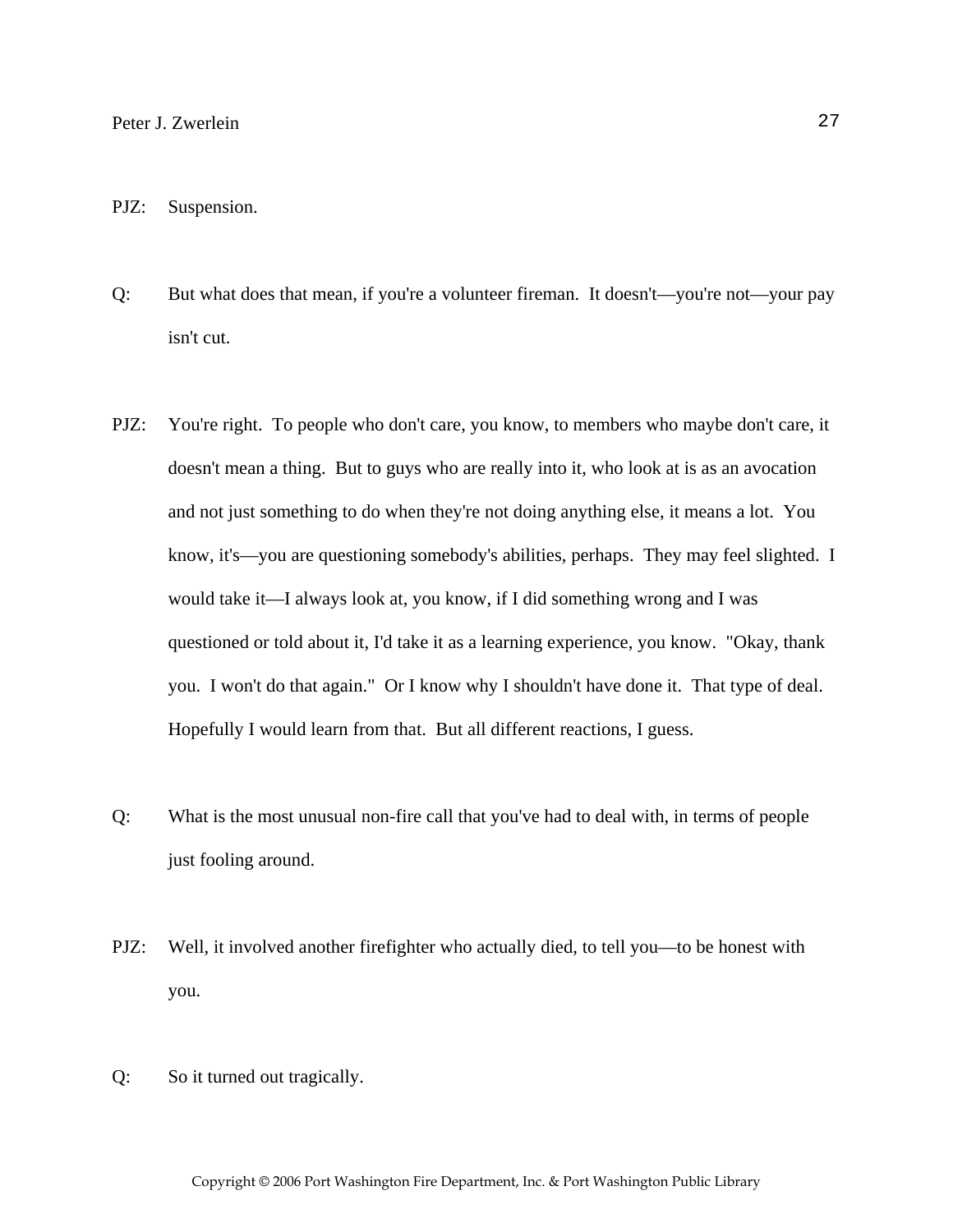- PJZ: Tragically. And it was so unusual, though. It was Joe Teta who was one of the first Captains of Fire Medic Company. And he owned a home. And in the basement, there was this gigantic boulder in the basement. I guess it was too big to move when they built the house, so they just built the foundation around it. So, he took it upon himself to dig around the boulder on one side, and the idea was to dig a hole deep enough that the boulder would fall into the hole and he would just bury the boulder and he'd have more room. Well, unfortunately, the boulder fell on him. I mean, it wasn't a rock. It was a boulder. Something you would see in the Hudson—up in the Catskill Mountains or something like that.
- Q: That is terrible!
- PJZ: And he was alive when we got there. But the only reason he was alive is because the boulder, the weight of the boulder, was keeping the blood from rushing out of his body. So, as soon as that boulder was moved, all the blood rushed out of his body and he died. That was very—it was so unusual, and it was so tragic too, because he was a nice guy. Young guy, young family. And that was most unusual. I never heard of that before.
- Q: That is a very tragic ending to ...
- PJZ: Yeah.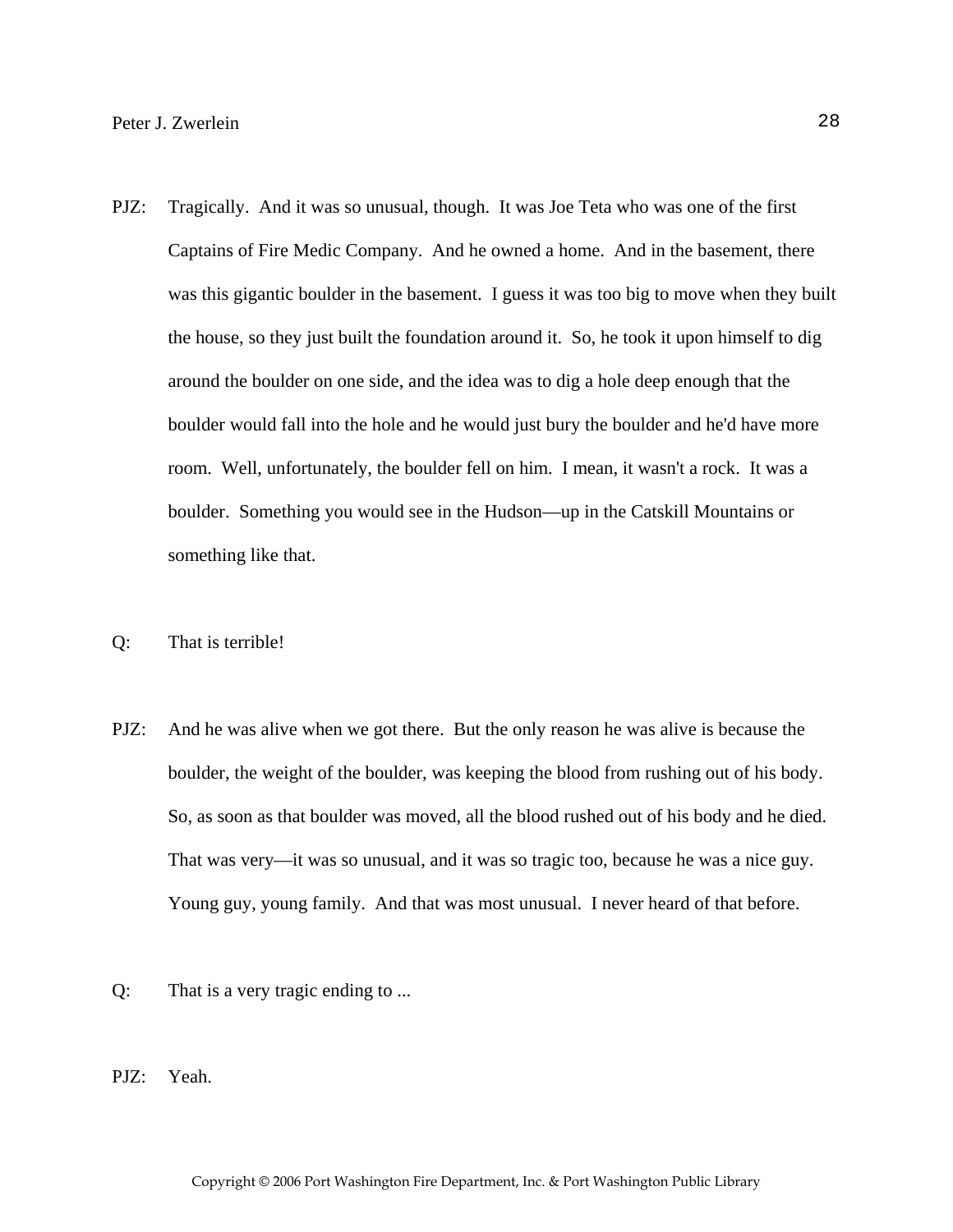- Q: And how did you all deal with this? How do you deal with when you see these things, when you're on the scene?
- PJZ: I'd never heard of "Critical Incident Stress" until Bobby Dayton died. I never thought about it. I never thought about, because I never knew anything about it. But at that fire, I guess, not at that fire, but emergency call, I guess I was probably Captain or Lieutenant or something. And there's this one guy outside, wasn't in the fire department, but he had a—he was a big mouth. He was known around town. And he was walking around outside saying, "You guys killed him." Yeah, yeah. You know, it was "Shut your mouth," and the cops were trying to get him away from me, you know. And ...

Q: So ...

- PJZ: ... I didn't realize until Dayton died and we went through this "critical incident stress", how much that ...
- Q: Affected you. So how has—how has this affected—how has being a firefighter affected you physically. What ... [INAUDIBLE] ... did you feel? And there's obviously emotional, there's obviously physical. And mental.
- PJZ: Well, when you're younger, it doesn't bother you, because you're young and strong and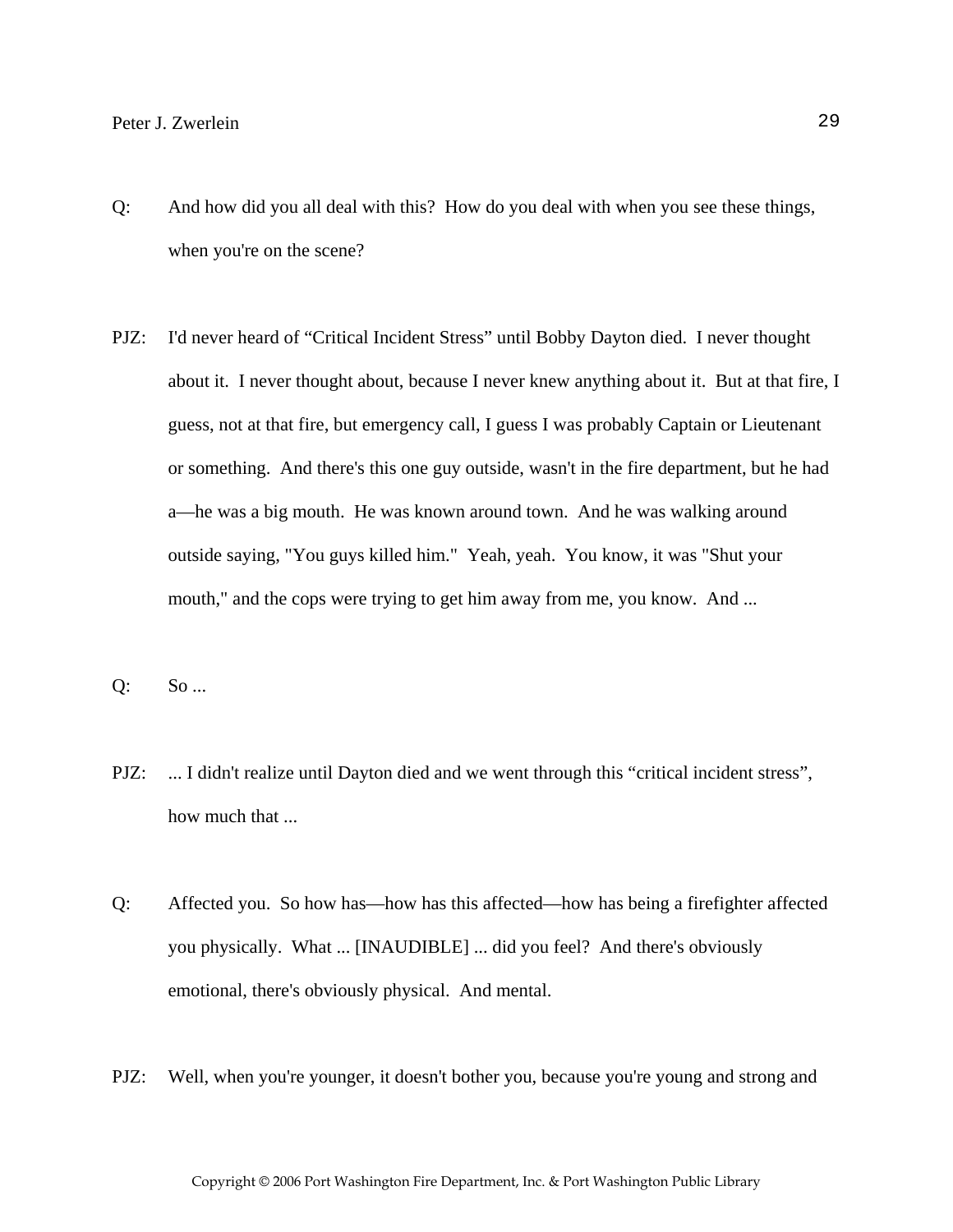full of—full of it. And, as you get older, though, it's a young man's job. There's no doubt about it. I would think nothing of ... many of us ... I don't know if they still do it or not. You would set your clothes out next to your bed at night. You wouldn't take your shoes off and put them in one place and take your pants off and hang them up. You'd sit on your bed, take your shoes off, take your socks off and roll them up and put them in your shoes. Stand up, take your pants off and just let them lay on top of your shoes, so if there was a fire at night, you'd just put your feet over the end of the bed, pull your pants up, your socks are on, your shoes are on, and you're out of the door. And your car was always backed into the garage ...

- Q: So you're conditioned. You're almost conditioned ...
- PJZ: But when you're young, you can get up at three o'clock in the morning and fight a fire for two hours, and go to work the next day and be back at the firehouse the next night at seven o'clock to clean up. But as you get older, you know, three o'clock is a—and staying up for two hours and then going to work, you just about make it through the day type of thing. Body aches a little more.
- Q: So, do you then go to—do you go to counseling in terms of outside counseling?

PJZ: No. No.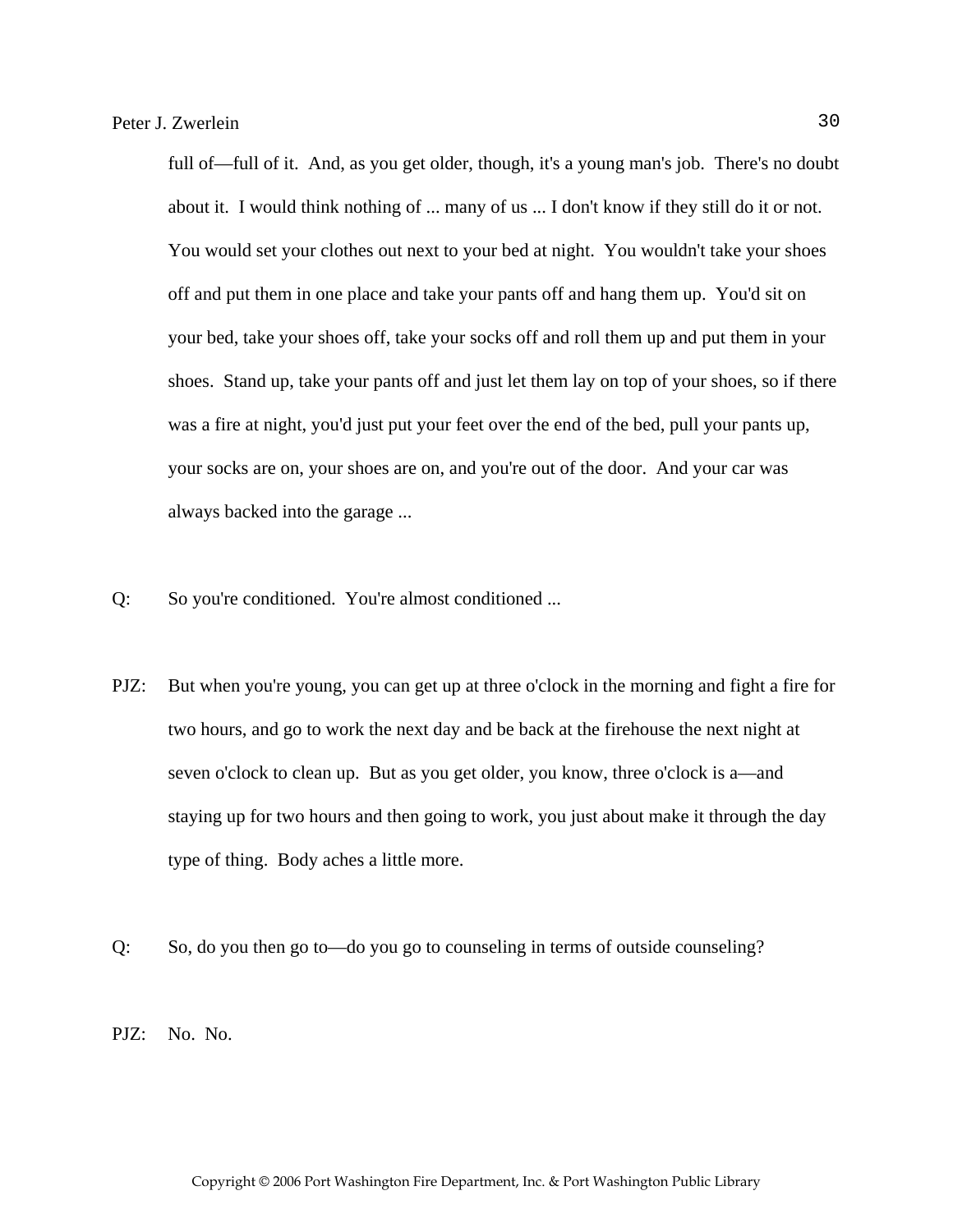- Q: You talk with each other, and that is your relief.
- PJZ: Yeah, yeah. Specifically, in those two incidents I just related to you, you know, everybody's going through the same thing and you talk about it and, you know, you can't—if you're going to be in, I call it—it's not a business, but if you're going to be a firefighter, whether it's a career firefighter or a volunteer, you can't let things really eat at you. You make jokes about things just as a defense mechanism. Seeing two or three people who've been burned to death is just looks like a piece of charcoal in the fetal position. You know, that's the defense mechanism. It's not pleasant to look at, but, you know, you try to—you make—you do, you make stupid jokes about it just as a defense mechanism to keep your mind off of it, I guess.
- Q: That makes sense. The relief through black humor.
- PJZ: I guess so. Yeah. I mean, you don't really don't mean anything to be disrespectful, but, you know, just to keep you on the right track. I'm sure if a family member heard it, it would seem disrespectful, and certainly out of—it shouldn't be said. But, you know, we don't say it in front of other people.
- Q: [Let's turn now to the other second important fire. That was in 1990. It was the Shields](http://www.pwfdhistory.com/trans/zwerleinp_trans/shieldshdw_pz.pdf)  fire, before we close the more tragic end and go to the lighter aspects of firefighting. Were you a Chief at the Shields ...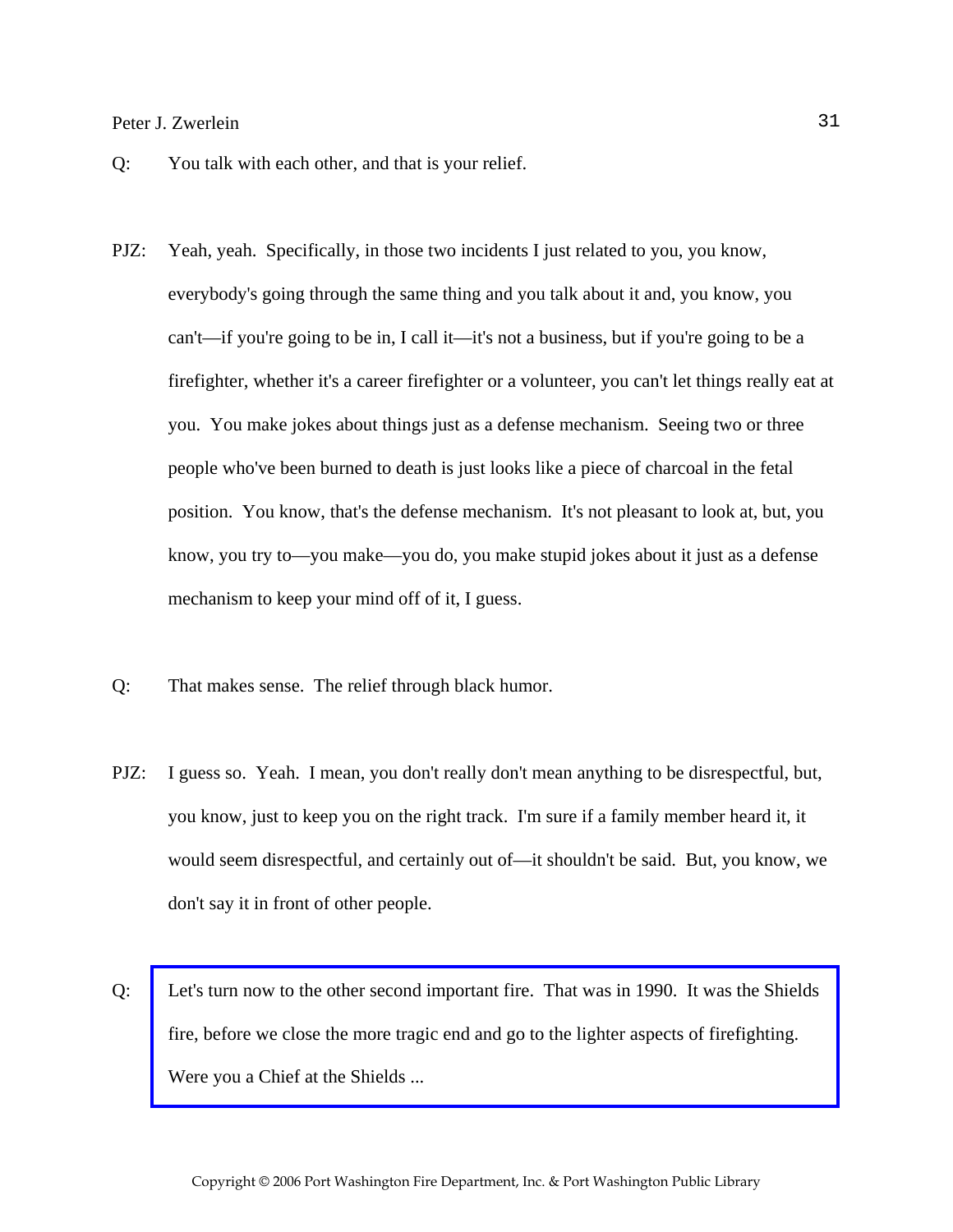- PJZ: I was Chief, and I happened to be at a critical incident stress debriefing in Locust Valley that night talking to a group of guys from over there who had responded to the Avianca fire.
- Q: Yes, they happened within months of each other, I believe.
- PJZ: Yes. Yep. And I had just finished up my session, and there were two other. I think Tom Tobin who was the chaplain of the fire department here, was with me. His wife, Maureen Tobin who was on the debriefing team, and I think—can't remember the third person, but there was another member there. Carol Swiacki. She's a member of Fire Medic Company. But I had finished my session, and they were still involved in theirs, and they were sitting around passing the time with the guys, talking to them, and their radio—I heard their radio come over with a general alarm. Shields ... Hardware ... at Port Washington. Well, I couldn't go, because I had to wait for the other people. I couldn't say, you know, "Stop this debriefing stuff. I have a fire I want to go to." But, one of the assistant chiefs, John Salerno, was in charge of the fire. And by the time I got herein fact, when they first got there, it was out of control. By the time I got here, it was well under—well out of control. More out of control. Let's put it that way. Because of the type of business it was. A lot of chemicals and paints and that type of thing.
- Q: Was there loss of life?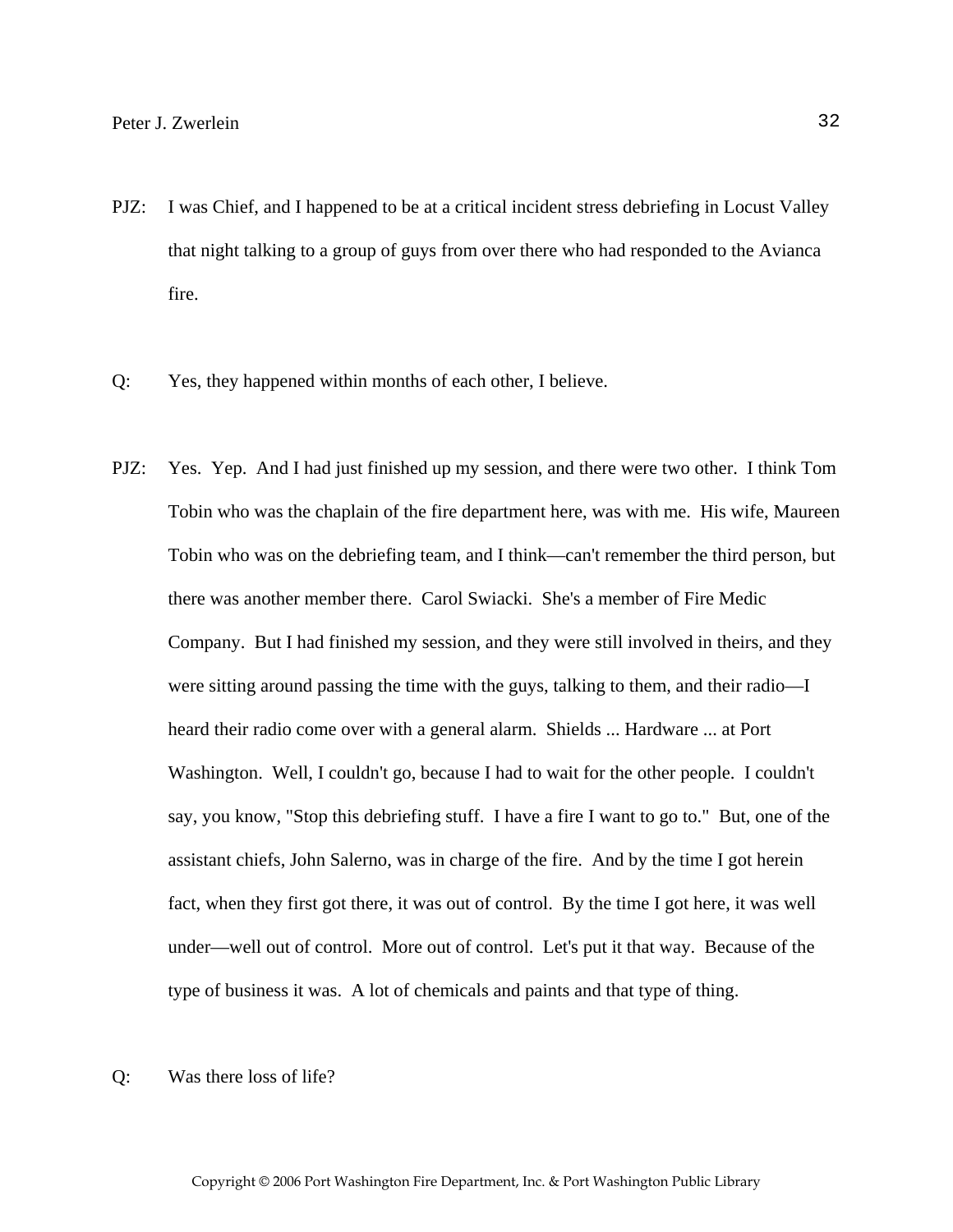- PJZ: No loss of life. No. No. And we did a good job containing the fire to just that one building. I mean, there are buildings looking down Main Street now as we're sitting at the Library, and there were buildings right next door to it, and they're still standing.
- Q: Which meant that you did an excellent job?
- PJZ: Made a good stop, as they say. Made a good stop.
- Q: So, other than those major fires that we've discussed, are there any others that were memorable in your ...
- PJZ: [Well, there was a—memorable just because of the, and from an explosion point of view,](http://www.pwfdhistory.com/trans/zwerleinp_trans/peco_fires004_web.jpg)  there were—we had a fire down across from Mill Pond Road. There used to be a marina there. There's now a village park, I believe. And there was a boat fire. Boat fires are difficult on docks because there's no water supply. You have to stretch your own water supply. No hydrants out there, of course. We have a procedure for stretching a large diameter hose part-way down and then reducing it down to smaller, more maneuverable lines. And we were down there fighting it, and there was a large propane tank on it that took off like a rocket. You know, it was in heat. And it heated up, heated up into boom! Probably went thirty, forty feet up in the air. And luckily, nobody was hurt. But if it had exploded outward, it could have taken some people with it and knocked them in the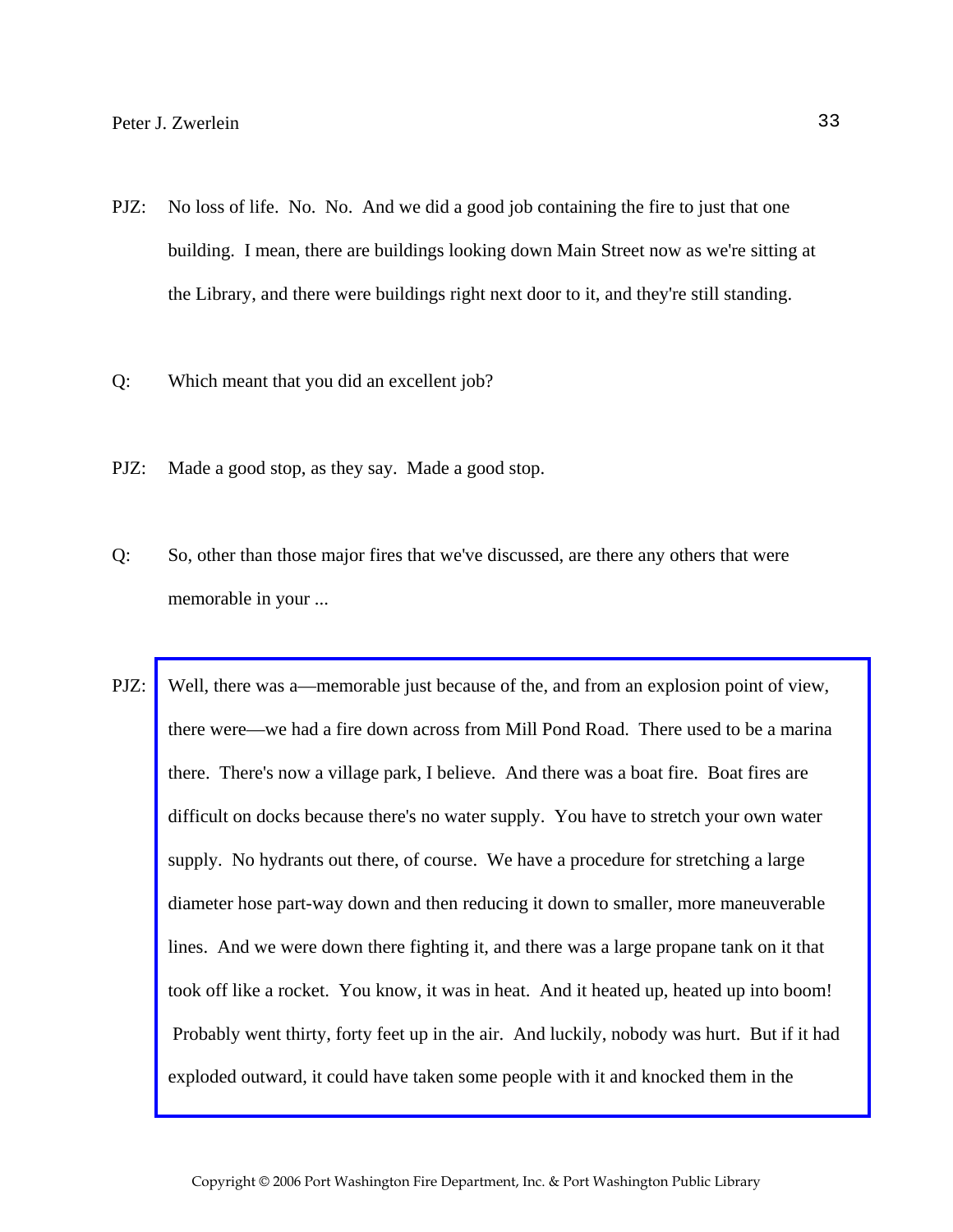water, at least.

- Q: Interestingly enough, you were talking about the water source, how does—you would never—would you get water from the Harbor? It has salt. So would this then contaminate the hydrant? How do you work—how do you work your water system when you're fighting these fires?
- PJZ: Well, years ago, they used to routinely draft. What's called drafting, where you would put a hard suction hose into the bay or a pond or whatever. That would be connected to the pumper, the engine. And when you rev the engine up, the pump up, it causes a suction and sucks the water out of the pump—out of the pond or the bay or whatever and then into the hose lines. So you're not connected to both the hydrants and we're not drafting at the same time. It's one or the other. So there's no contamination to be concerned about.
- Q: So is that when you have blowing—what happens when you blow the hydrants? That's what? That's when rocks come through?
- PJZ: Oh, no. They—well, before you—before we connect to the hydrant and start flowing water into the engines, the trucks, we're supposed to bleed the hydrant. Because sometimes kids will come by and they'll take the cap off, put rocks down there or something. And you just open one of the valves on the hydrant and let the water blow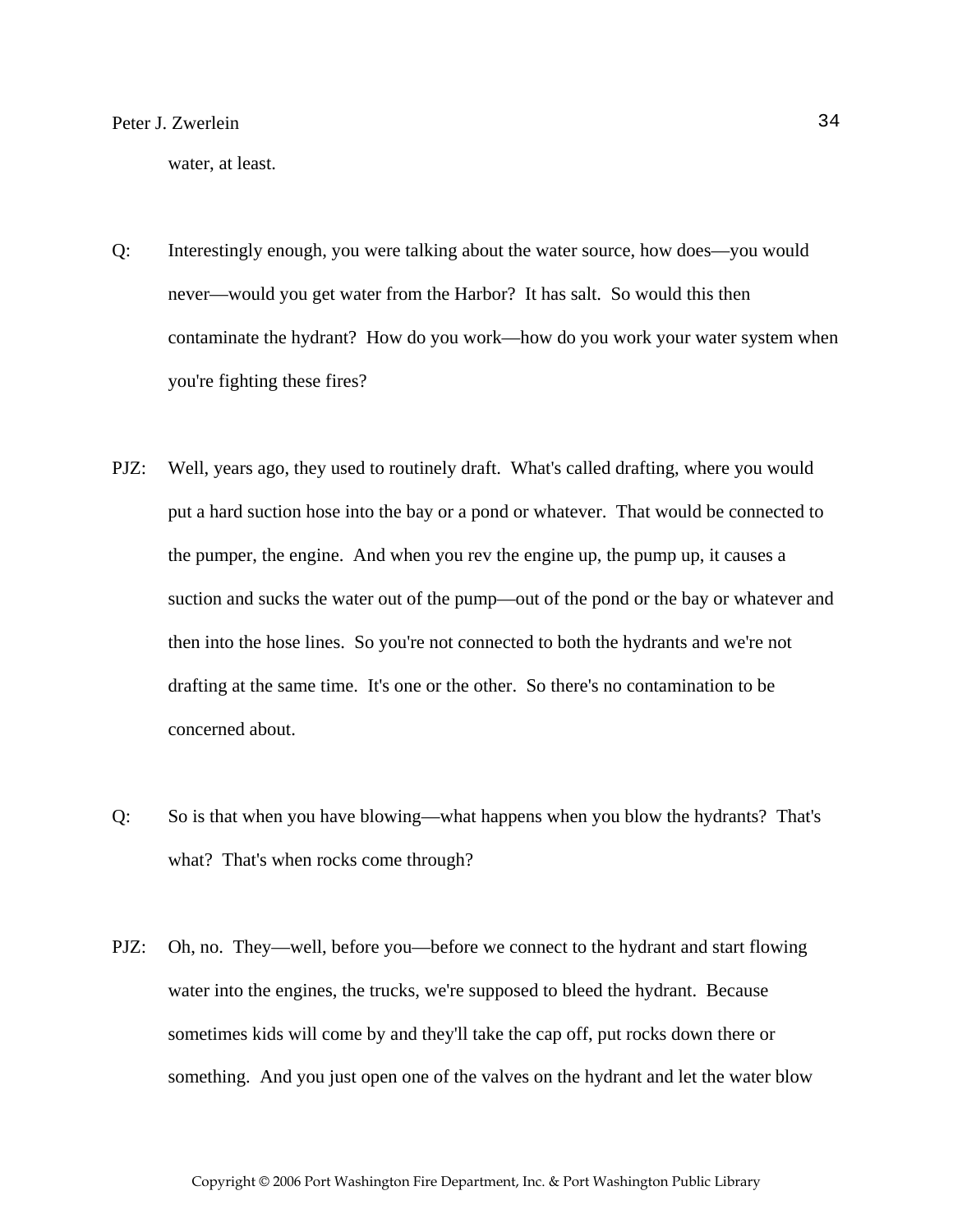out so anything that is in there blows out into the street, not into the truck and damages the pump.

- Q: So, the conventional red hydrant system throughout the city is what you normally use.
- PJZ: Correct.
- Q: But you can also use the hoses attached to a pond or the bay?
- PJZ: The bay. Sure. The hoses are on the trucks, that you would use. They're called a hard suction, it's going to be a hard black hose. It's probably about four inches in diameter. And that's what you would put into the bay. That is then connected to the truck. It's actually connected to the truck first. And then when you rev the pump up, it causes a suction which sucks the water out of the bay.
- Q: Okay. I wasn't quite sure, you know, whether you could use both systems, but obviously you ...
- PJZ: Not together. I mean, one—you could, you know, with the water supply now being so good and the pressure and the volume of water and all of that tapping ... [END OF SIDE A; BEGIN SIDE B] ...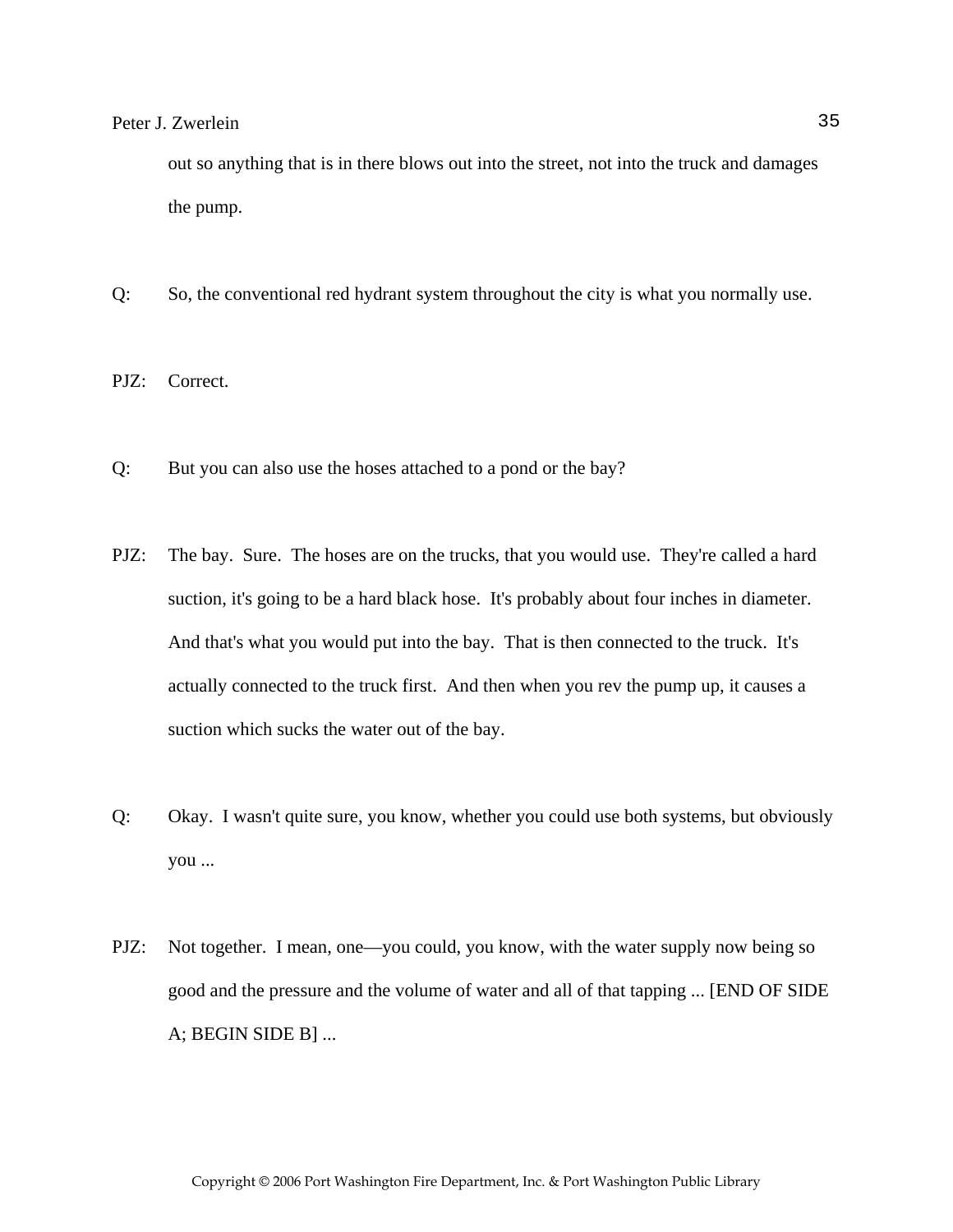- Q: Peter, what goes on inside of a fire station? What are the hours that—you no longer sleep over in the fire station as you once did, as I understand it?
- PJZ: As far as I know, no one ever slept there full time. They weren't supposed to anyway. Maybe during World War II, they had periods where they were manning the station twenty-four hours a day. But—and if there was a snow storm or a hurricane that type of thing—we'd have people standing by at the firehouses. But ...
- Q: But that old image of firefighters sliding down a pole was never part of Port?
- PJZ: No, that's more of a career, paid fire department, where they, you know, get paid to stay there twenty-four hours a day and they actually sleep in the firehouse.
- Q: I see. So was our fire department then very different from others on Long Island in terms of volunteer?
- PJZ: No, not at all. No.
- Q: Others are also all volunteer?
- PJZ: There are two career fire departments. Paid fire departments are called in the terminology, career fire departments. Garden City Park and Long Beach, City of Long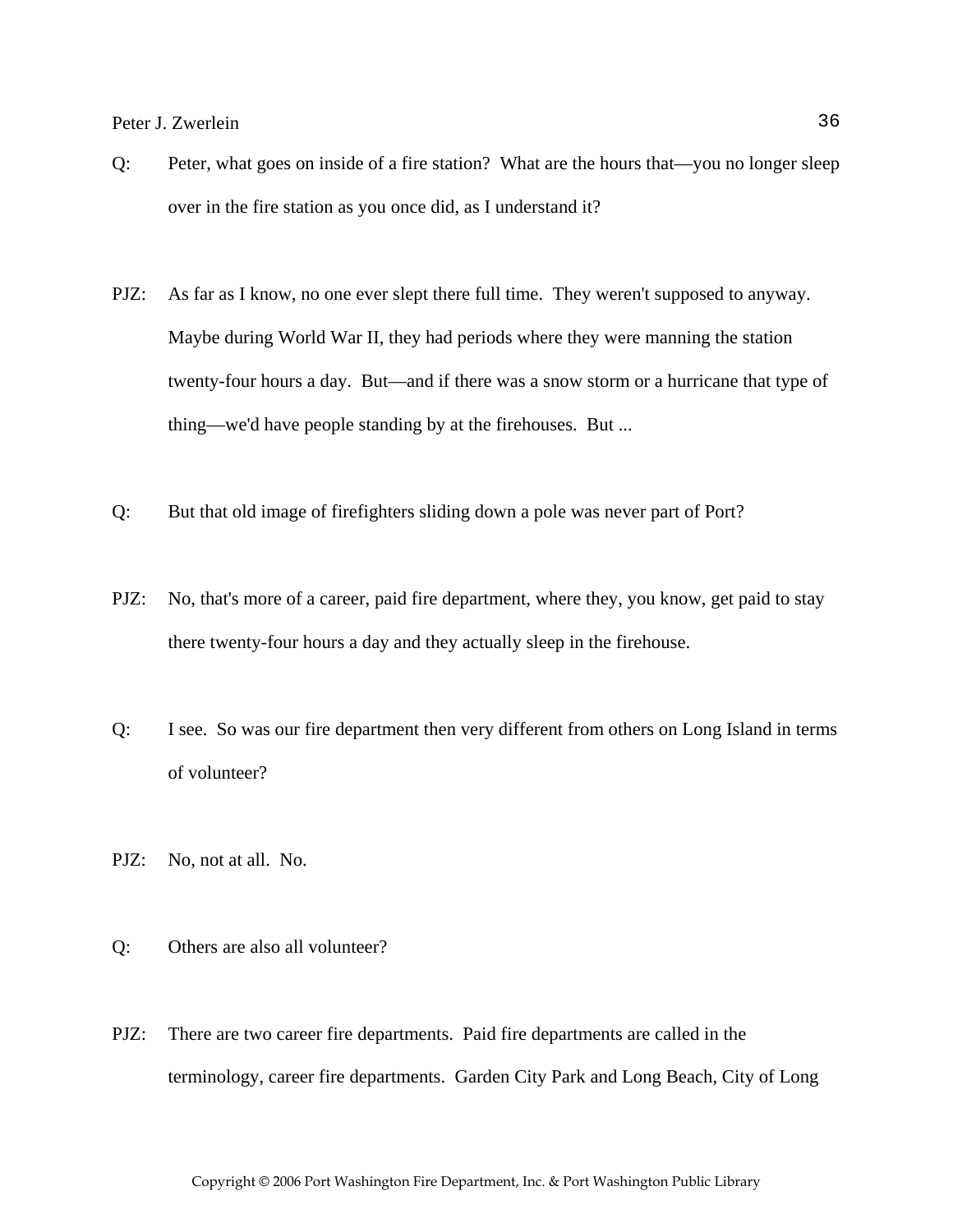Beach has paid members. Now, I'm not sure whether they're totally paid or they have some paid members and other volunteer members.

- Q: How do you think Port Washington, since you're having difficulty getting volunteers, what is the direction that Port is headed for, do you believe?
- PJZ: I think it's inevitable that we're going to at least have some type of paid members, whether they be drivers who are able to, you know, drive the trucks as long as they're manned, or there's going to have to be drivers and paid firefighters. I think that we're headed that way. Not only Port Washington. I think all of Long Island is headed that way.
- Q: What makes our fire department unique? Is there anything that makes it unique compared to the other?
- PJZ: I think that, because we have four, separately run fire companies that have their own elected officers and really administer their own budgets, the fact that we have that but we still get along so well and we still respond as one unit to fires, and there's no fighting amongst the company. There is disagreement, of course. But once you get at a fire scene, there's no fighting. Everybody works as a unit. A captain from Protection Engine Company tells a firefighter from Flower Hill Hose Company to do something, he does it. He doesn't say, "Well, you're not my captain. I can't do that." That doesn't happen. I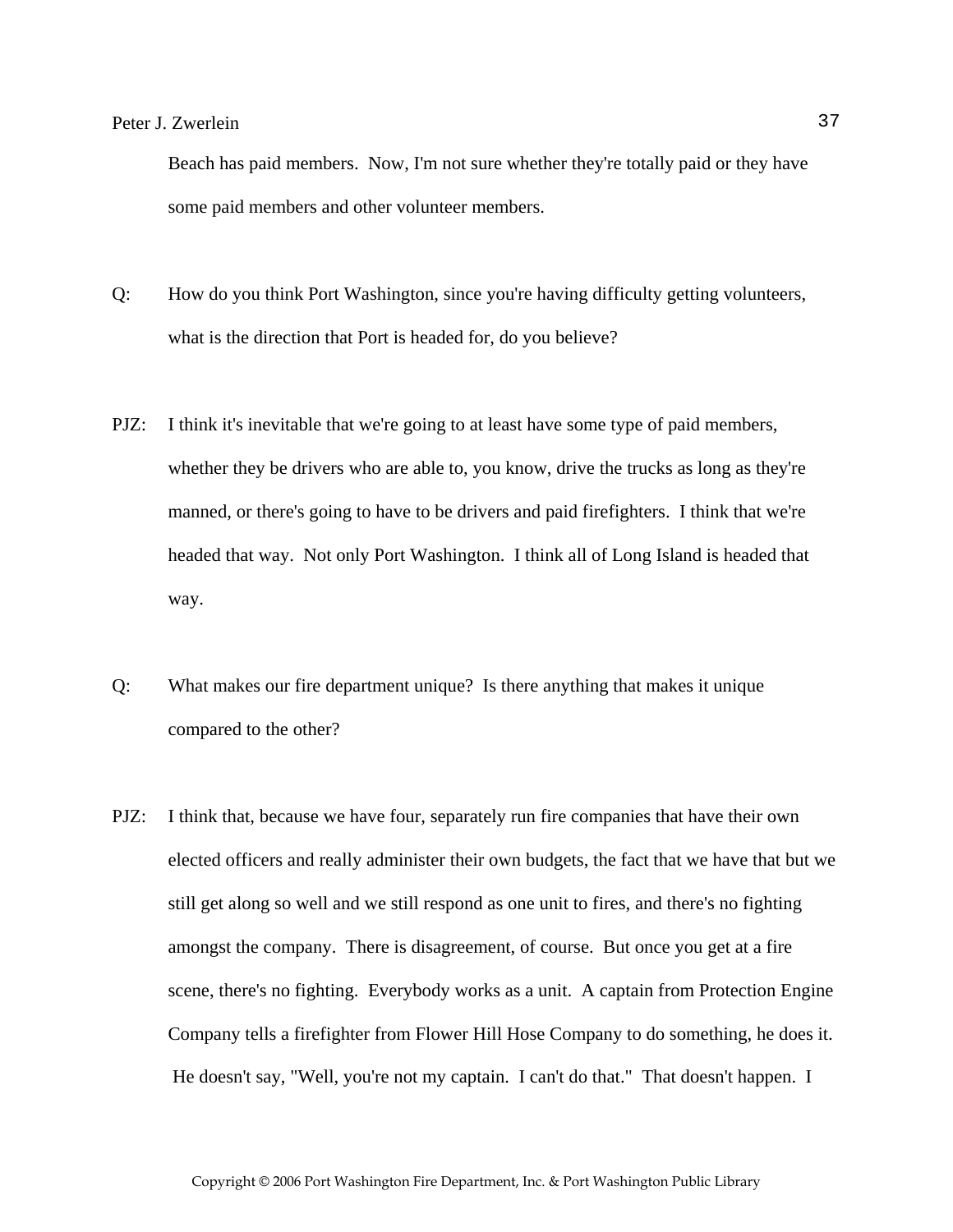think that's unique. I really do.

- Q: Now, when you're in the firehouse, you don't sleep over, so you actually don't have the rituals, then, of cleaning or making beds or anything.
- PJZ: Not making beds. But cleaning, like I said, every Thursday night, there's what's called work night.
- Q: But cooking. You don't have the cooking rituals in your firehouse?
- PJZ: We have—there's a monthly meeting where they do cook. There's a committee. Four, five, six, seven guys cook.
- Q: Once a month.
- PJZ: Once a month. They're very special occasions.
- Q: Was this always the case, back in the old days?
- PJZ: Oh, sure. Sure.
- Q: Once a month?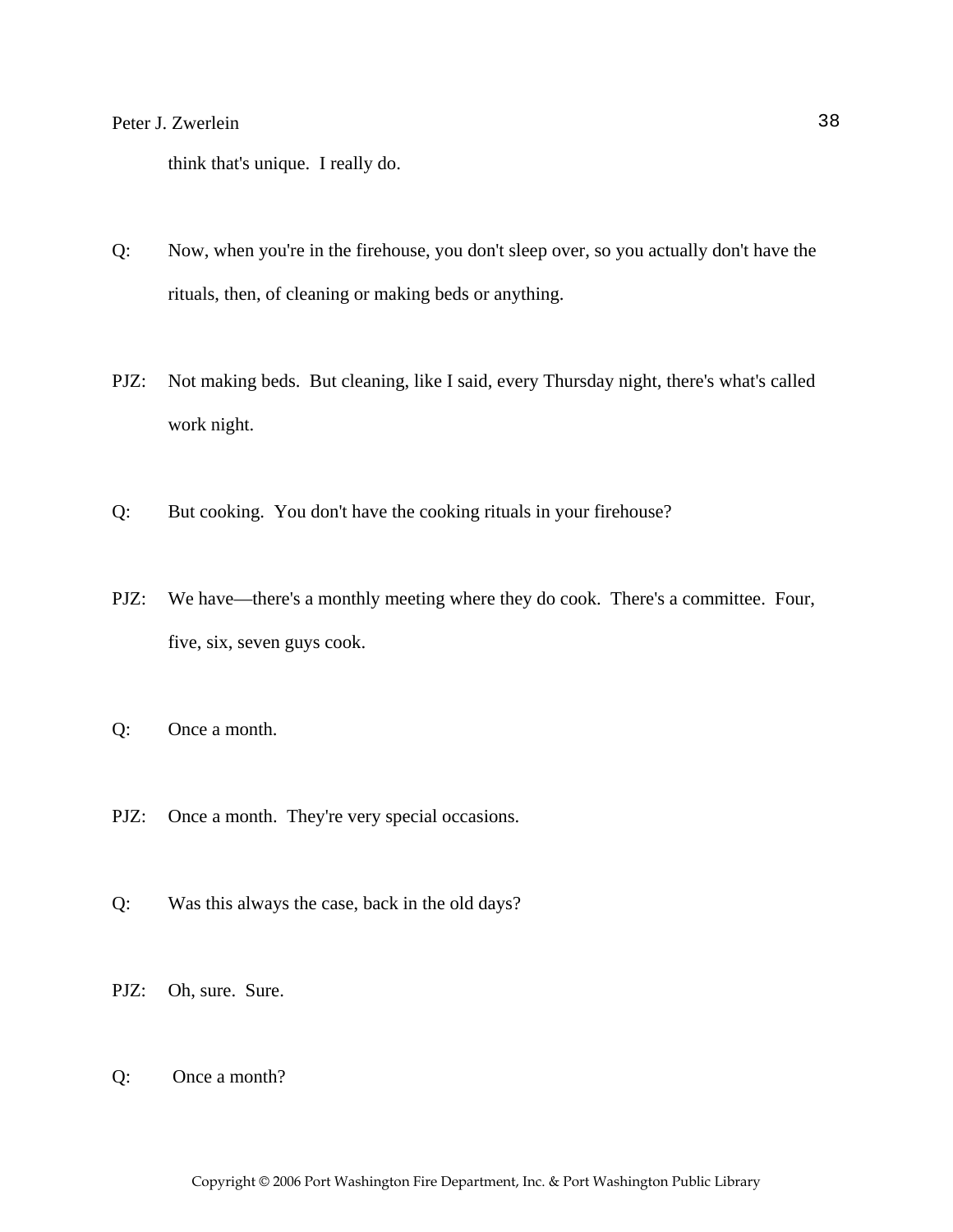PJZ: More so in the old days.

Q: Really?

- PJZ: Yeah. More so in the old days. The Fire Department used to be *the* social thing for a lot of people. There wasn't anything much to do in Port Washington. Saturday nights, you know, maybe there was a dance. And then go way, way back, the early 1900s, they would have minstrel shows. No, you know, the Department. I don't think the Department had them, but they would rent their hall out for minstrel shows at the time. [They used to play basketball in the top floor of Atlantic Hook and Ladder Company and](http://www.pwfdhistory.com/trans/zwerleinp_trans/ahlco_bldg05_web.jpg)  [have plays at the Department. I've seen advertisements where the Department would put](http://www.pwfdhistory.com/trans/zwerleinp_trans/peco_artifact027_web.jpg)  on plays to raise money. The Ladies Auxiliary would put on bake sales and things like that to raise money. So it was really up until, I would say up until the '70s, late '70s, that the Fire Department was, you know, for the people who were members, it was the thing they chose to do. And there were a lot of people who chose to do that. So, that's why there's just a lot of the sociability came in, getting to know one another better.
- Q: And did you have the people do these parties who were excellent cooks, or did they have their own special recipes or ...
- PJZ: Excellent cooks in their own right. I mean, maybe they weren't professional, but, even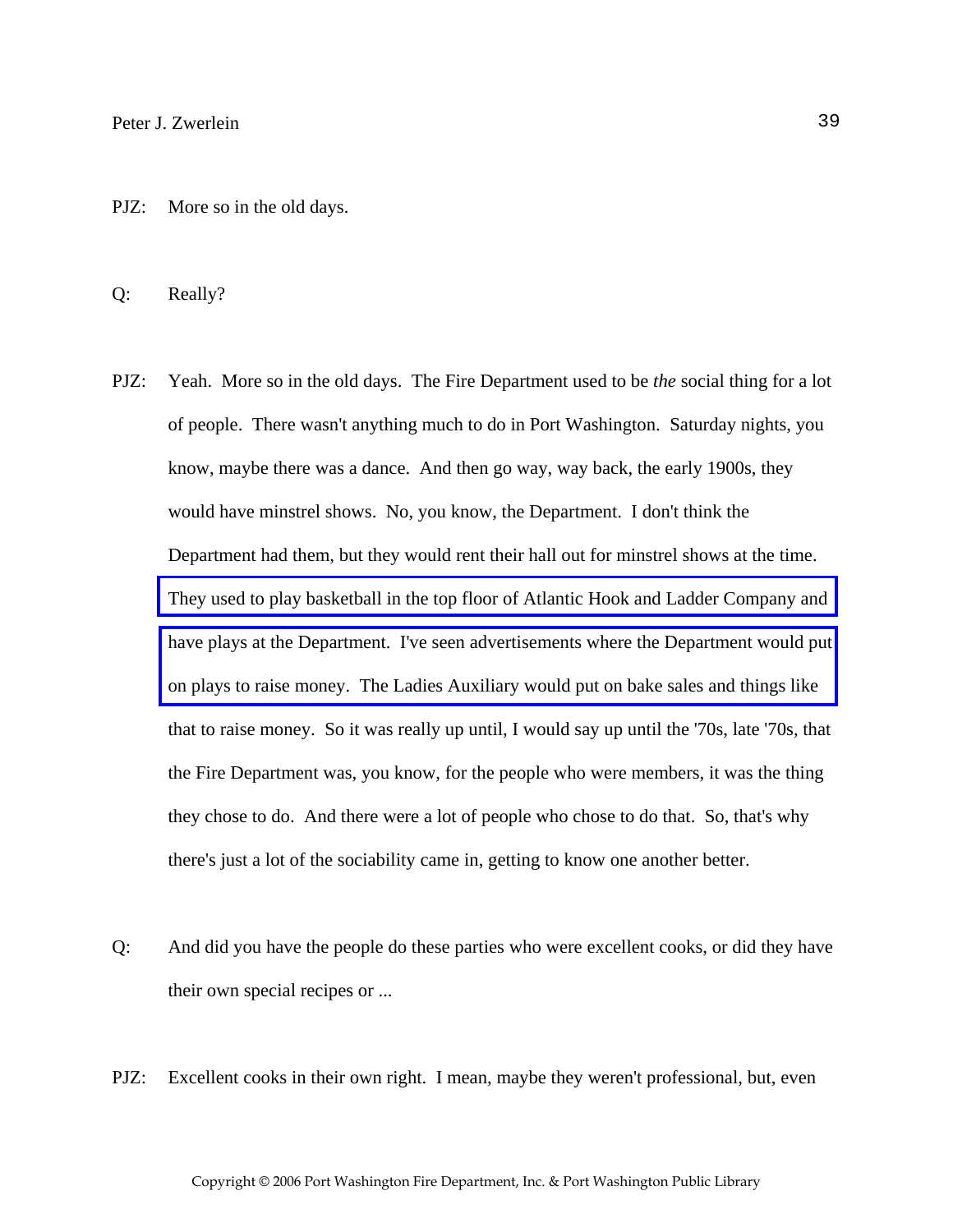today, John Salerno and Joe Pennetti, they'd out-cook anybody.

- Q: And what do they cook? What would they generally cook? Were there ethnic dishes or ...
- PJZ: I'm trying to think here. They have a lot of clam chowder. Stuff like a lot of ...
- Q: Seafood.
- PJZ: ... seafood. Because they would go out and they would clam in the bay.
- Q: And it was safe to eat the clams?
- PJZ: [Yep. Harry Hooper in particular. Tom Kaelin, who you may have—I'm sure he's done](http://www.pwfdhistory.com/trans/zwerleinp_trans/news_cocks384a.pdf)  the oral history on the bay. He was a bayman in Port Washington, and he was a member of Protection Engine Company. Go out and dig the clams in the morning, come back in the afternoon. Clams on the half-shell or steamers or, you know, clam chowder. That type of thing. Atlantic Hook and Ladder Company, a lot of good cooks. Danny Cella loves to cook. If they had a party and they did the cooking, you'd make sure you'd go to it, because, you know, the food is just fantastic.
- Q: And what's your favorite dish?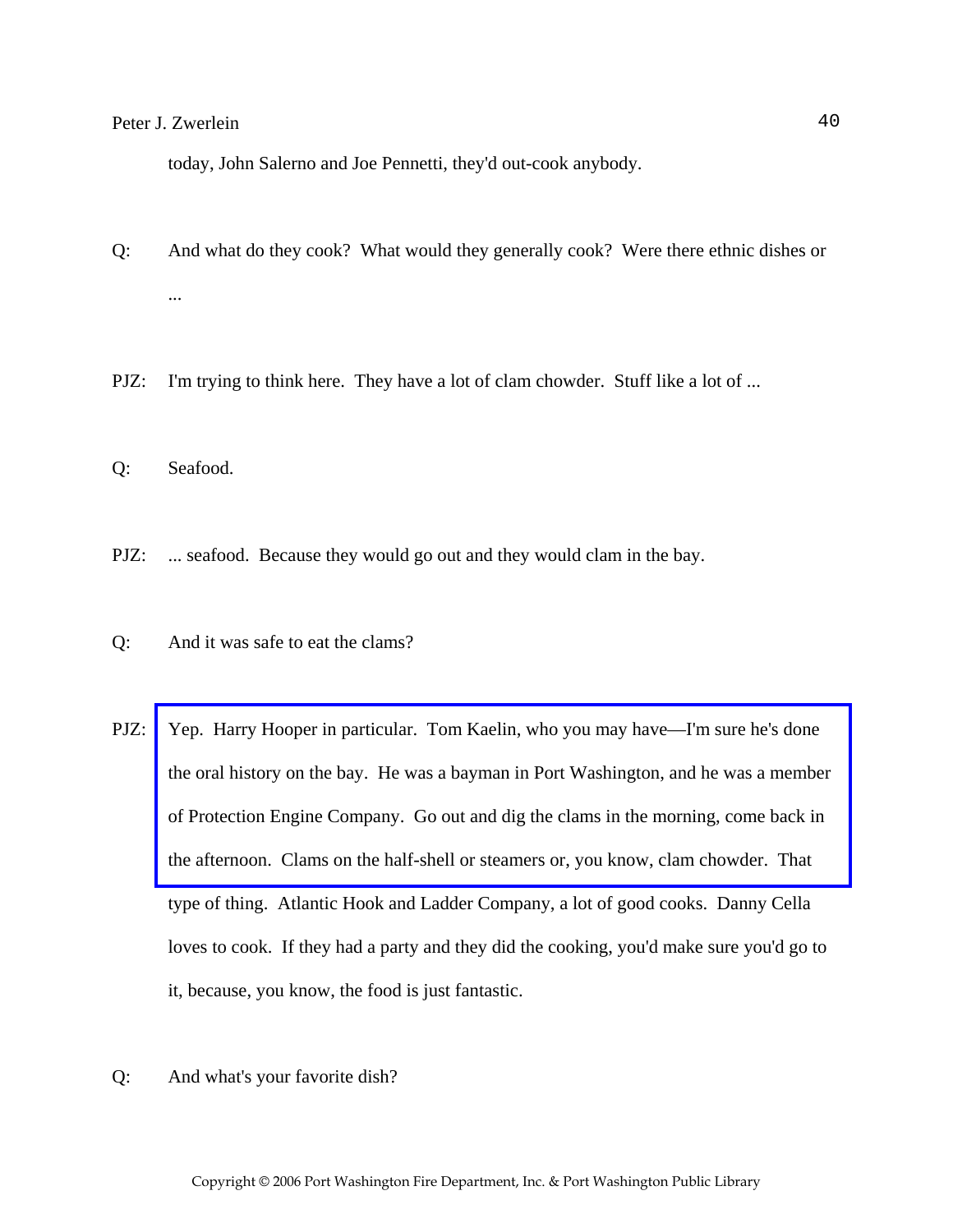- PJZ: I'm not a great connoisseur, so I like the little hot dogs in the ...
- Q: Oh, the little tiny ones.
- PJZ: Appetizers, yeah (laughs). I get kidded, because, you know, when you're Chief, they have the installation dinner. And most chiefs, you know, I mean, want shrimp cocktail or something.
- Q: So they made sure you got ...
- PJZ: And I said, "Make sure you get those little hot dogs in those little rolls.
- Q: Those are the pigs in the blanket.
- PJZ: Pigs in the blanket. Yeah. I'm easy to get along with (laughs).
- Q: How are the captains viewed by the rank, and how are the chiefs viewed by the rank?
- PJZ: I have to say it depends on who the person doing the viewing (laughs).
- Q: There isn't—is there—there must not be any animosity, because you'd have to get along.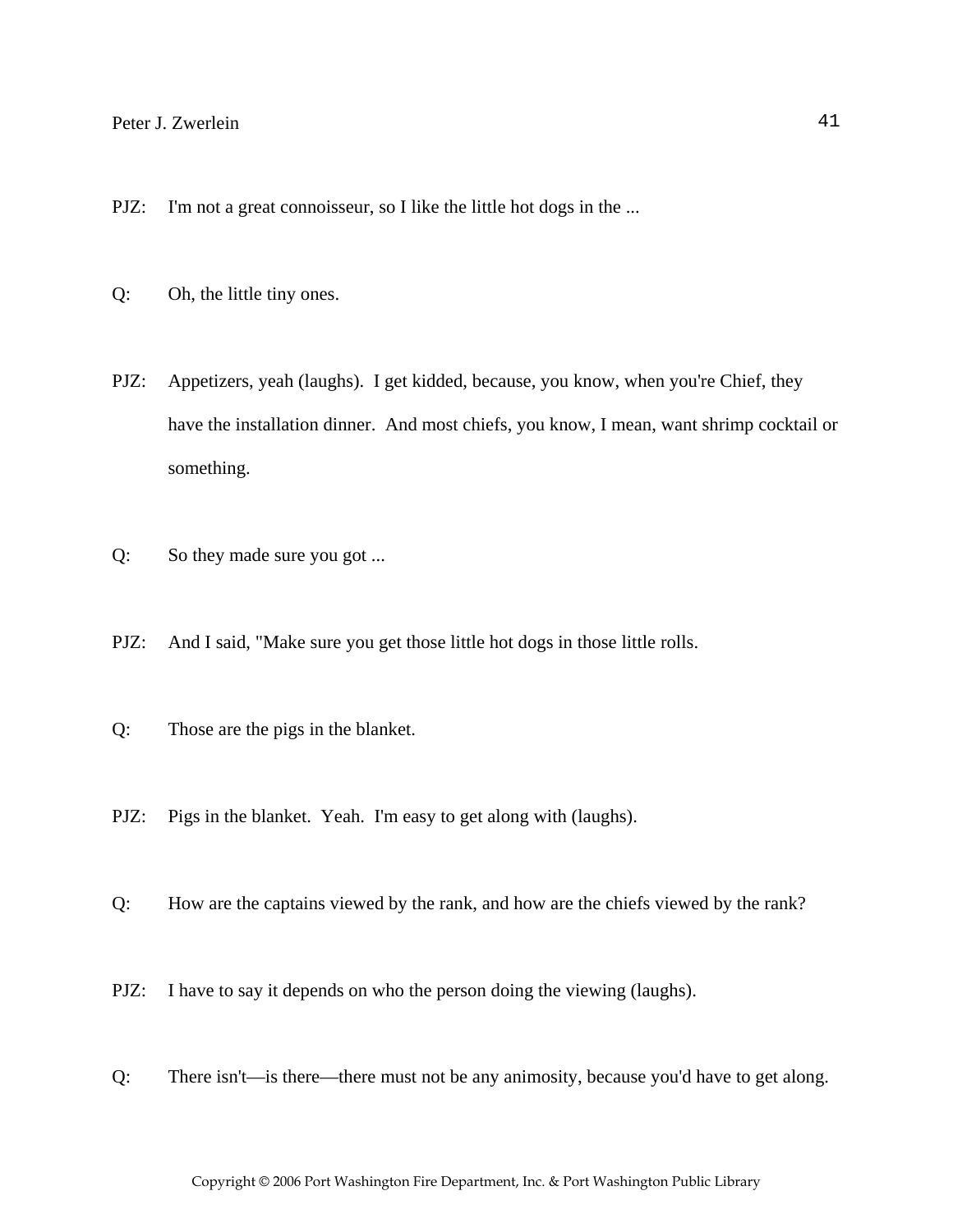- PJZ: Animosity, no. But there is competition. Maybe just like in life, you may not like somebody, you know. A lot of, especially years ago, you would run for a position. Even that you do now, but years ago, there was always somebody wanting to be captain or lieutenant or engineer, and there could be a situation where two or three guys didn't like the guy running so they'd put somebody else up against him, regardless of whether he was qualified or not.
- Q: And how did the voting go on this? I mean ...
- PJZ: Depends on if everybody else liked him or not (laughs). That's not so much now, but ...
- Q: And is it—you'd have like closed ballots you put in a box?
- PJZ: Yeah, yeah.
- Q: Is that how you do it or ...
- PJZ: Yes, yes. Yes. Yep. Uh huh. Yeah, a sheet with the names on it, and you'd check the name off, put it in the ballot box.
- Q: Now, you have great teams, I understand. You have the, what? the Runts, the Rowdies,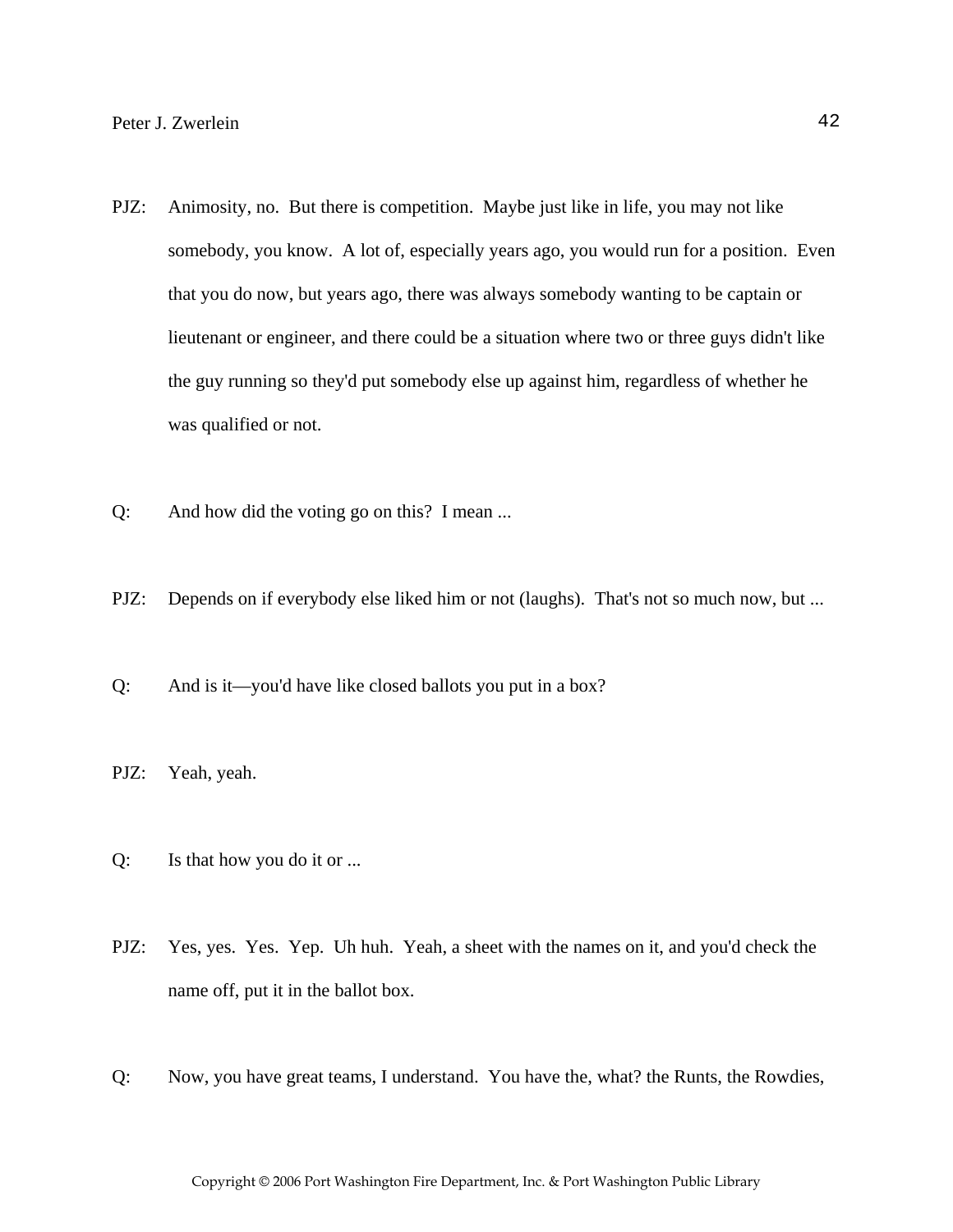and there's another one.

PJZ: The Rangers.

Q: The Rangers.

- PJZ: And then the Road Runners.
- Q: When did all this take place? I mean, when did they—when were they organized, and how seriously do the—do the firefighter take these teams?
- PJZ: They were—these are what are called drill teams, or racing teams. Years ago, each company had their own team, and they would—they would participate in tournaments, usually on Saturdays, with other departments from Long Island. Nassau, Suffolk County.  [And then, as we said just a little while ago, Protection had their team; it was called the](http://www.pwfdhistory.com/trans/zwerleinp_trans/pwfd_racing029.pdf)  Rangers. Atlantic's was called the Rowdies. Flower Hill were called the Runts. And then some time in the '60s or '70s when numbers started to dwindle and companies kind of gave up their teams[, all three companies joined together to form the Road Runners.](http://www.pwfdhistory.com/trans/zwerleinp_trans/pwfd_racing007_web2.jpg)  So, instead of three separate teams, now there was one department, one team encompassing the three companies, which I think was a good move. How serious? Well, first of all, it started in the early 1900s. We have pictures of sixty year members back [when they were twenty years old, racing. But back then, they used to use the same trucks](http://www.pwfdhistory.com/trans/zwerleinp_trans/peco_racing12_web.jpg)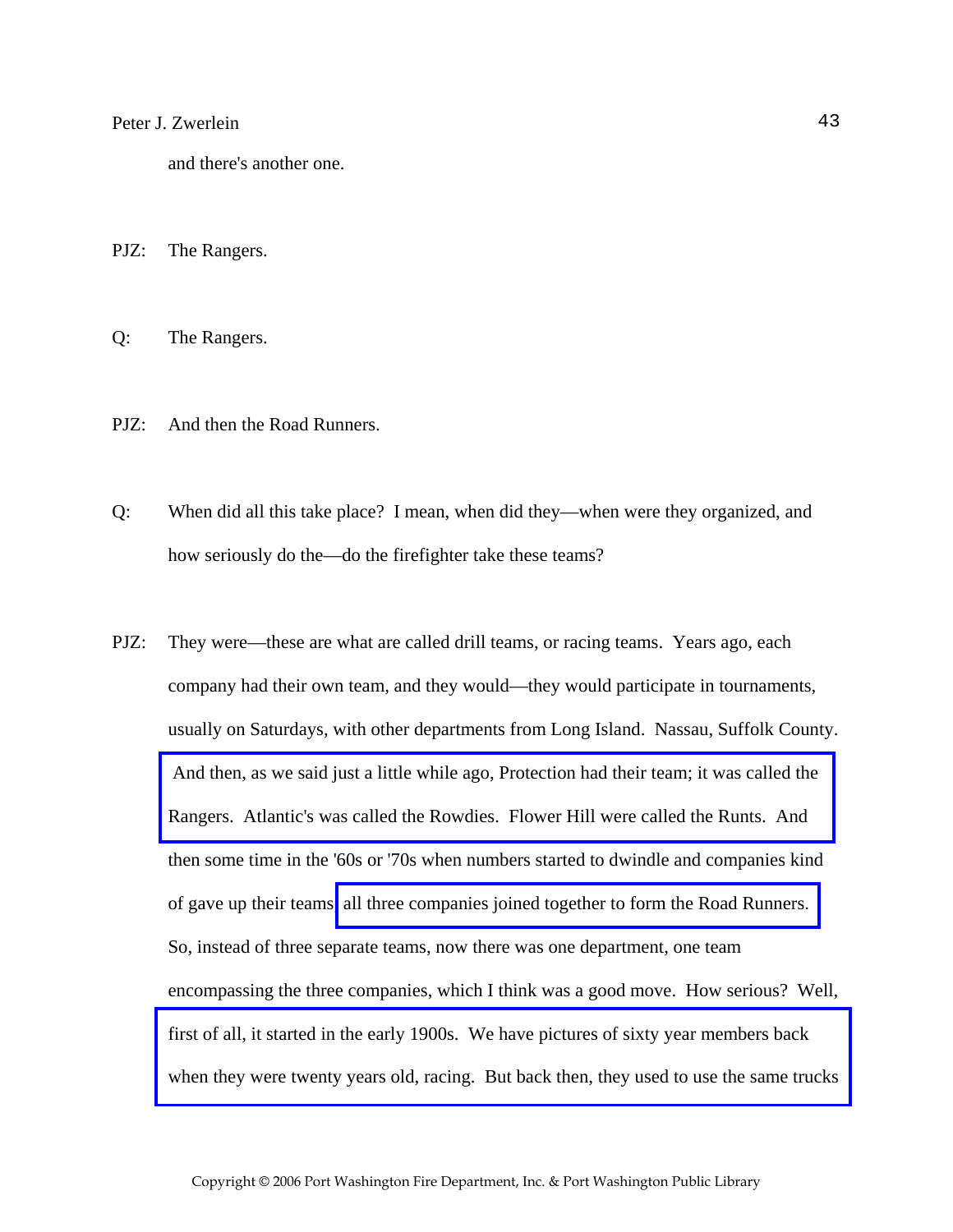that they used to go to fires in. You know, they didn't have specialized equipment, which they have now. There are special trucks that they use for the racing. Again, it was the thing, it was the social thing. You know, that's what they did. That was their going camping, or that was their going to ball games. They raced. And then, on Saturday, and then on Sunday, they probably played softball together, you know. And during the week, maybe they were at the firehouse together. So, it was a very ...

Q: It's a brotherhood. It's really a brotherhood.

PJZ: Yeah. Yep.

- Q: And how did the families—how do the families work into this? Do they feel anyhow do they feel about it?
- PJZ: Oh, I'm sure—I'm sure there were families where the husband was really active, that the wives had a problem with that person. I don't know individuals specifically, but I hear of people, heard of people that the wives were really annoyed that, you know, "You spend more time at the firehouse than you do here," type of thing. And my wife happens to be one of those (laughs).
- Q: (Laughs).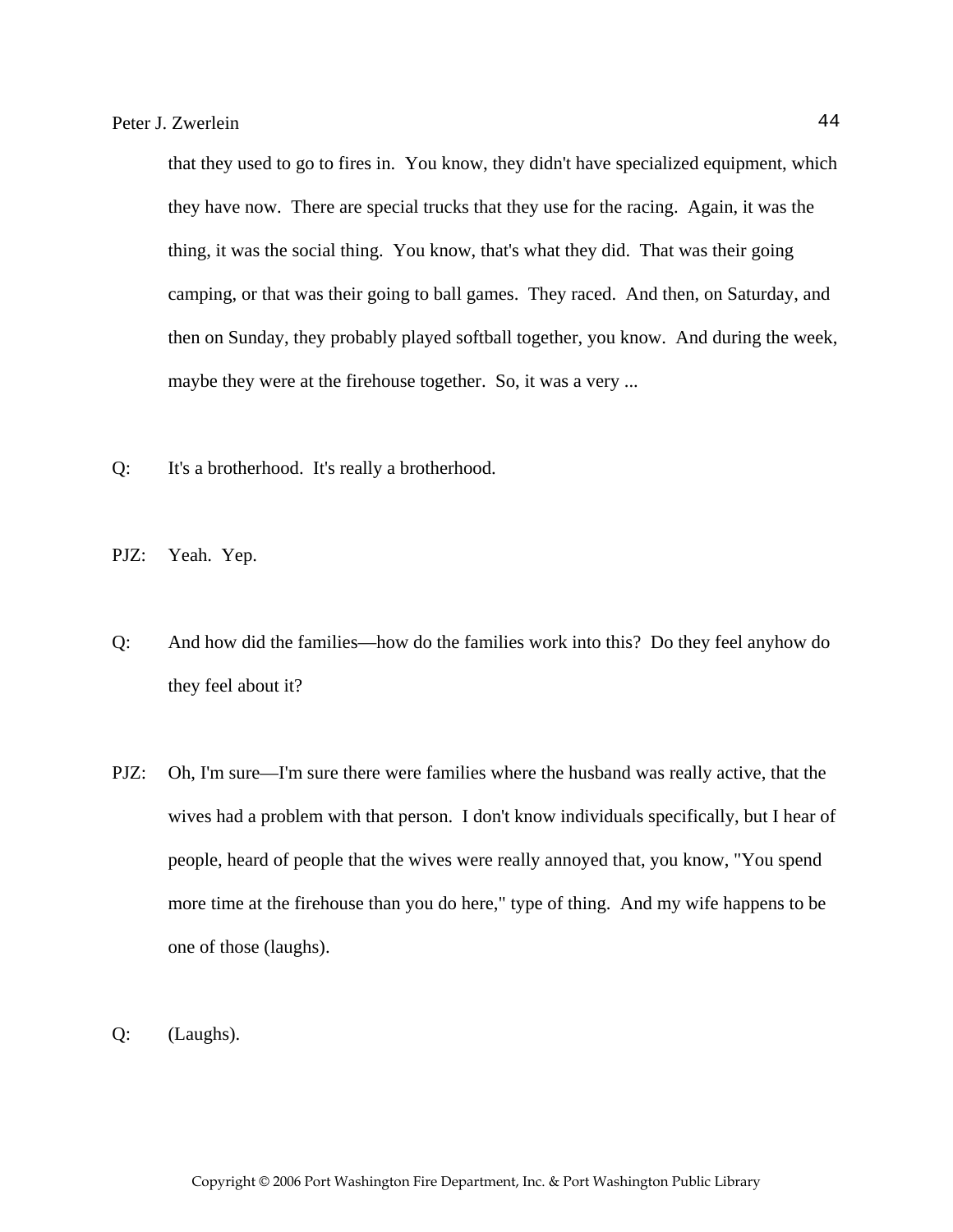PJZ: But, it's very important to have a supportive wife, especially if you're going to be an officer, especially if you're going to be a chief, because—and my wife is number one.

Q: That's great.

- PJZ: I think when I was Chief—and there's a first assistant, second assistant chief, and then Chief of Department. So, there's six years in there. Two years, each position. I would estimate I spent over forty hours a week doing Fire Department stuff besides my regular job. So it's just, you know, you go home, you eat, and "See you tomorrow, hon," you know, that type of thing.
- Q: So, basically, you would put forty hours in at the Water Pollution [District] and another forty ...

PJZ: Uh huh.

- Q: ... at the firehouse.
- PJZ: Yep. Between after work and weekends. Absolutely. To do it right, the way I want to do it.
- Q: Obviously. That's why you're a respected chief because you do put in the time.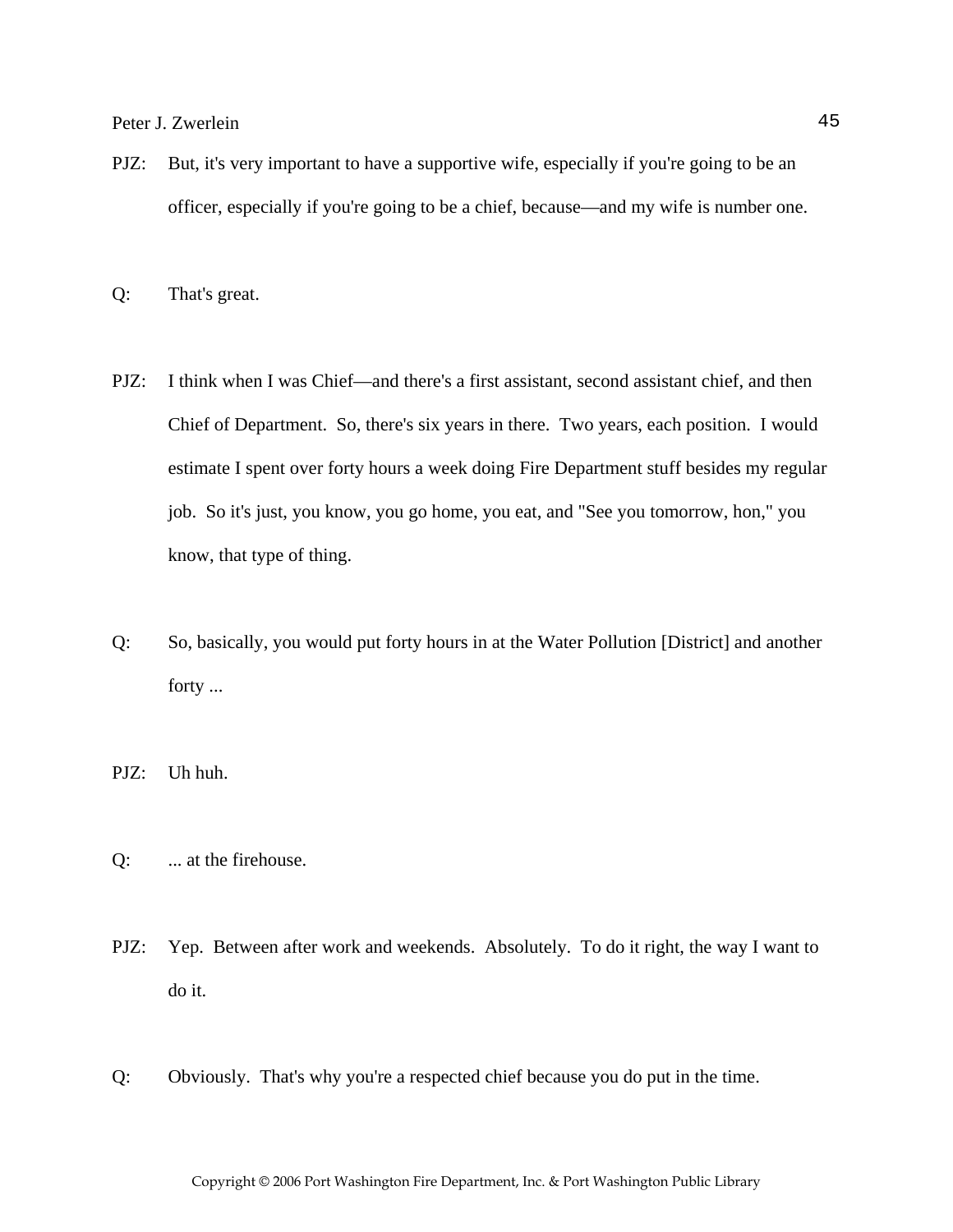- PJZ: When I was chief, first assistant, I had very, very good assistant chiefs in that I worked with Charlie Lang was Chief at Flower Hill. Myself as first assistant from Protection, [and John Salerno from Atlantic. All with strong family histories in the Department. And](http://www.pwfdhistory.com/trans/zwerleinp_trans/pwfd_officers008_web.jpg)  we worked together so well. I mean, it was like he was thinking one thing and a split second later I was on the same wavelength with him and John and Charlie. We had a really, a good group. And then after Charlie went out, Geoff Cole from Flower Hill moved in to the position and worked as well together. So, we're very, very lucky. It makes a big difference when you have people working with you that share your same beliefs and your same visions, that type of thing.
- Q: Not only that. Your life depends on them.
- PJZ: Absolutely. Yeah.
- Q: Now, you served as Chief of the Department ...
- PJZ: '89 to '91.
- Q: And the offices you held in your company, other than Chief, would you like to tell us how you—what, you know, how you came up the rank here?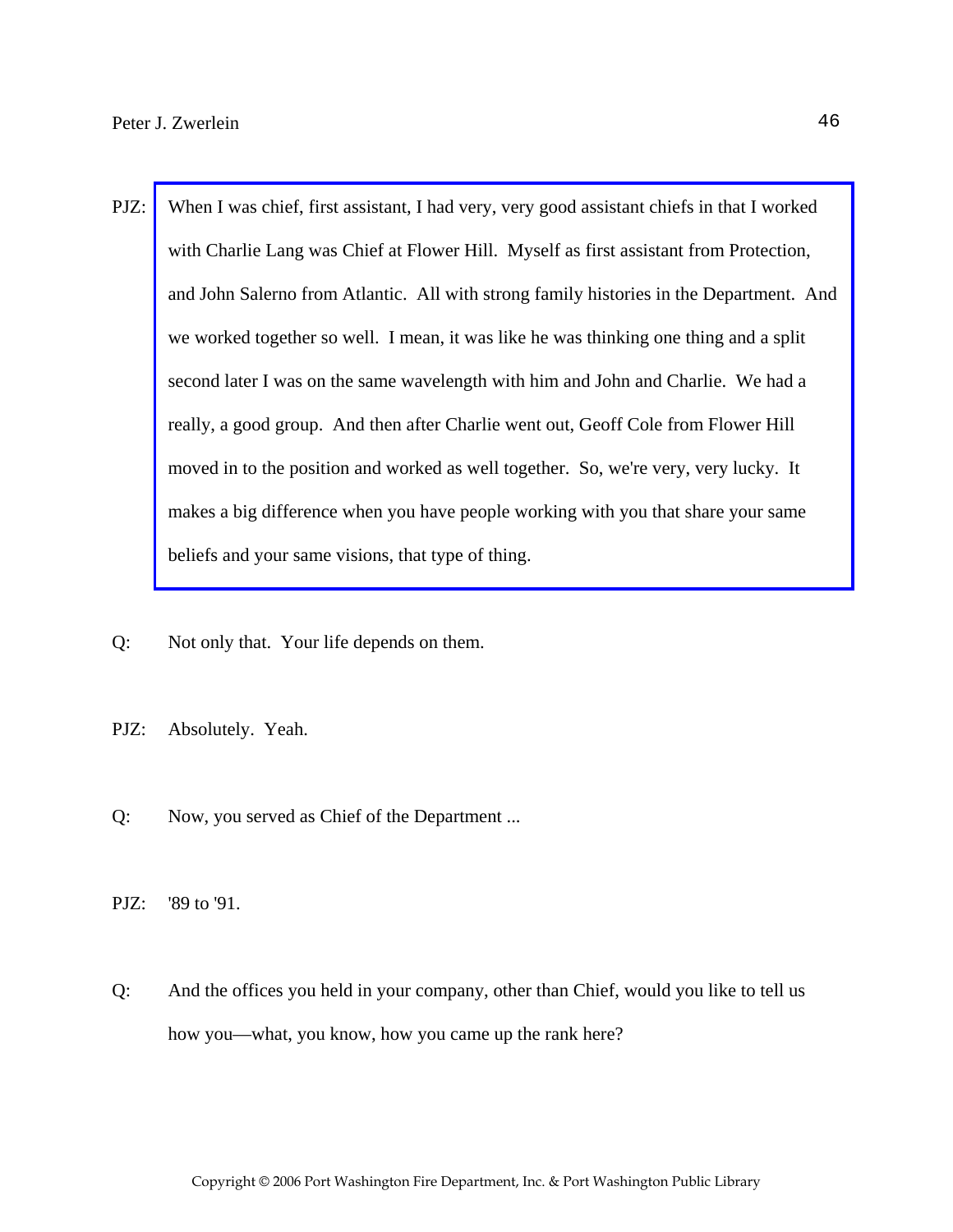- PJZ: Sure. Well, I was elected to membership in 1969. So, I was nineteen. And almost right away, I knew I wanted to do more than just being a firefighter. So in 1971, I became a second assistant engineer. There are, I think, four levels of engineer. And engineers take care of the equipment, the trucks. They pump the trucks. They teach people to pump the trucks, that type of thing.
- Q: Can we digress for one moment?
- PJZ: Sure.
- Q: When you said you took care of the trucks, what was the difference. Because you've been in, you know, from '69 to the present. What has changed in the equipment that has made it better? safer?
- PJZ: [Well, when I came in, they still had trucks that didn't have any cabs. They had open](http://www.pwfdhistory.com/trans/zwerleinp_trans/peco_trucks023a.pdf)  cabs. To show you how they've changed. Smaller pumps that couldn't pump as much water as we can today.
- Q: You can pump today, what? Five hundred gallon ...
- PJZ: Oh, no.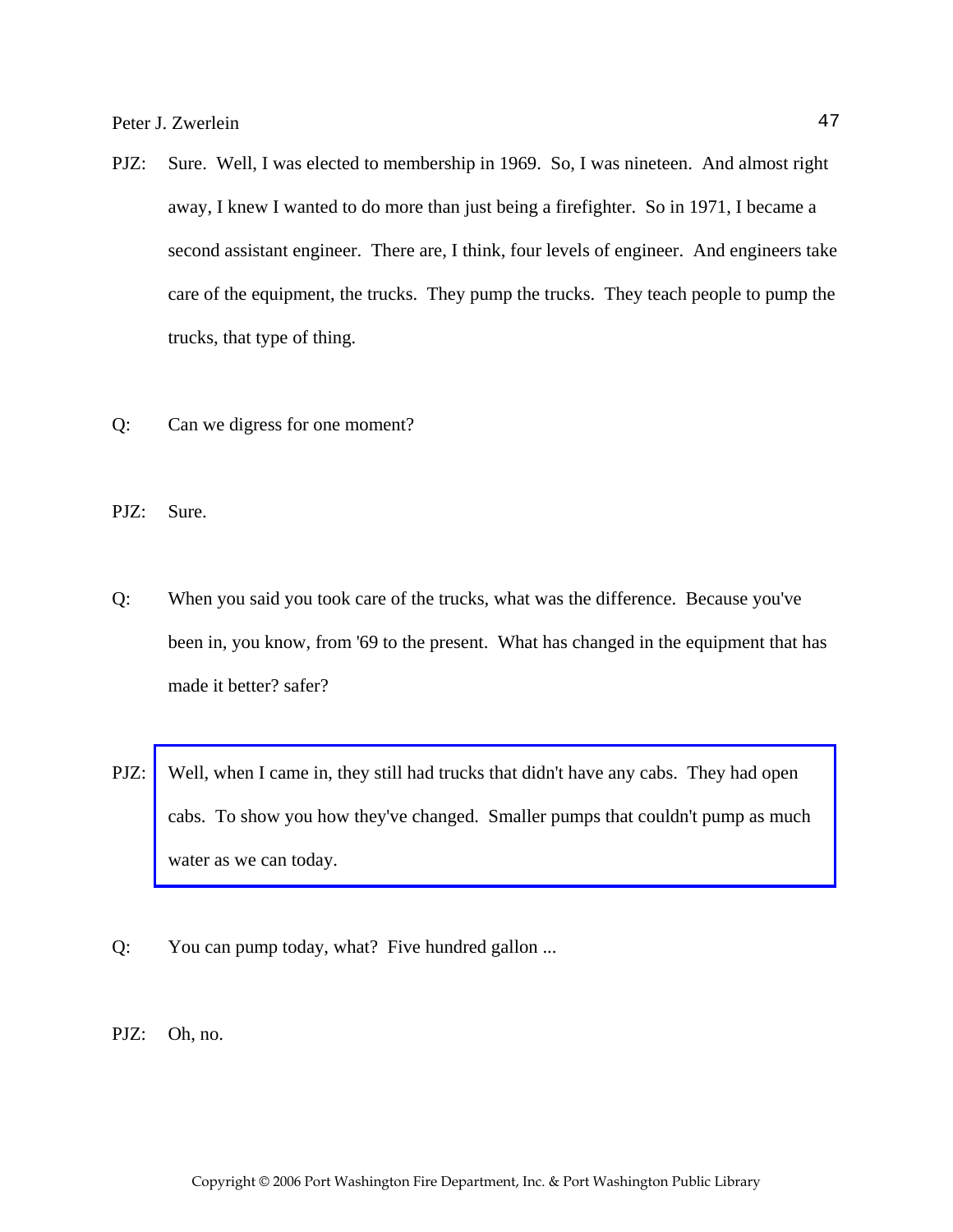- Q: ... no, fifteen hundred gallons ...
- PJZ: Fifteen hundred gallons a minute.
- Q: ... a minute?
- PJZ: Yeah. As opposed to maybe five hundred gallons a minute. The hose. Back then, the hose was like plywood with hinges on it to try to fold it, because you had to fold it to get it into the hose beds. It's not rolled up.
- Q: Oh, but you fold them flat instead of rolling.
- PJZ: That's right. Correct.
- Q: And the couplings were brass instead of plastic today. So ...
- PJZ: Heavy.
- Q: ... how—how did that impact your work?
- PJZ: Very heavy. Well, it was very heavy. Very physical to—you get to a fire, and there's a hydrant on the way in. You would stop at the hydrant, wrap the—what we call wrap the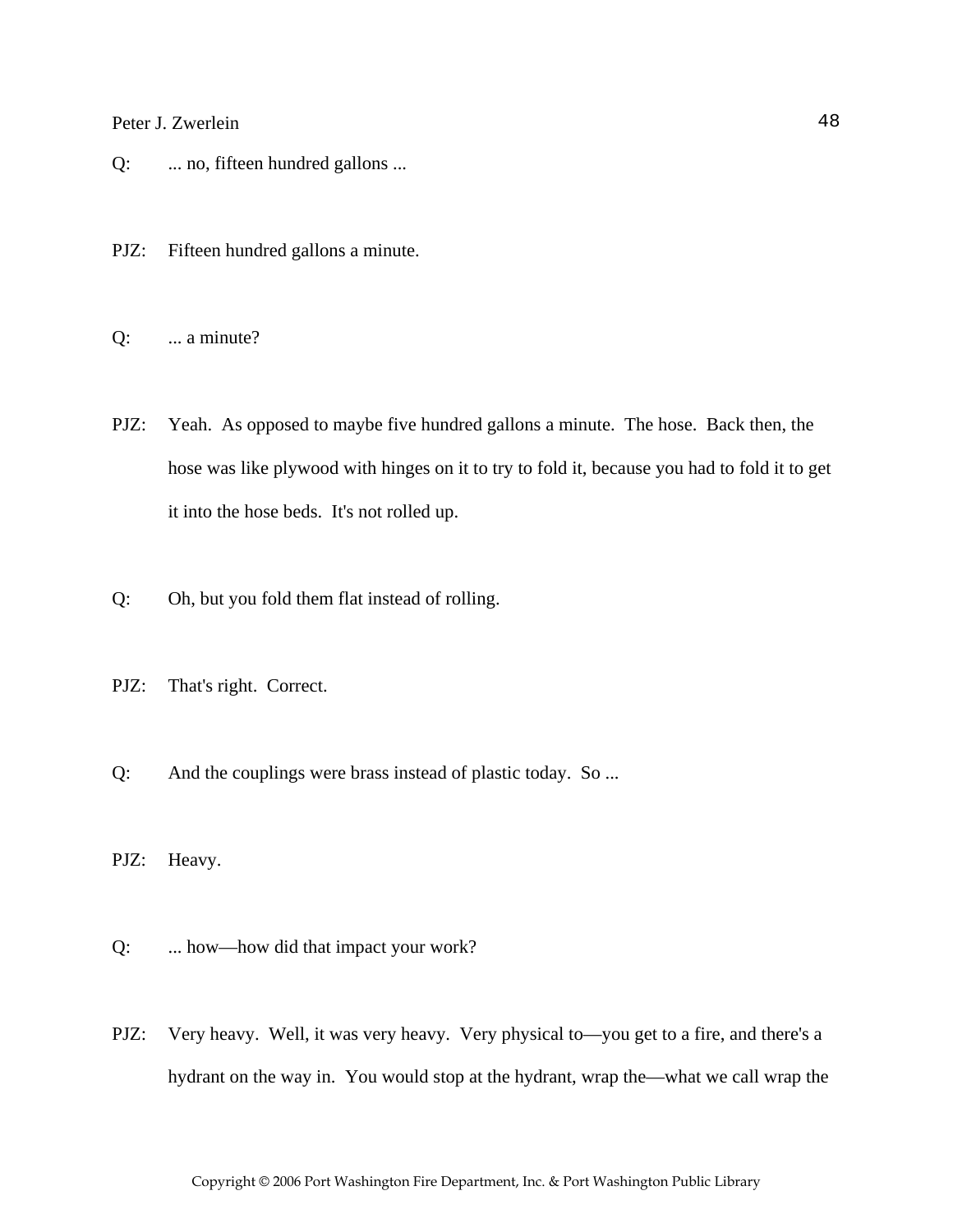hydrant with the hose, and then continue down and flake out the hose as you go down to the fire scene. Which is all well and good. You hook it up to the hydrant, and the water goes to the fire, to the truck. Then, you have to pick all this stuff up at the end of the fire. It's not over when the fire is out; it's just starting. So you had to pack the truck ... [return this] ...

- Q: And now it's wet.
- PJZ: It's wet, and it's heavy to begin with. The brass couplings—this is going back now, not today—and they were so stiff. They were material was a heavy rubber at the time and the jacket around the hose was a heavy, I guess it was cotton or something. I don't know. But it was heavy, heavy, heavy. And, in order to bend that hose to fit it into, say, an eight-foot long hose bed, each section of hose is fifty feet long. So you had to fold it several times to get it into the hose bed and then connect the next link and do the same thing.
- Q: So you had to be pretty young and strong.
- PJZ: Young, strong, and stupid (laughs), I guess. You get smarter and you let the young the younger guys ...do these things.
- Q: So did you—were you ever, I mean, physically injured, like you had a hernia or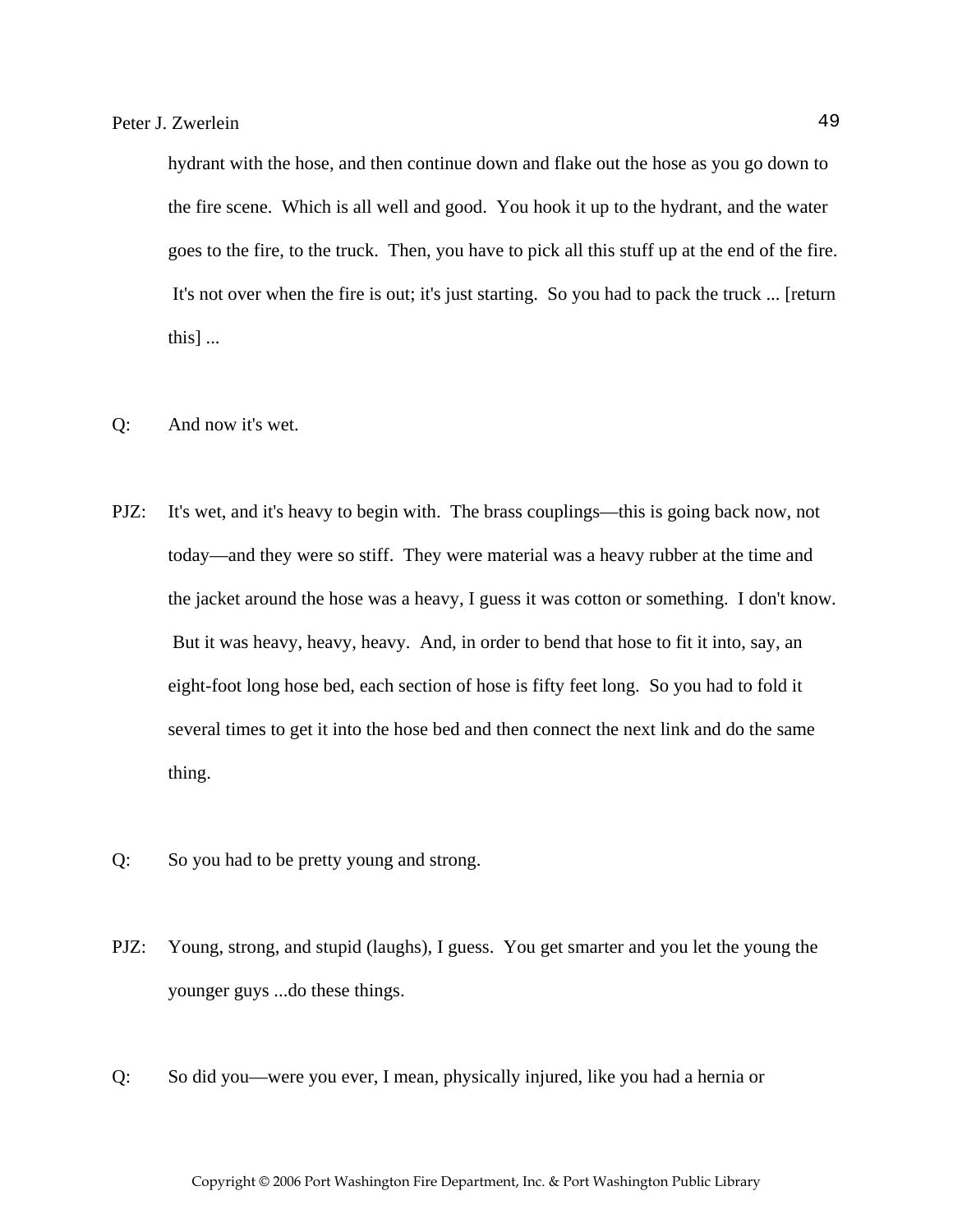something from doing these things?

- PJZ: Not—I can remember getting cut at a fire. From packing the truck or something like that?
- Q: Yeah.
- PJZ: No, not really. Maybe, probably, but not that I remember. It probably happened a lot, but not that I can recall. I mean, it's a dangerous, dangerous thing to do anyway, you know. I can remember windows blowing out and getting cut on the hand and, you know, sprained ankles and sore backs, and walking around with the air tank on your back for two hours.
- Q: How much does that weight, that air tank?
- PJZ: Probably starts off about fifteen pounds, and after two hours it feels like a hundred and fifteen pounds, you know.
- Q: And what does the air pack actually do for you?
- PJZ: Well, it carries air, clean air.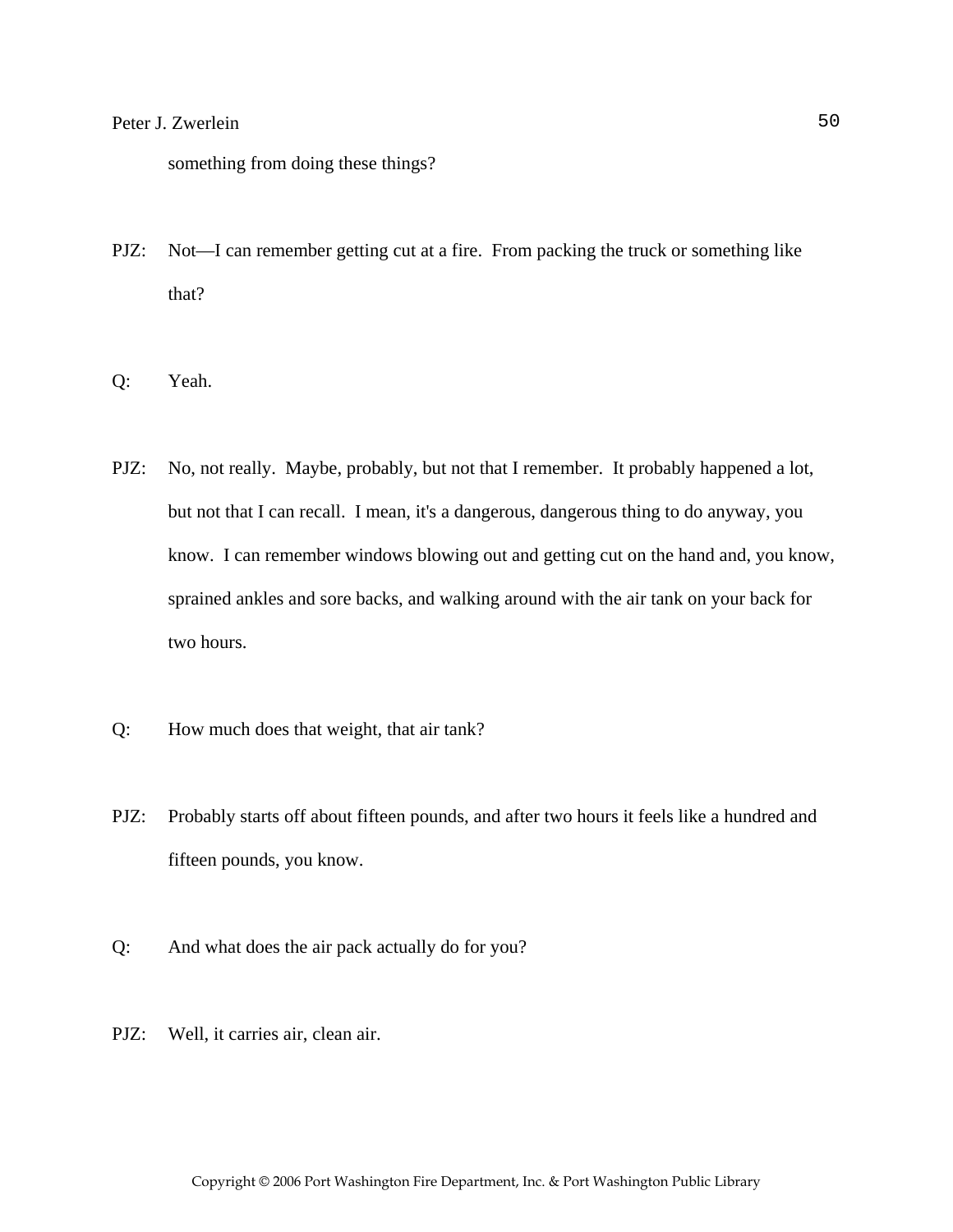- Q: And you have a mask on so you can breathe.
- PJZ: Yeah, you have a mask on. Yeah, you breathe. And, so you can go into a smokey fire or into a smoky fire or into a confined space.
- Q: Have you ever had carbon monoxide ...
- PJZ: No, I don't think I have. No. I wouldn't remember that, but ...
- Q: But smoke ...
- PJZ: Smoke, sure. Sure. I mean, you take your mask off when the fire is out, but there's still a lot of smoke from the—before you get into overhaul. You know, you put the fire out, but that's not the end of it. You have the—what they call overhaul. You may have to pull the walls down, make sure there's no fire extension in the walls, and wet down the smoldering embers, and that type of thing. So, while you're doing that, to do all that physical work and still have the mask on is, that's twice as tiring. So you take your mask off, and you're breathing the smoke then. And, I'm sure at one point or another ...
- Q: You had it. Yeah. Now, compared to now, is it—the equipment is what? Better? Lighter?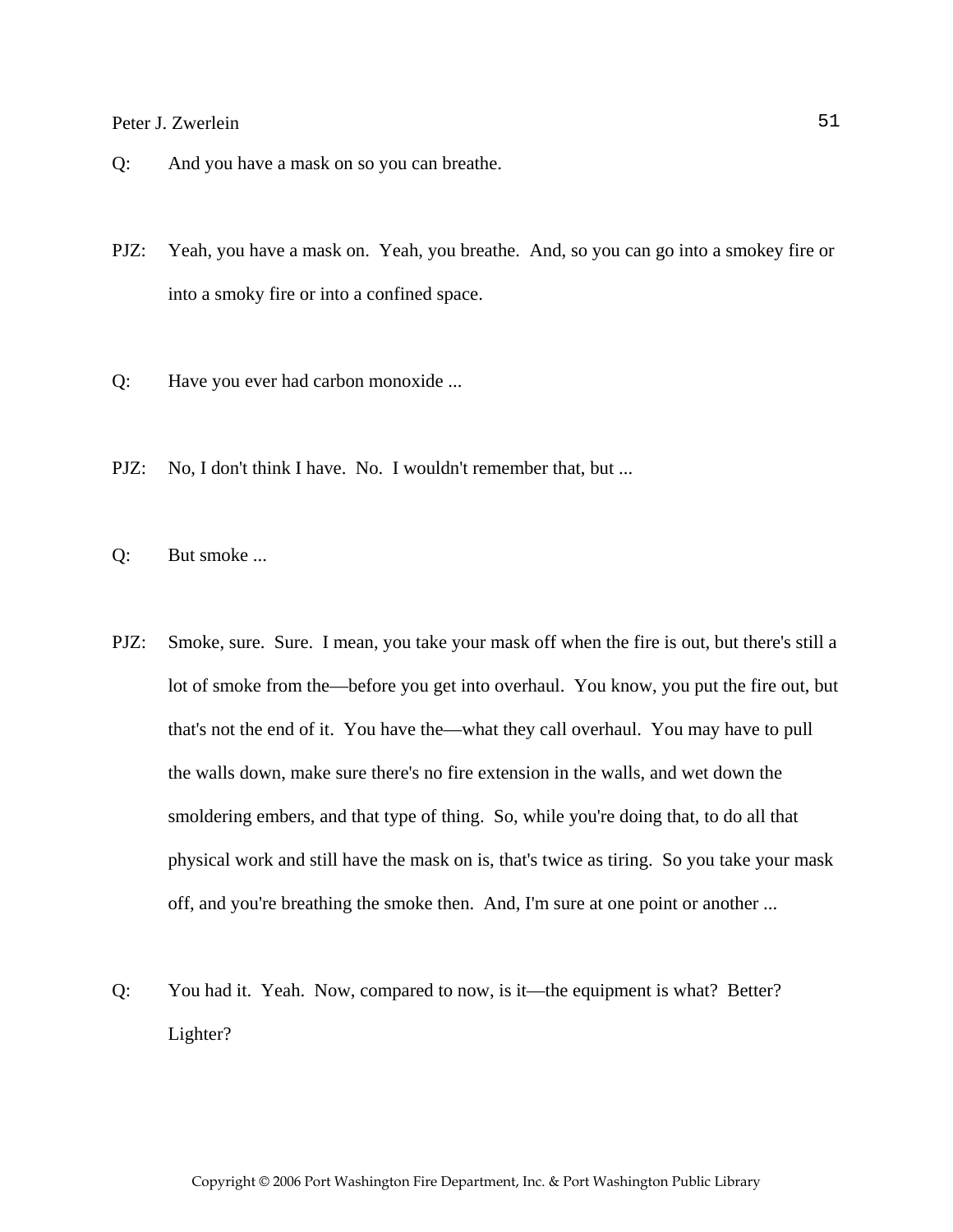- PJZ: Lighter. Holds more air. Keeps more smoke out of your mask, because it now has a, it's called positive pressure, where you have pressure pushing out from the around the mask so smoke won't come into the mask.
- Q: It doesn't seep in from the sides.
- PJZ: Exactly. Yep, exactly. So, much better. Before, they used to sit up way up on your shoulders, so your back would hurt. Now, they're down on your hips more, so your hips take the weight of the air packs. More comfortable.
- Q: How much does one of these—the gear that you wear cost ...
- PJZ: Thousands of dollars.
- Q: ... per person?
- PJZ: Thousands of dollars. I don't know. When I was Chief—I don't know what it is now. Probably, even it's more than when I was Chief, I'm sure. But the air pack alone would cost two—twenty-five hundred bucks. I want to say that the turn-out coat, turn-out pants, helmet, boots—probably two thousand dollars.
- Q: And the fire truck itself would cost what?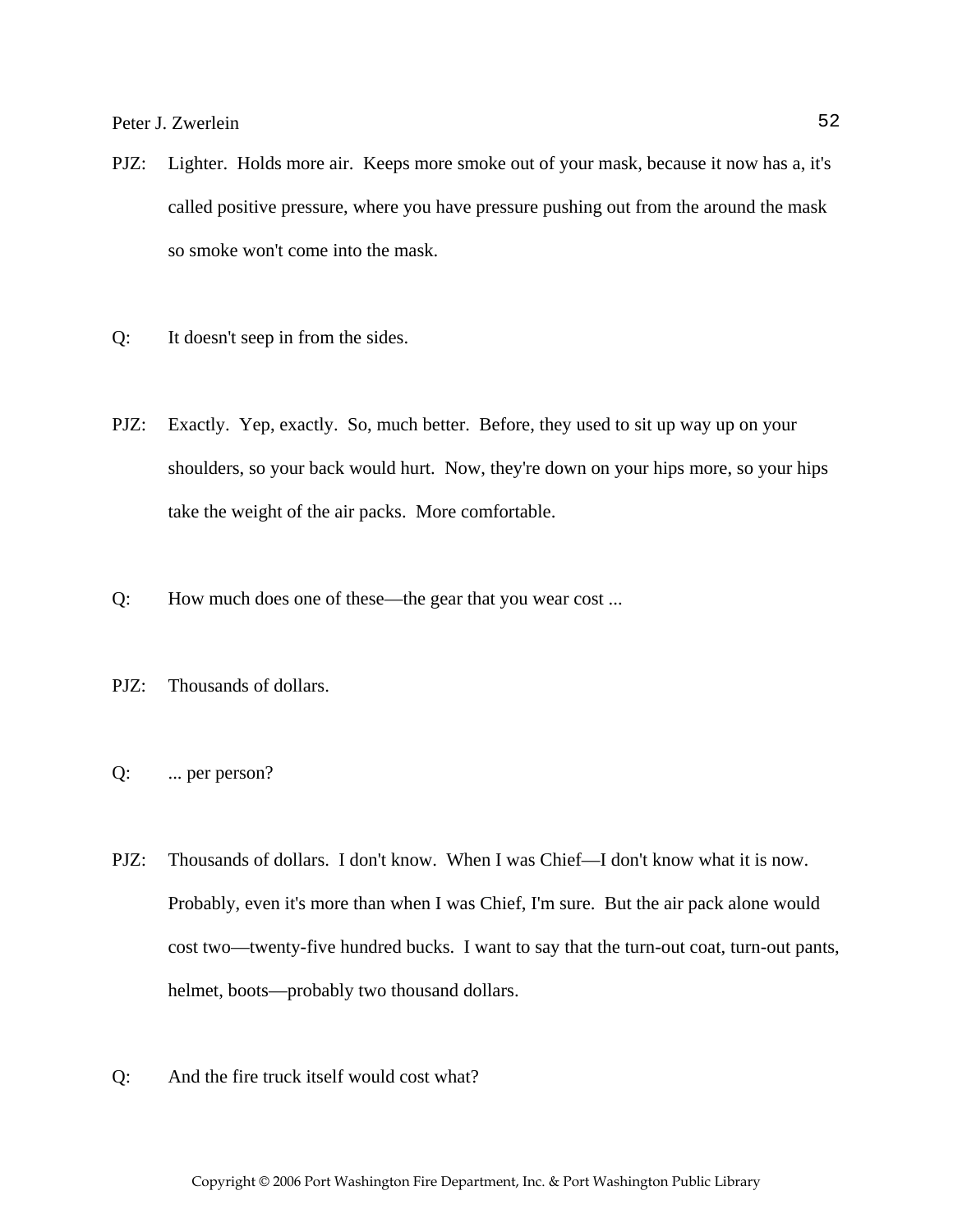- PJZ: Hundreds of thousands. An aerial truck costs probably seven or eight hundred thousand dollars. That pumper, probably two to three hundred thousand dollars.
- Q: And this is all paid for by our tax base?
- PJZ: That's correct.
- Q: This came into effect sometime after ...
- PJZ: Sometime—I don't know the exact date, but in the beginning of the fire companies, back in the late 1800s, 1890s. They would raise their money through fund raisers. So, like I said, they might hold a play or something at the firehouse. Sell baked goods. And, at some point, the law was changed that you could raise money through taxes. I'm not sure when that was. '30s. '20s, '30s, something like that.
- Q: And that is adequate? The tax base is adequate to cover these equipment, all this equipment? Or do we still ...
- PJZ: Well, it covers it. Whether it's adequate or not, I'm sure the taxpayers ... [would] ... disagree with you.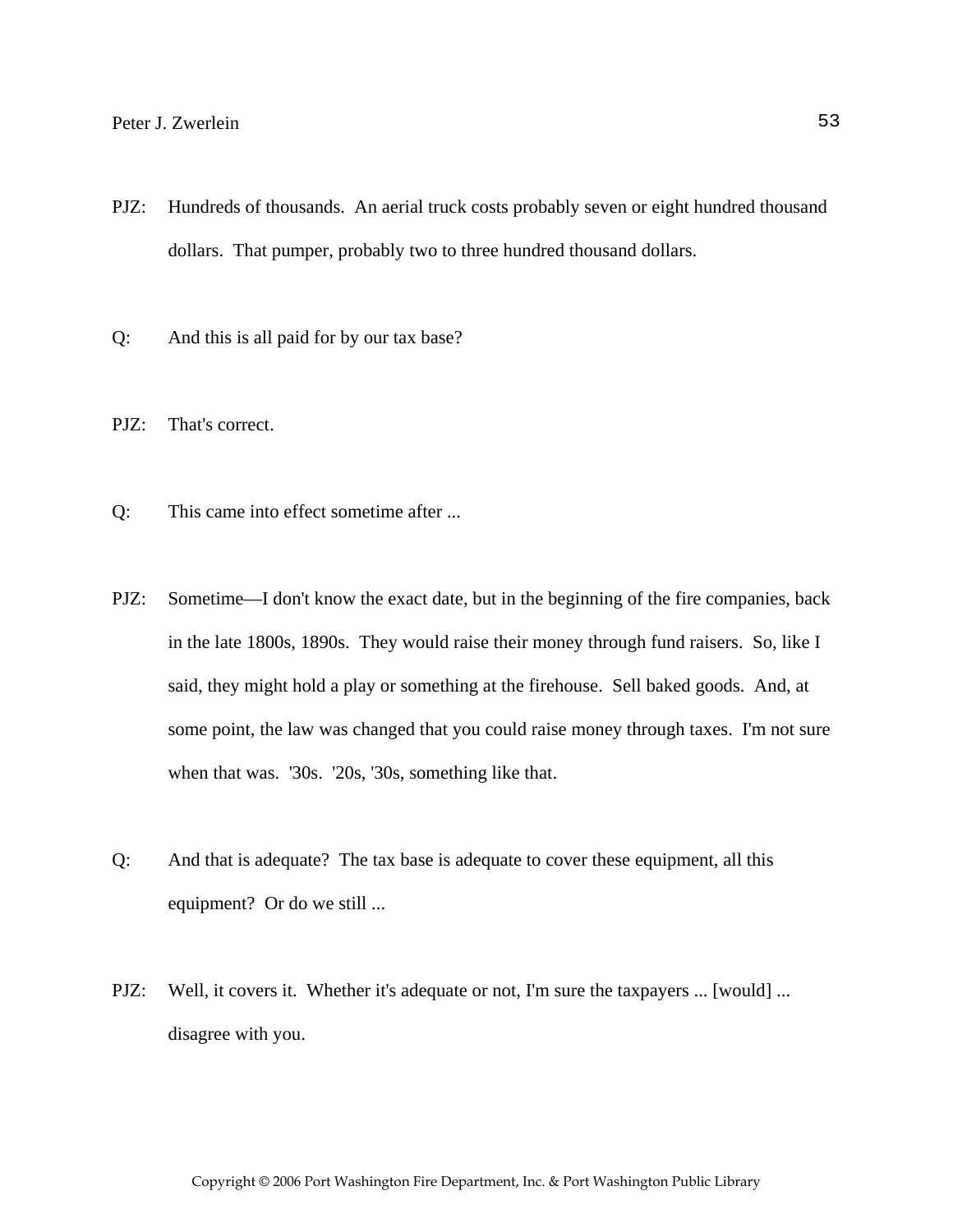- Q: No, I mean, but—oh, you mean, the equipment is adequate.
- PJZ: Oh, we have the most modern equipment. Sure. And we owe it to our members who risk their lives to have the best and the most modern.
- Q: Right, right.
- PJZ: It's getting expen—it's very expensive, though.
- Q: And how do you maintain them? Do you have people that have to polish the trucks, clean the trucks? Every what? How often?
- PJZ: Well, as I said before, we have work nights on Thursday nights. And, up until the last couple of years, it was just the members on Thursday nights. They would wash, wax, repack the hose, check all the air packs to make sure they're operating correctly. Do routine maintenance, wash the floors, wash the windows. Whatever had to be done, they did it. But, with the dwindling manpower, the Department has hired a couple of maintenance people in the last few years, who do a lot of that now. They wash the trucks, refill the air tanks when they need to be refilled. Check them. As a result of Bobby Dayton's death, we had to institute many—some new safety policies and procedures. And one of those was better record-keeping as far as checking the air packs. We've always checked them. We've always made sure they work right. But now you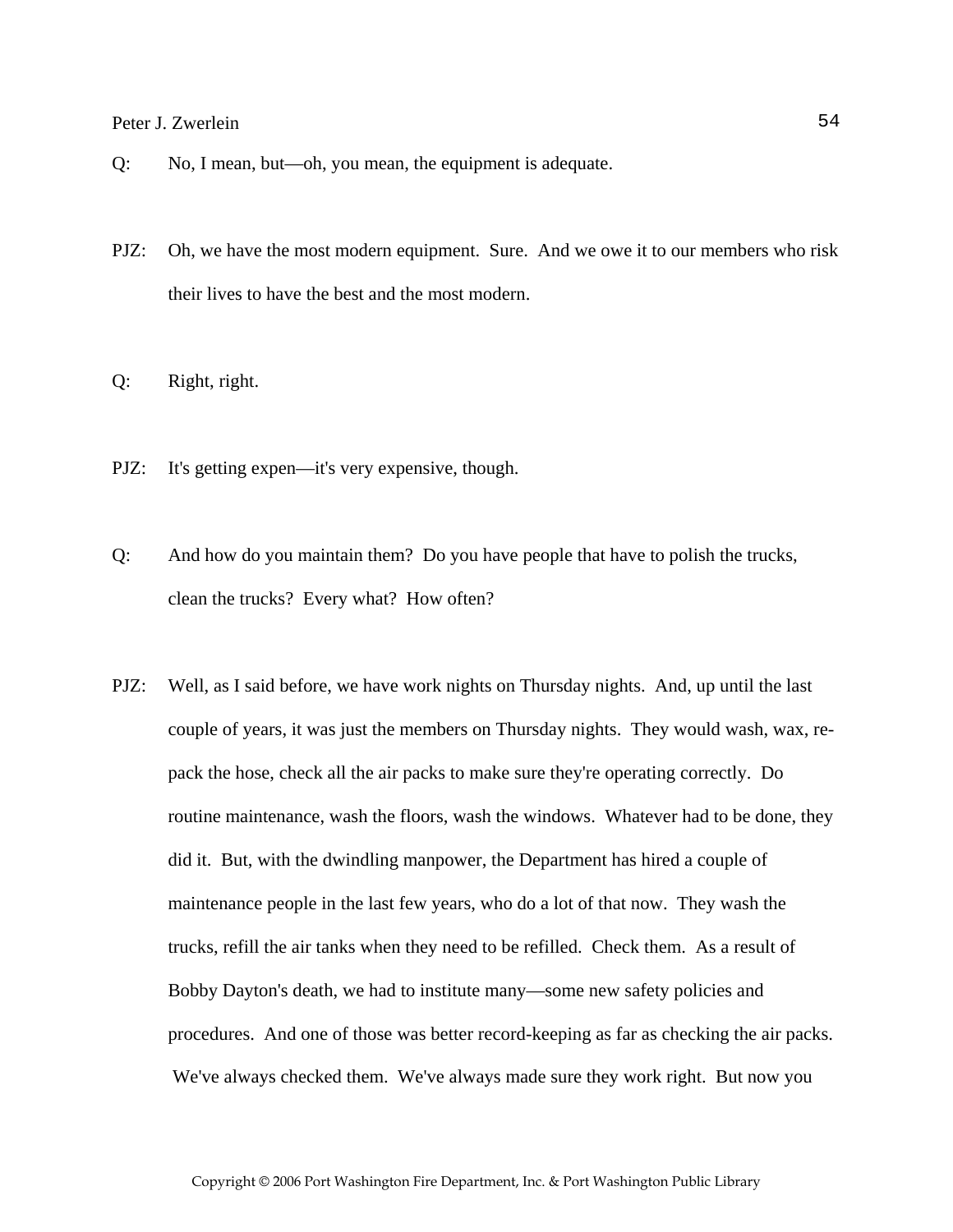have to actually have a piece of paper, initialing that you checked them and what you checked.

- Q: Someone's accountable.
- PJZ: Yes, exactly.
- Q: And if something happens, that person is called to the carpet.
- PJZ: Yep, yep. That's one of the things I'm most proud of, being Chief, is I'm very safety conscious. And probably to a point where people say, "Oh, not him again." You know, that type of thing. And the hardest thing to do is to get people to do things that are going to make them safe. You know, sometimes it really is a pain in the neck. "Put this on." "Put that on." "I'm only going ..." "Put it on anyway." That kind of thing. I was very conscious about that and imposed a lot of policies that have to do with safety of the firefighters, which, I'm happy to say, are still in effect. So ...
- Q: Now that's for the firemen. Now, what would you go one step beyond that to people who have homes that have fires. What would you—what would be the one thing you would say to them for fire safety in their homes?
- PJZ: To prevent a fire?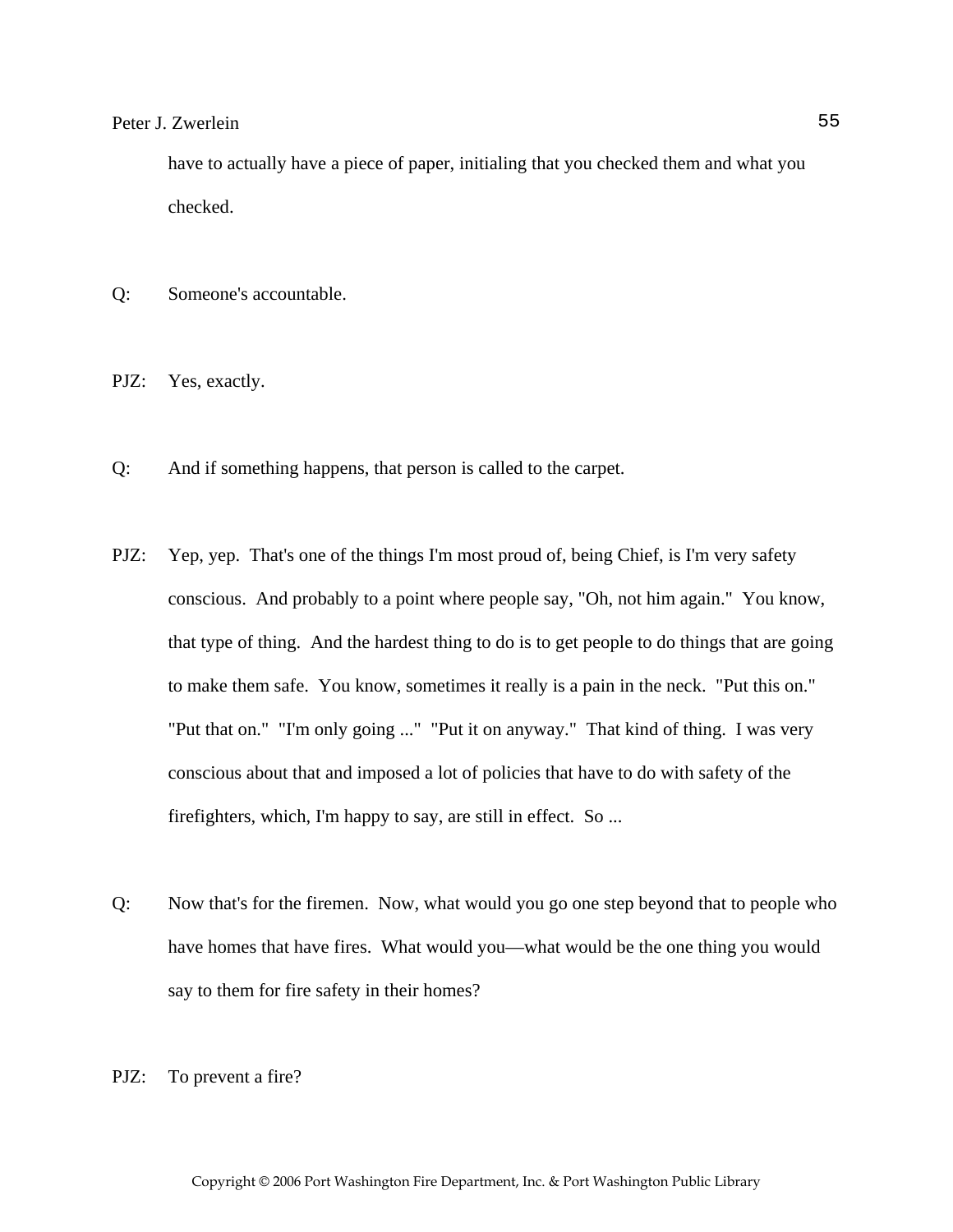Q: Yes.

PJZ: Smoke detectors. Definitely. Make sure you have it and have an operable battery in it. You know, change it twice a year. Very, very important. Because most people who've died in fires die from smoke inhalation, not from the fire. And the smoke detectors are going to detect a fire in its early stages. So that's very important. Another thing would be get rid of the clutter in houses. One thing we get to do as firefighters, you get to go into a lot of different houses. And it's amazing. This beautiful house on the outside, and I'm not passing judgements on who lives in there. But you go in there and it's—you ever hear of Collier's Mansion from way, way back in the '30s where these two brothers, the Colliers, live in this mansion in New York. And I guess they died. And when they went in to find their bodies, they actually had doorways—they had stacks and stacks of newspapers, and you had to crawl through little passageways around these newspapers. It was just clutter. And if you had to get into a place like that to save somebody, you can't. And you—and just like Bobby Dayton got lost in that maze. You know, somebody's life is going to be lost. Not only the person in the house, but maybe the firefighter going in to try to save him. So ...

Q: Very interesting.

PJZ: My wife's going to say, "You're talking about clutter?" (laughs). "Get rid of that stuff,"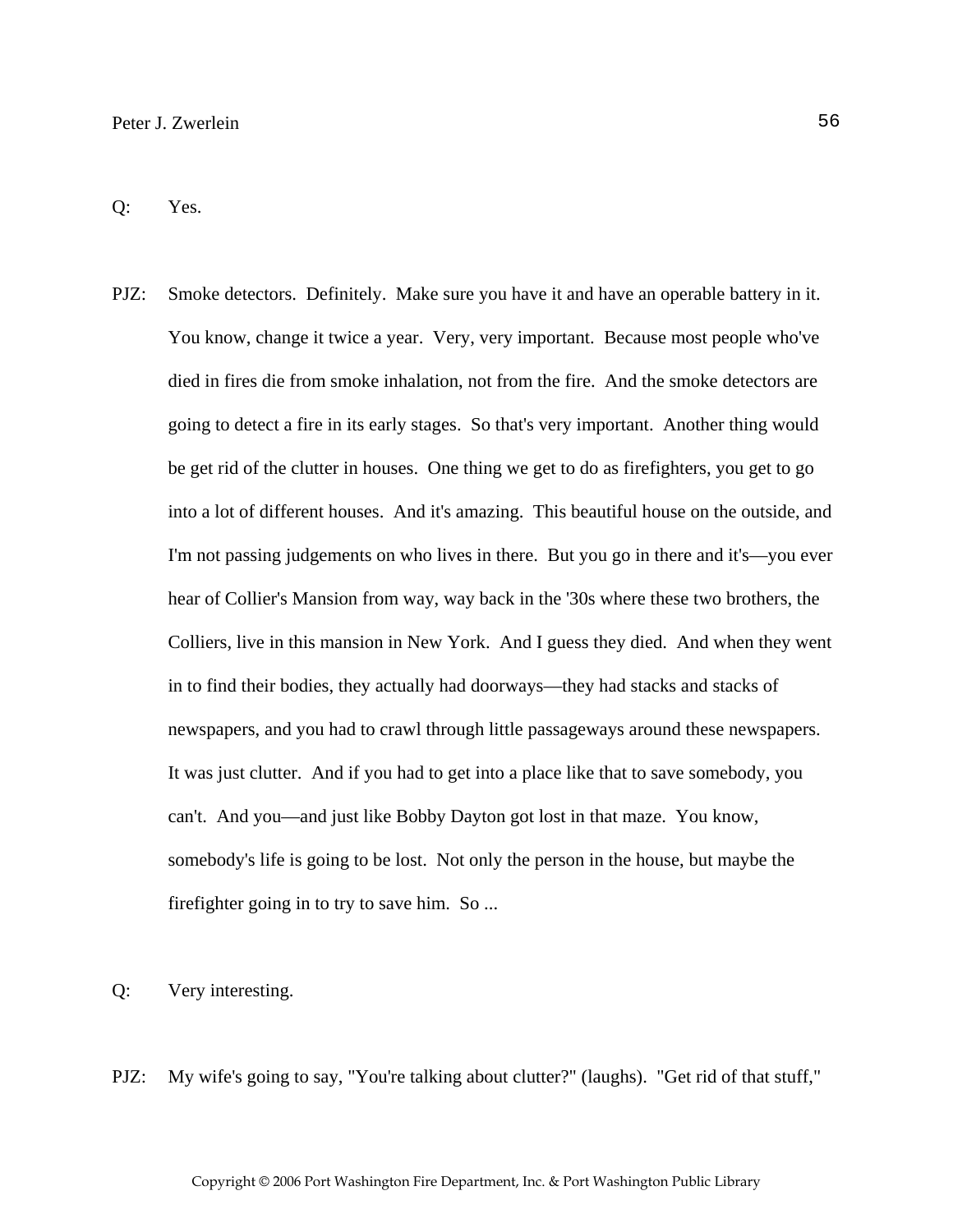she says.

- Q: I've got clutter, too. I think I've asked some of the major questions, but do you have anything you want to talk about? I'm going to go through a couple of questions here. Who were the other chief officers that you worked with when you were ...
- PJZ: Well, coming up the line, like when I was a young member and a Captain, maybe not in the order that I worked with them, but John Edmundson, John Duncan. Burt Monfort who, I think, was the first modern Chief. At least the first Chief that had modern ideas about firefighting.
- Q: What do you mean by modern ideas?
- PJZ: Well, he tried to do different things that were out of the ...
- Q: Usual?
- PJZ: ... usual or traditional things, and probably got—did it even though he was going to get criticized for it. That type of thing. But he had the foresight to try to change things for the better. Al Wyant. My brother Bill Zwerlein. Tom Murray, Joe Fico. Let's see. Donald DeBari. Charlie Lang, Johnny Salerno, Geoff Cole. Curley[Jess], Curley Salerno. [John Salerno's father was also a Chief Curley Salerno.](http://www.pwfdhistory.com/trans/zwerleinp_trans/pwfd_news028a.pdf) There are probably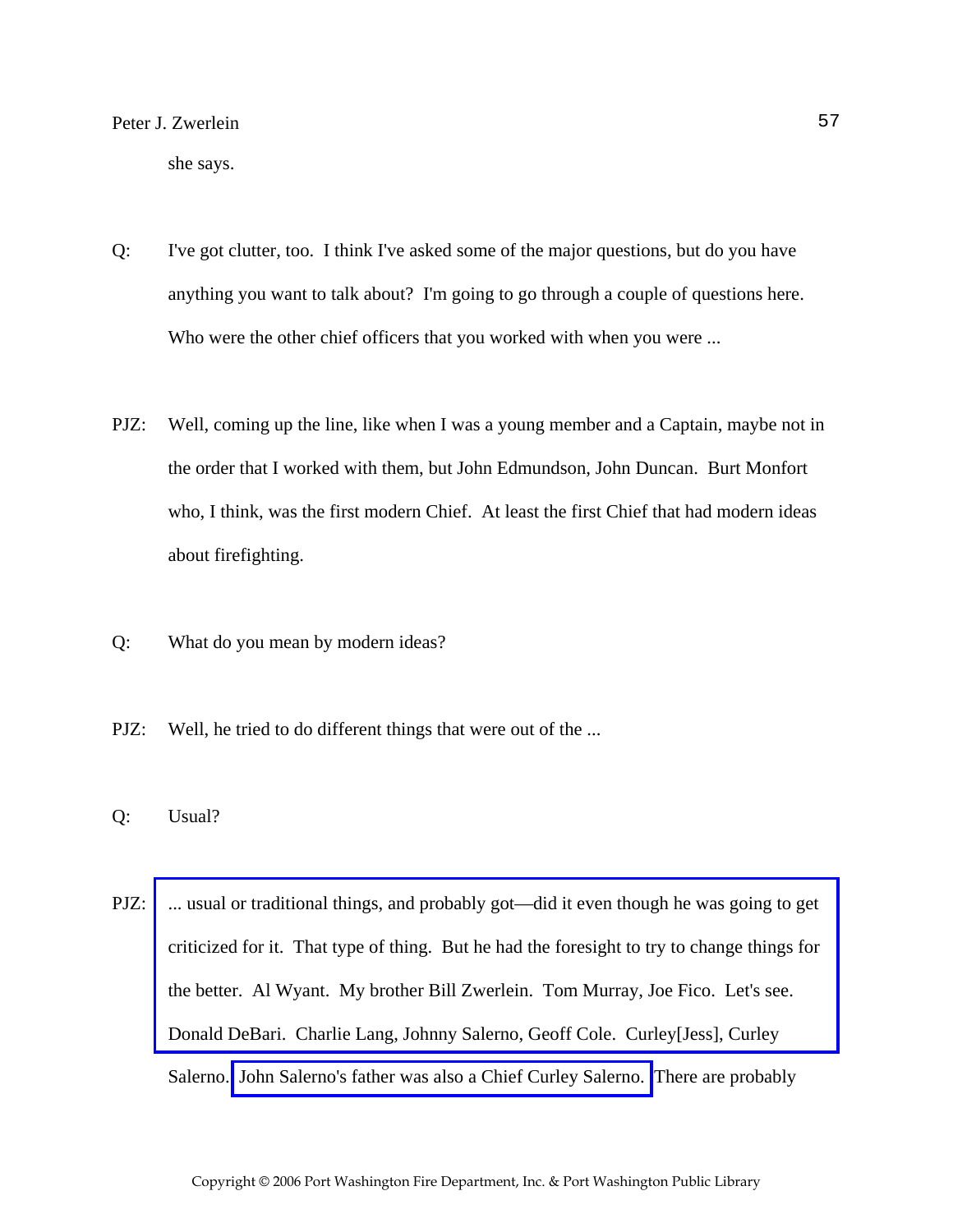more, but I just, at the moment, I can't think of any.

- Q: Were there any major advances in your department that you championed?
- PJZ: Well, as I said, I was most proud of the safety—the safety aspect. I also, along with the other Chiefs I worked with. I surely am not going to take all the credit for it. But looked more at how we operate as a unit and tried to promulgate policies or procedures where everybody would speak the same language. For instance, if you're looking at a building and you're standing in the front of the building and you say "Go to the back of the building," well, you may say that over a radio, and somebody's standing at another side of the building, and what's the back to him? Or what's North or South? Do you know where North or South is? Do you know where front and back is. It could be confusing. So we instituted a ...
- Q: Language.
- PJZ: ... procedure, which is routine in the city in the Fire Department and routine in other departments, but to number the sides of the building. So, no matter where you're standing, if you say "Go to side one," or side two, you would know where to go. It doesn't matter your orientation, it doesn't matter. You know where that is. Which is very important, especially if you're in a building with smoke and you're disoriented to begin with. So, things like that, I think, helped a lot. The Incident Command System, which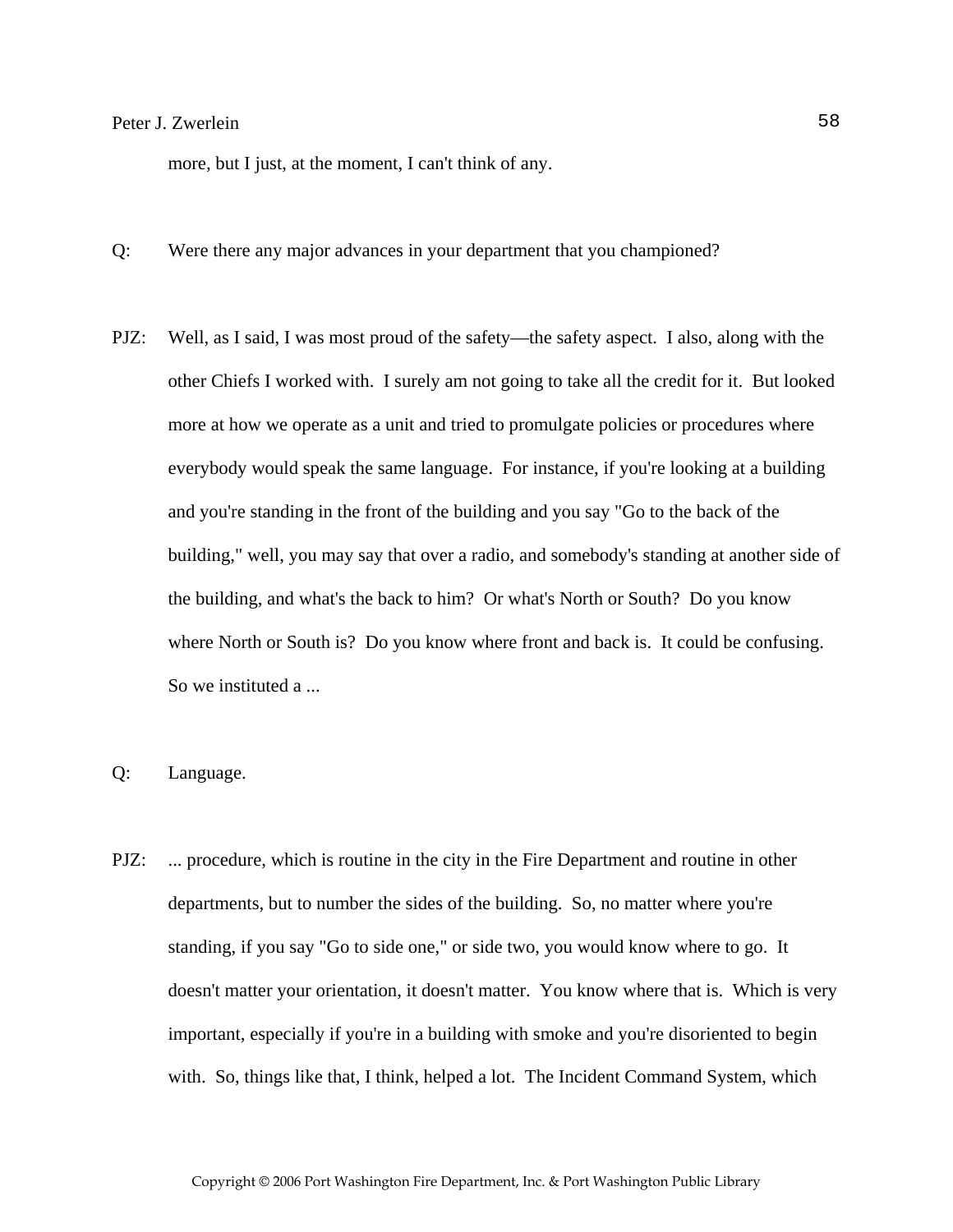came out off—or us, that came out of the Avianca crash. Just setting up a command post. Because the Chief, or whoever the incident commander who's in charge of the fire, he can't see everything and he can't be in charge of everything. His span of control, as it's called, is limited. So the incident command system sets up different sectors, so there may be someone in the back of the building who's in charge of that area. There may be somebody in charge of the press. There may be—the media, if you have a big enough fire. Maybe somebody in charge of the group, sort of, because this one guy standing in front of the building can't see everything and do everything. So it breaks up the responsibility more, and that's important.

- Q: And of course, that's your major contribution. What other contributions? I'm sure you've made others, as well.
- PJZ: Again, out of the Avianca crash, looking at Port Washington or Glen Cove or Oyster Bay. It's a dead-end peninsula. Avianca—Oyster Bay had a problem. They had a major disaster over there when the plane crashed, and they called for help, and people just came screaming in, blocked the roads, so other emergency equipment couldn't come in. So it's important to have what they call staging areas, where you can say "Respond to ..." for instance, if there's a fire, bad fire, and we had one where we used the system at Sands Point Nursing Home where we had to evacuate people up to Weber School. We had to [call other departments for ambulances to help. And they were told to stage at St. Peter's](http://www.pwfdhistory.com/trans/zwerleinp_trans/pwfd_news_spnh.pdf)  School. "Don't come right down to the scene, because you're just going to block it up.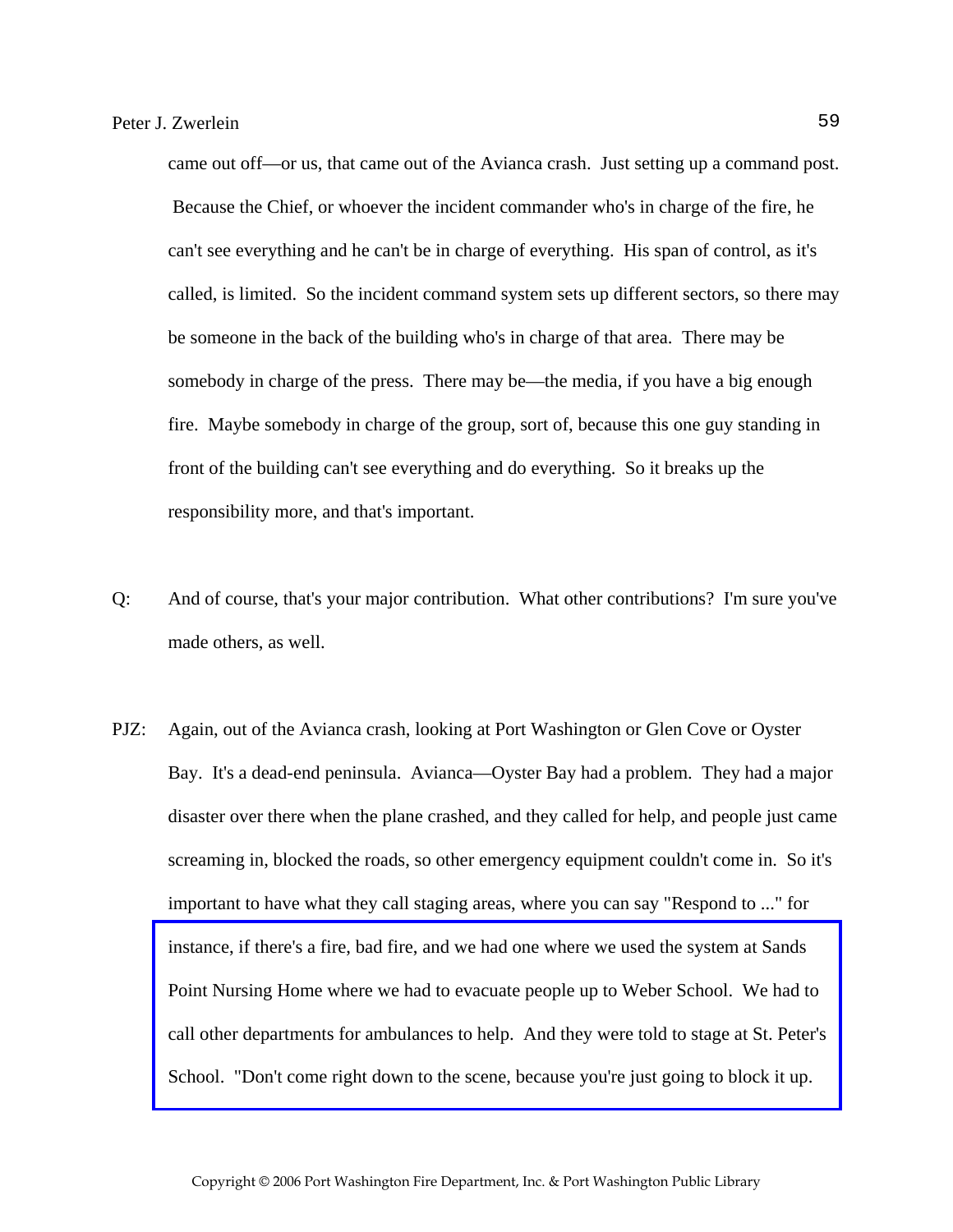Stay up there or stay behind the shopping center on Port Boulevard by the Post Office. We'll call you when we need you, one at a time," so you don't have fifty ambulances all bottled up in one area. You can't even turn around. So that's an important part. So we developed a map, actually, divided the peninsula up into quadrants. And within those quadrants, we actually went around town and said, well this would be a good staging area. That would be a good staging area. There's probably about fifty different staging [areas. So, depending on where we have an incident, we can block off that quadrant, just](http://www.pwfdhistory.com/trans/zwerleinp_trans/scrapbk067a_pz.pdf)  by blocking off certain intersections, so nobody can get in or out. And also, we have prearranged staging areas where incoming help can go to, and then we know they're there. We know who they are, what their capabilities are, and call them in as needed. And that's important.

- Q: Have you fine-tuned this since 9/11?
- PJZ: I don't know. They may have; I don't know. I haven't been involved in an intimate way in that. But I have been involved with, since I've gotten out as Chief, which is another thing, I'm a big proponent of just trying to consolidate the operations of the companies and the Department. As I said, we're four separate companies with four separate bylaws, four separate operating rules, four separate budgets. And things can be done more economically as one group. Do we need all the firehouses we have around town? Or do we only have them because there are four companies who want to have their own building? Do we need all the equipment? These are some of the things that should be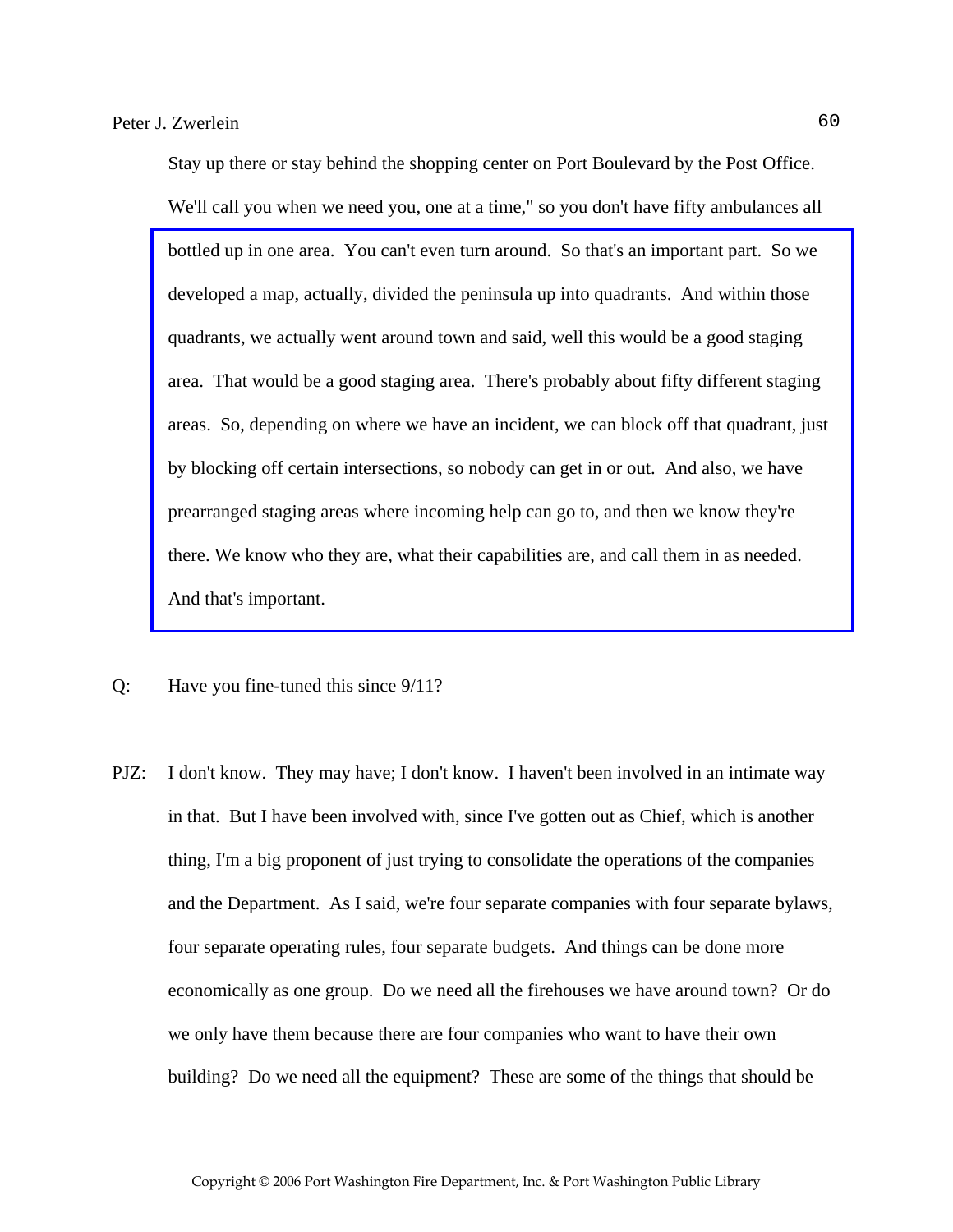looked at, and I think by consolidating, you could save money.

- Q: But doesn't everyone want to save their own turf?
- PJZ: I think that's the underlying problem in trying to get it done.
- Q: It's more like the armed services type of thing ... trying to save money.
- PJZ: I've seen a lot of movement in the last couple of years at least, that people are seeing the light at the end of the tunnel. They know that, either we're going to do something on our own, or somebody else is going to do something.
- Q: And who would that other somebody be?
- PJZ: Could be—it could be government. It could be the taxpayers. Could be, you know it's not hard to see that you could save money by consolidating.
- Q: How do you believe that Port Washington Fire Department is perceived by the public?
- PJZ: I think it depends on how long you've lived in Port Washington. And if you know a firefighter. One of the—one of the reasons, I think, we're not getting as many people there are many reasons, as I said before.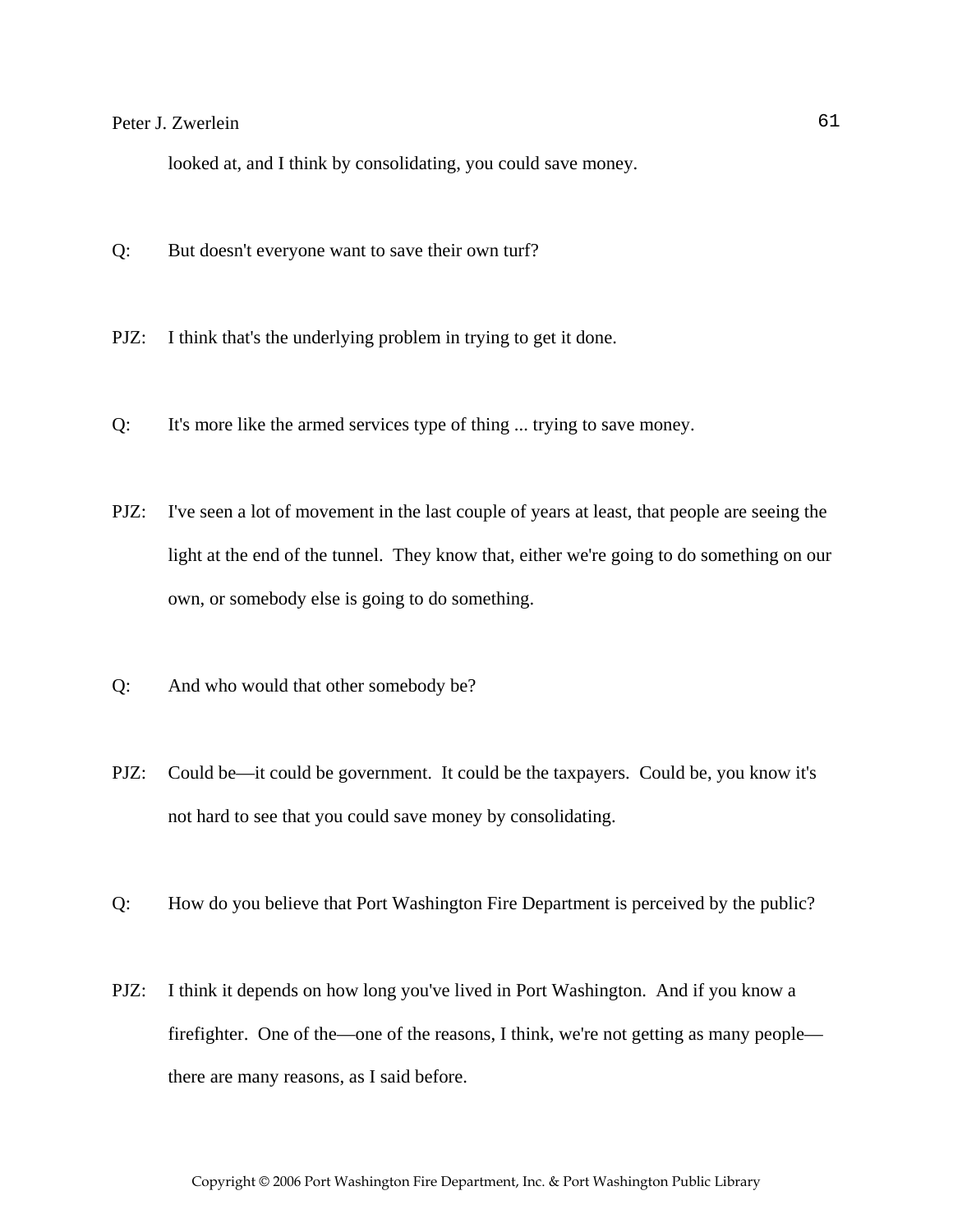#### Q: What are the reasons, by the way?

- PJZ: A lot more leisure time things to do. You have your choice. It's not only, you know, let's go play some softball at the firehouse. Let's go camping, let's go skiing, or whatever. More and more people have to work two jobs, okay? So there's a lot of training, OSHArequired training now that you have to do, which we didn't have to do in the past.
- Q: That is more stringent?
- PJZ: More stringent training. Absolutely, yeah. And the safety. The, you know, safety aspect. We have a higher economic strata in Port Washington now, where they have a lot of money. They may not have grown up on Long Island where there's always been a volunteer fire department. They've grow up in an area that had a paid fire department, and they don't know what a volunteer fire department is. I can't tell you how many people, when it's brought to their attention that we're volunteers say, "Oh, I thought you were paid," you know. I'm sure it's because they didn't—they grew up in that atmosphere. So I think that's one of the—three of the major problems. Three of the major problems.
- Q: It's, the affluence of a whole generation that have not experienced either depression or a war ...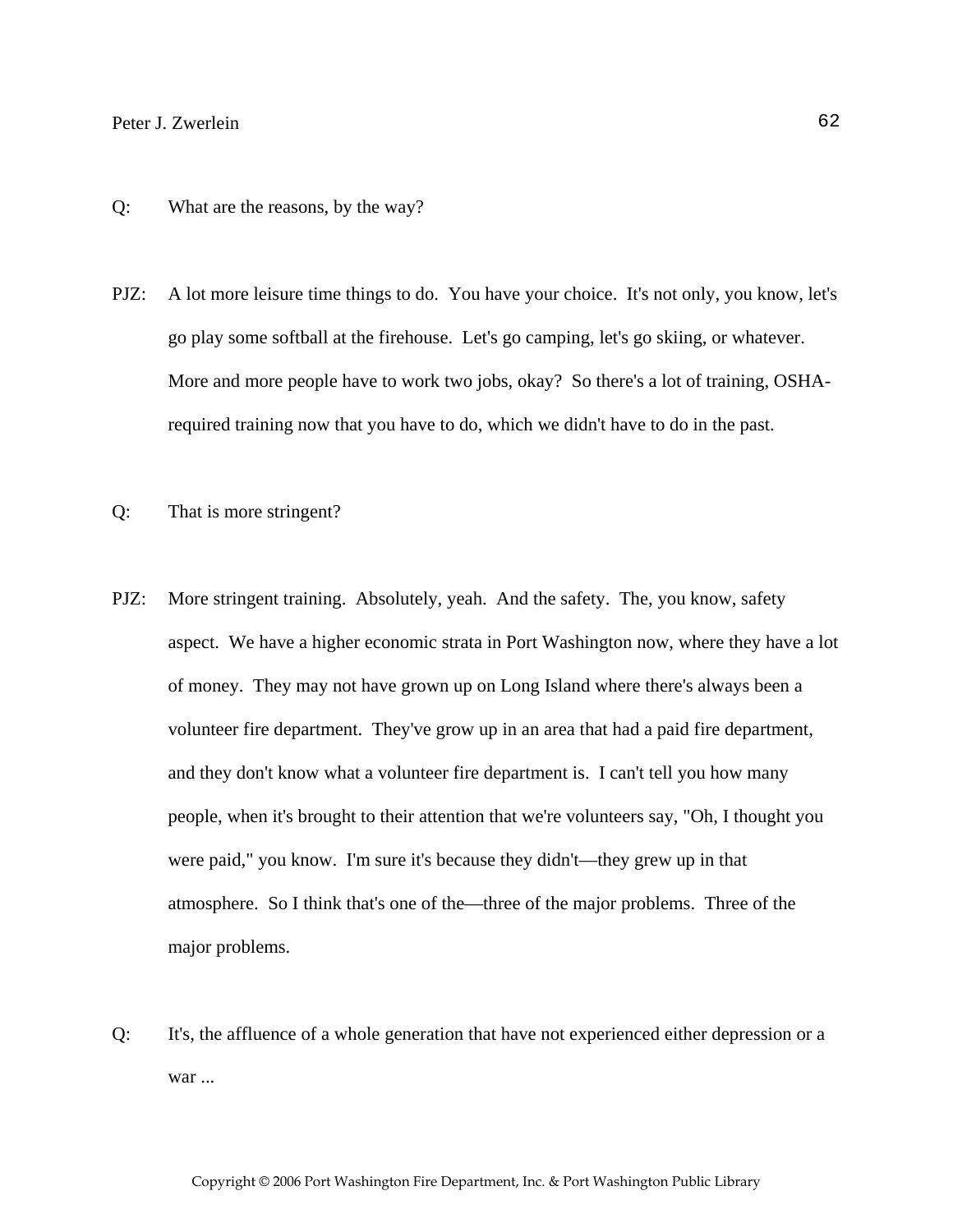- PJZ: Absolutely. Absolutely. That has a lot to do with it.
- Q: ... which have no commitment to community.
- PJZ: Commitment. That's a good word. Even—even the people—not all the people, but a lot—some of the people I've seen who have joined and, to their credit, they've tried, as I say ...
- Q: You say credit?
- PJZ: ... we're a paramilitary organization, and there has to be some discipline, you know. When we tell you to do something, there's a reason for it. It has to be done. There's no second guessing.
- Q: And how do the young people ...
- PJZ: And, you know ... [how to] ... deal with it.
- Q: ... from high school take this when they come in?
- PJZ: You know, the guys and the girls that have joined are very good. Very good. That's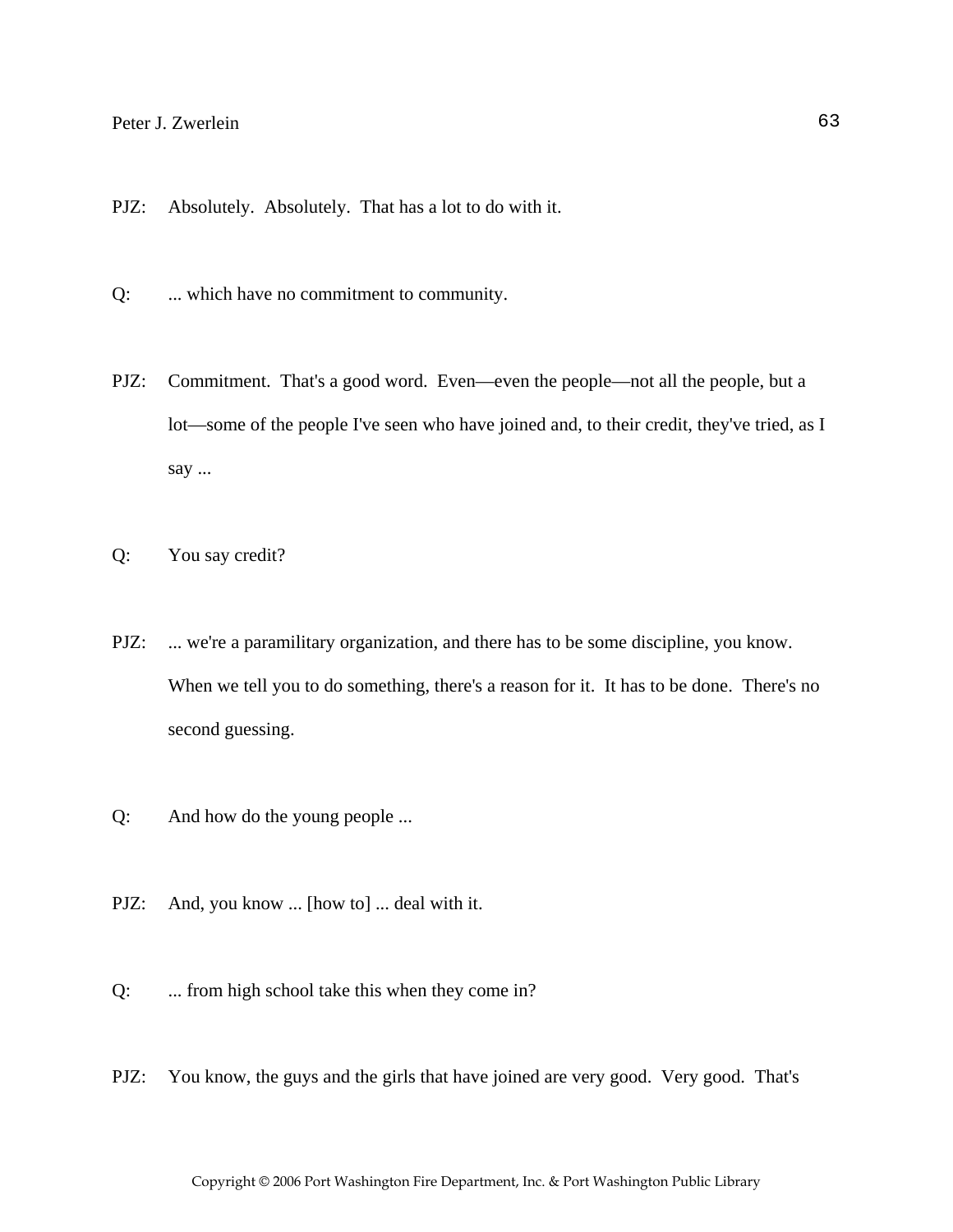because they want to join. It's not a funny ulterior motive. They probably—they probably think it's exciting, you know. I think, like I said before, I don't think it's because they're serving their community or anything like that. It's exciting. And their friends, some of their friends join, and they want to be with their friends. And once they get in there and they see what it is, and some who see what it is say, "I'm not doing that." You have to work (laughs). A lot of—there are people who say, "I'm a volunteer. I don't have to do that." Well, your volunteering stopped when you raised your hand and took the oath, you know. You can't just—firefighting isn't something you say, "Well, I'm going to do it. I'll do it today, but I'm not going to do it tomorrow," or "It's not convenient for me, right now." You have to do it when you have to do it. And you can't run an organization like that. So, not to put anybody down, but it's not the Historical Society or something where if you don't show up for a meeting, or you don't show up to pack your stuff away in the attic, it's not a big deal. You just do it another day. Things have to be done when they have to be done.

Q: So, do you go to the high schools and talk to these people, as a Chief?

PJZ: There's a recruiting committee in the Fire Department. I'm not sure who's in charge of it. But there are members who go to a lot of schools with the equipment. Especially the elementary schools. And I think, over the years, probably we've, you know, instilled in some of the younger kids' minds that this looks like something I'd like to try, or at least at that age, it's fun or, you know, exciting.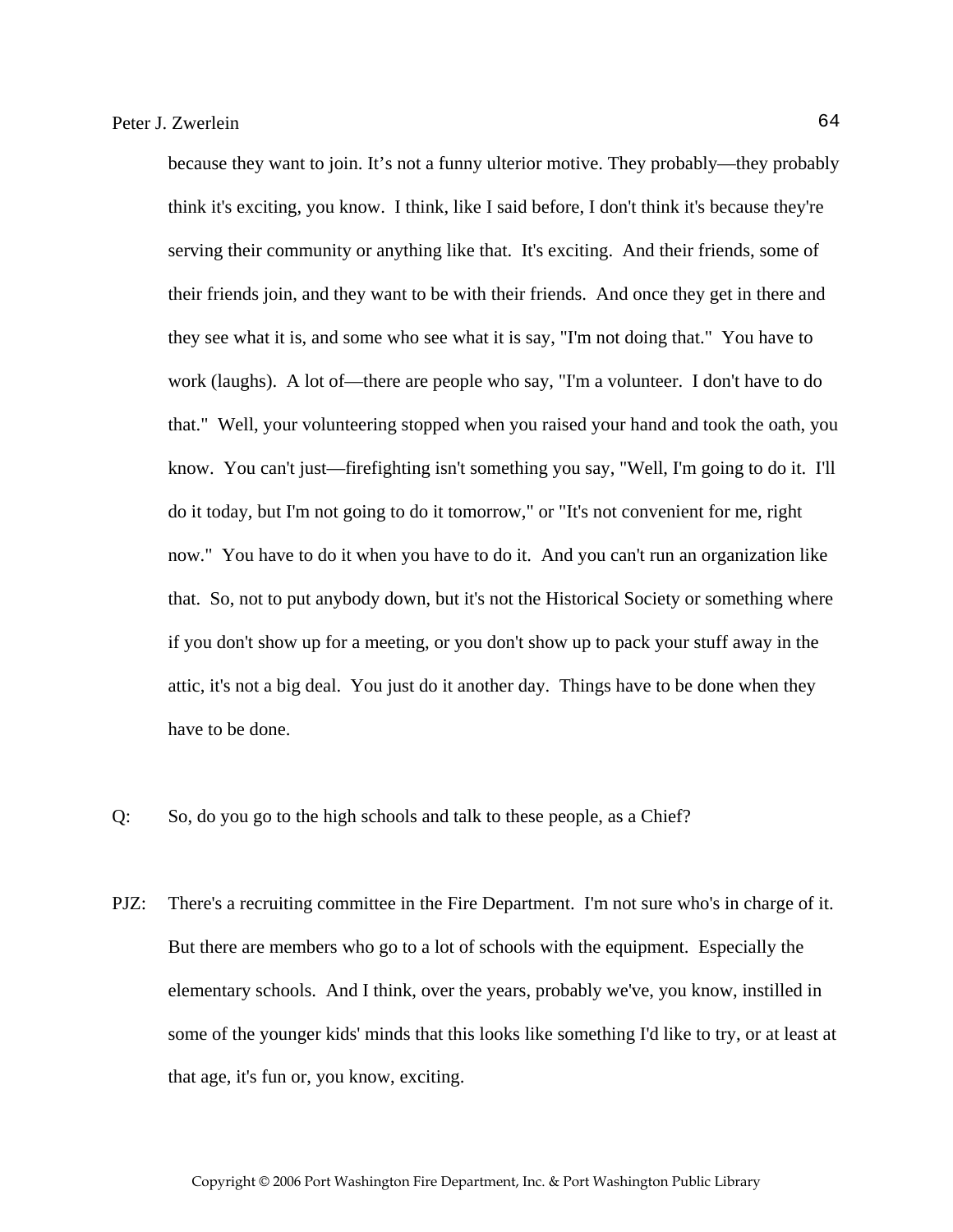- Q: So how many have you recruited just this year from ...
- PJZ: I don't know. I don't know how many. It was probably fifteen or twenty high school kids, I would say. I wouldn't bet my life that that's the number. But from what I've seen, seeing the younger guys.
- Q: Have you received any awards for the actions that you may have taken?
- PJZ: Yeah, I have. Back in 1977, I think I was a Lieutenant. There was a fire up in the [Highland Avenue82 Highland Avenue. And it was on New Year's Day. Very early in](http://www.pwfdhistory.com/trans/zwerleinp_trans/pwfd_news026a.pdf)  the morning. Early. Six, seven o'clock, something like that, I think. And ...
- Q: And what is the award called?
- PJZ: Oh, it's just a recognition of outstanding service, which I'm looking at right now. And [myself and some other—two or three other guys—searched the building that was on fire.](http://www.pwfdhistory.com/trans/zwerleinp_trans/award_highland_pz.pdf)
- Q: This was in 1977.
- PJZ: '77, yeah. And found the occupant laying at the door to a closet, unconscious.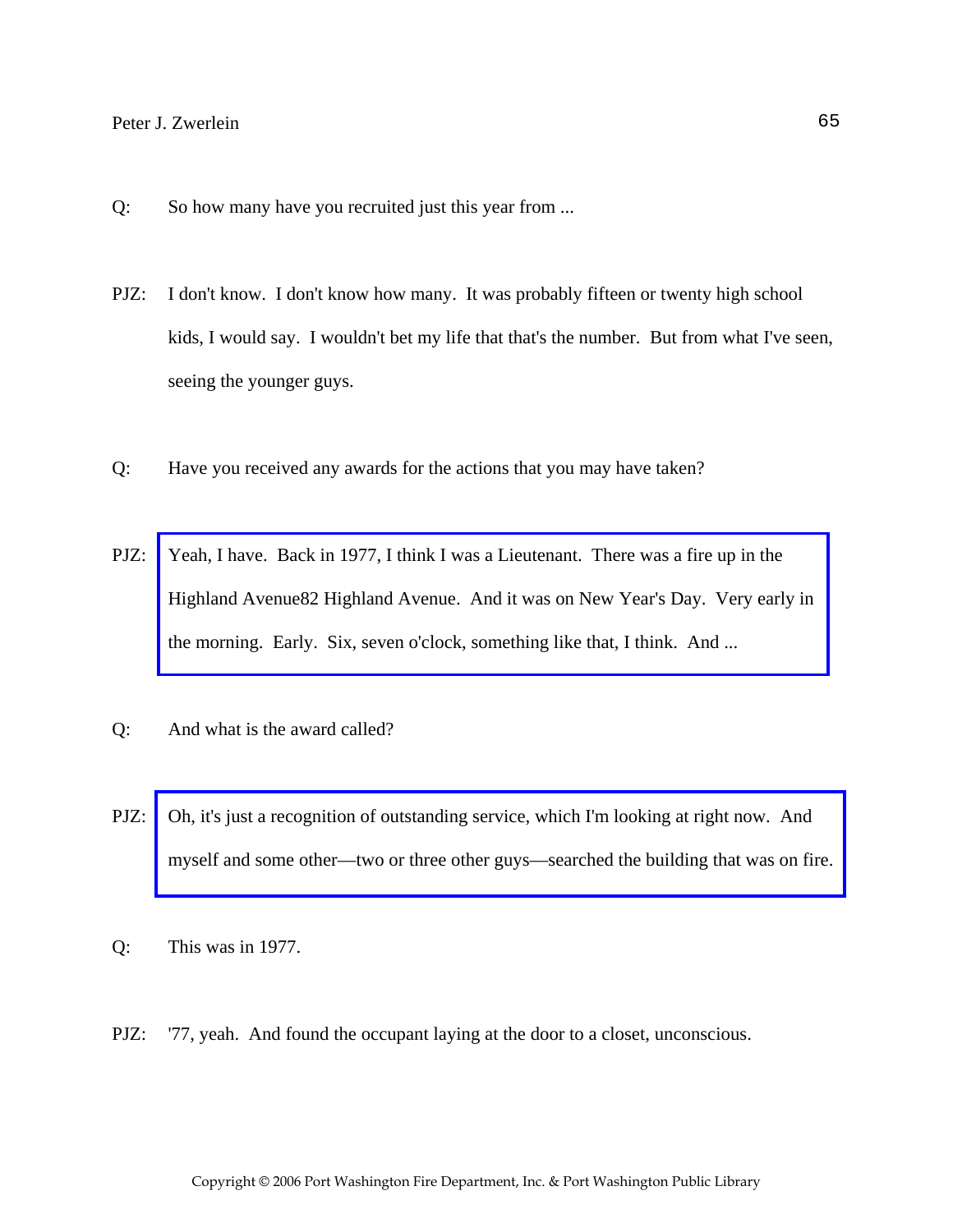- Q: From the smoke?
- PJZ: From the smoke. And, I guess, he was just trying to get out any way he could. It was smokey and dark, and even though it was his own house, he was disoriented, and he found the door and it was a closet. So, we got him out. He lived. He's, I guess, to this day he's fine. But ...
- Q: And how has the—how does the public thank you? Like, did this man come to you afterwards?
- PJZ: I think the family wrote a letter. There was a letter in the paper type of thing. It's nice to hear. I mean, I don't expect anything, you know.
- Q: It's nice to hear (laughs).
- PJZ: ... [INAUDIBLE] ... But it's nice to hear.
- Q: To hear them say thank you. Would you do it again? Be a Chief?
- PJZ: I would. I would be more likely to do it again if I did it right after I went out as the Chief of the Department. Geoff Cole did that. He went through twice. Because I found, after you're out a little while and not involved in the day to day things, that you lose a little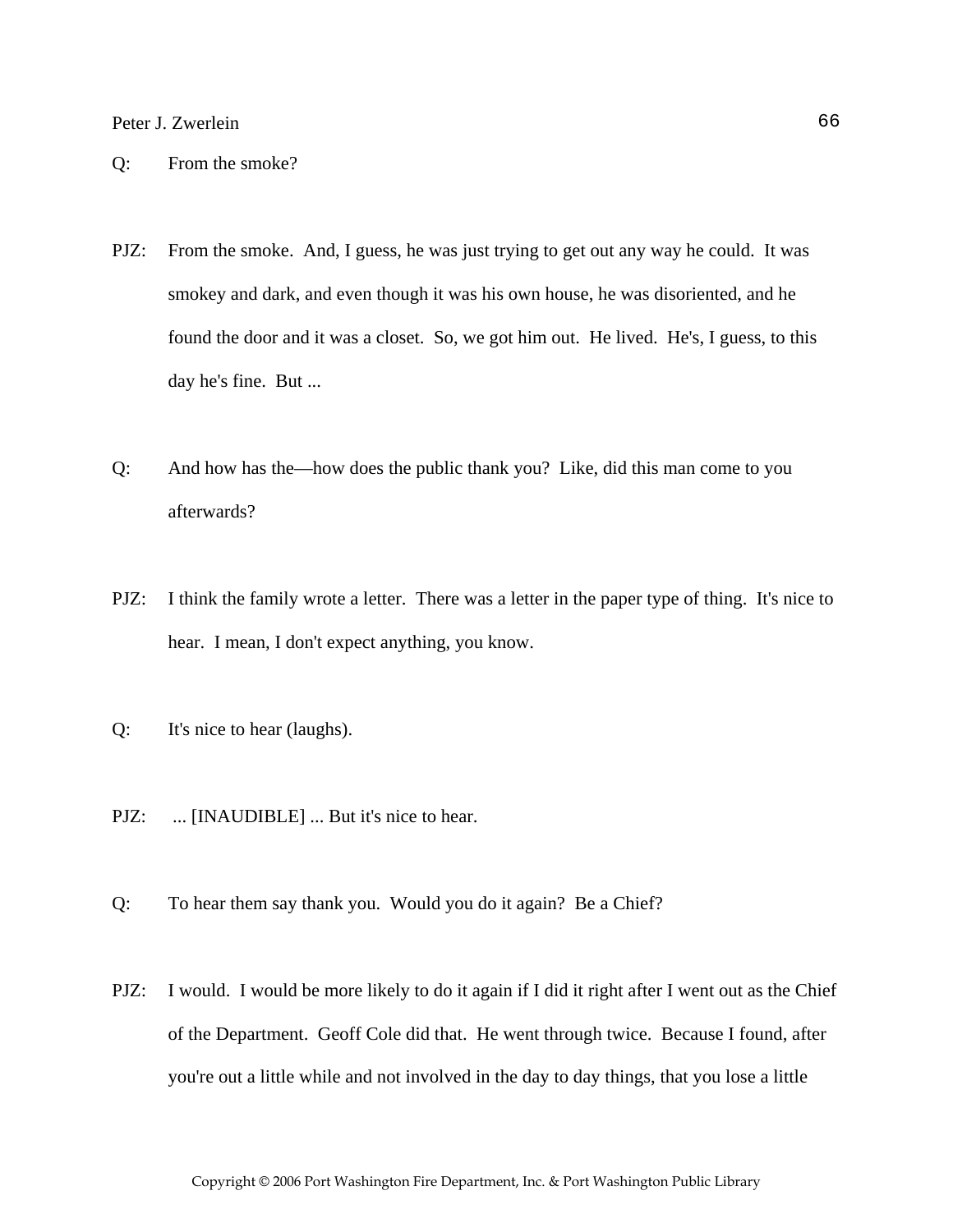touch, especially with the newer techniques or newer ...

- Q: Are there certain years only that you can be? I mean ...
- PJZ: No, no, no. I mean, in order to become a Chief you have to have been a captain of your company. So there's ...
- Q: Yeah, but can you be Chief like for ten years or fifteen years, or however long you want, or is there a period that you can only be ...
- PJZ: There is first assistant Chief, second assistant Chief, and Chief of Department.
- Q: And when you hit that Chief ...
- PJZ: Right, that's ...
- Q: ... can you be there forever, if you want?
- PJZ: Not as the Chief. Then, you can run again as first assistant ...
- Q: Oh, I see.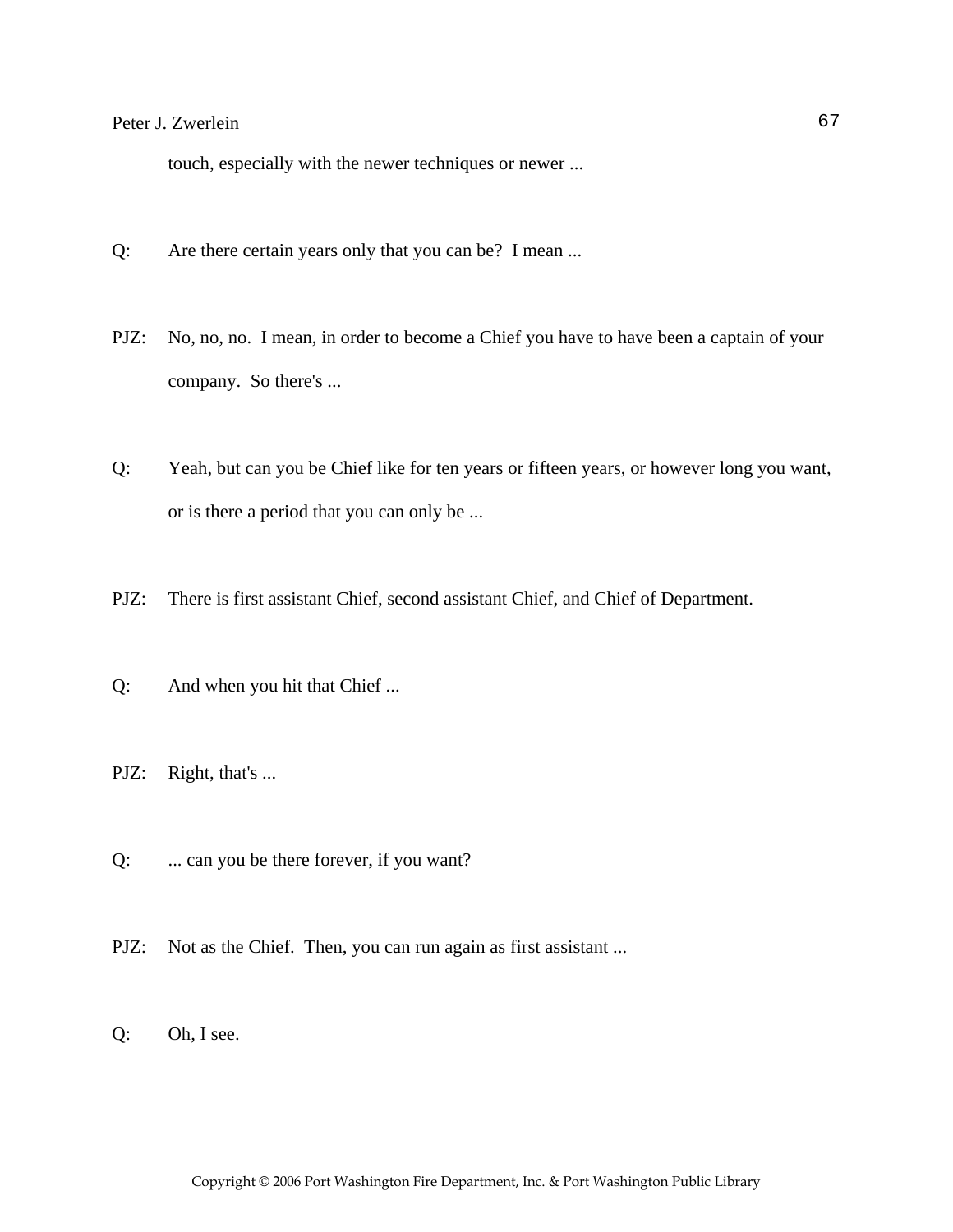PJZ: ... second assistant, Chief.

Q: You have to keep running ...

PJZ: Rotating it.

- Q: ... with the rotation.
- PJZ: Each company rotates. So there's—when I was Chief, the first assistant was from Atlantic Hook and Ladder Company, and the second assistant was from Flower Hill Hose Company. So, after I went out, the first assistant Chief was elected Chief, so he's from Atlantic. Second assistant was from Flower Hill, and then someone from my company was elected as first assistant Chief, or second assistant.
- Q: So, in other words, then, if you make the rotation, continually, it's a far easier ... transition.
- PJZ: Yeah, because you're involved. You know, if I were to—I went out as Chief, let's say, and I didn't run for first—second assistant again. Someone else from my company ran, then I guess I could have run against him. But, you know, he's been looking. He was qualified. He was looking forward to it as much as I was when I started. So I wouldn't do that. Then he has six years to work the line. So that's six years, if you do that, before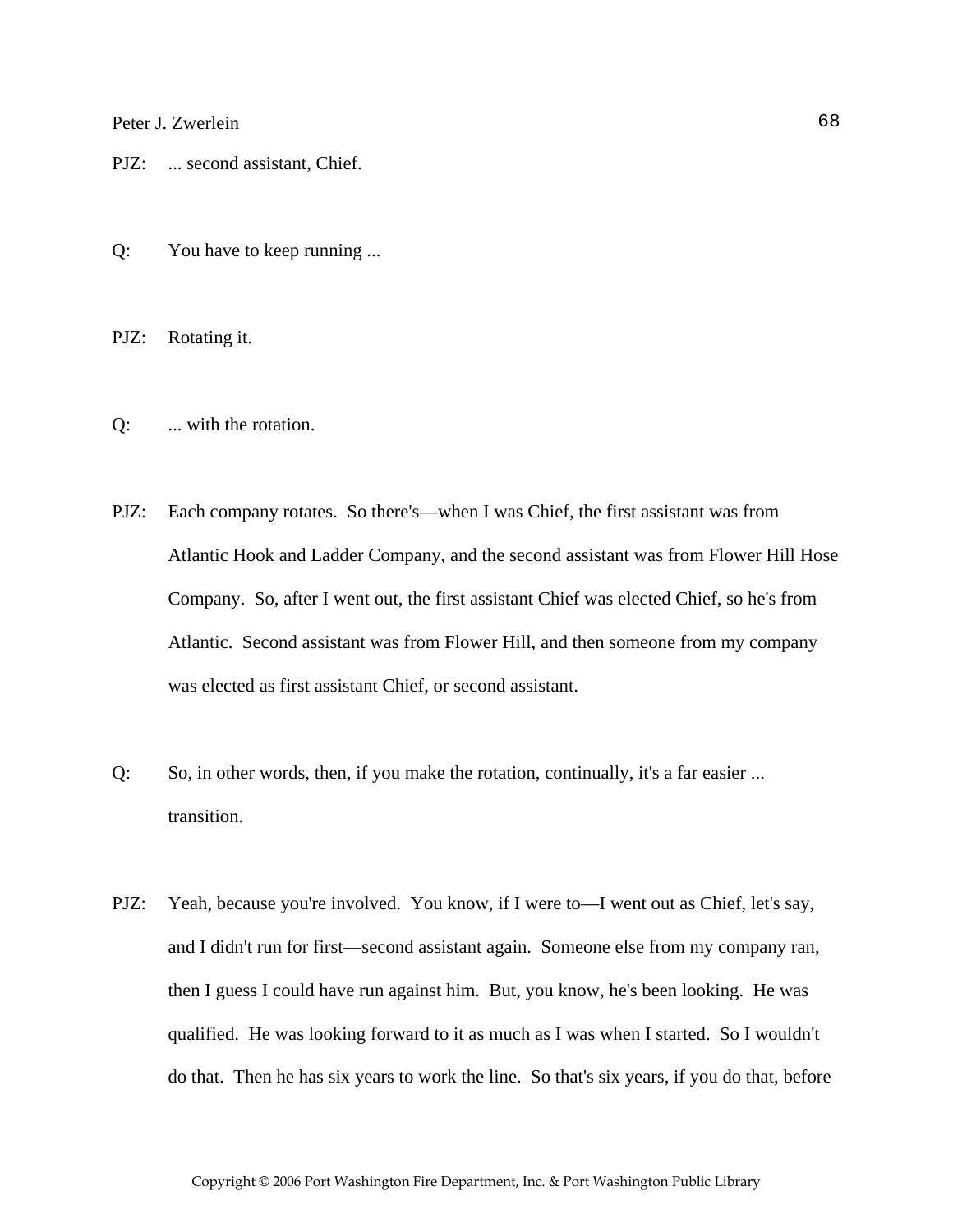you can run again.

- Q: And by that time ...
- PJZ: By that time, it's six years later, and you've got other interests, perhaps. You started, you know, you started to see your wife every day instead of once a week when you were Chief. You're living. You've living your normal life again, and to start all that again, it's hard. It's very hard. But if you were to do it, just keep doing it, I think, would be easier to do.
- Q: And have many people done that?
- PJZ: Just ...
- Q: Keep doing it?
- PJZ: ... just Geoff Cole.
- Q: Just Geoff Cole.
- PJZ: Just Geoff. That was the only one. I can see it happening more frequently, because there are fewer members and fewer what I call qualified, only because they don't have the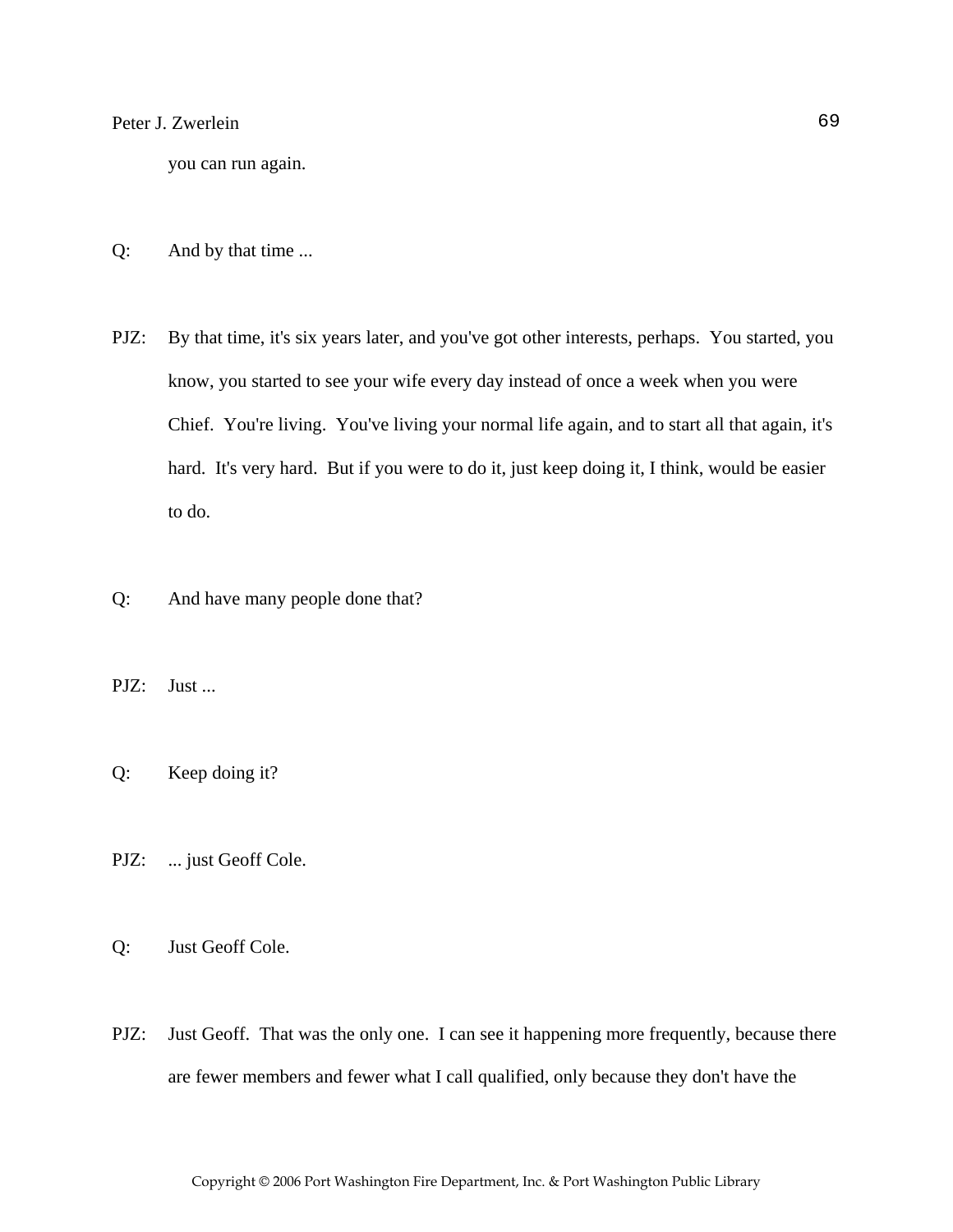experience, when I say qualified. But it's getting more and more difficult, the time constraints. The legal restraints.

- Q: Have you ever been sued for anything?
- PJZ: Personally, no. But the Department, I think, has been sued.
- Q: As a volunteer fire department, you can sue? For what?
- PJZ: I'm trying to remember. I think there was an accident or something. I'm trying to remember. Yeah, I don't know what the incident was, but yeah, we were sued. The insurance company sued us and then somebody tried to collect from the insurance company and then did. So then, the insurance company came after us.
- Q: And did you prevail, or did ...
- PJZ: I don't—I don't remember.
- Q: You don't know.
- PJZ: I know we've been sued. Like I said, the chief can be legally responsible if something goes wrong. That's why it's hard. That's why there has to be some rules.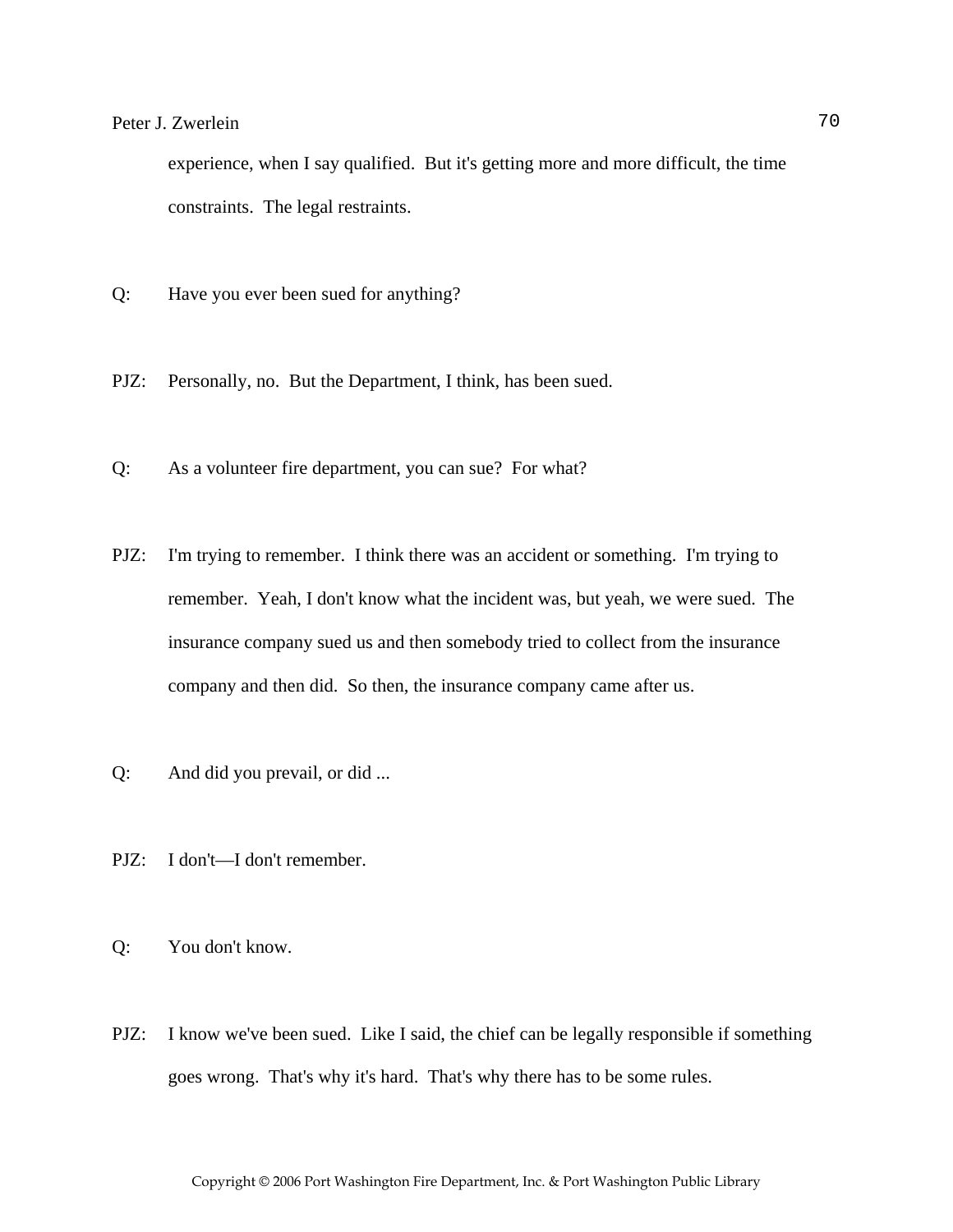- Q: You could be sued personally?
- PJZ: Personally, yeah. I mean, the Department's insurance would cover you, but still you're being sued. You're going to court. You're taking time away from your job for something you're doing for the community, even though you like what you're doing (laughs). That's ... [when you say you're working for the community] ... And I do. I like doing it for the community.
- Q: Well, I can see that sparkle in your eye ...
- PJZ: But that wasn't my main reason.
- Q: ... that you love doing it. It's wonderful.
- PJZ: So, but there are a lot more ... [INAUDIBLE] ...
- Q: What's the most difficult part of your being the Chief?
- PJZ: The most difficult part, I would have to say, was knowing there were things you should be doing, as far as procedures and the way things are managed or run, but because of the way we're set up, you didn't necessarily have that authority to just say, "Well this is the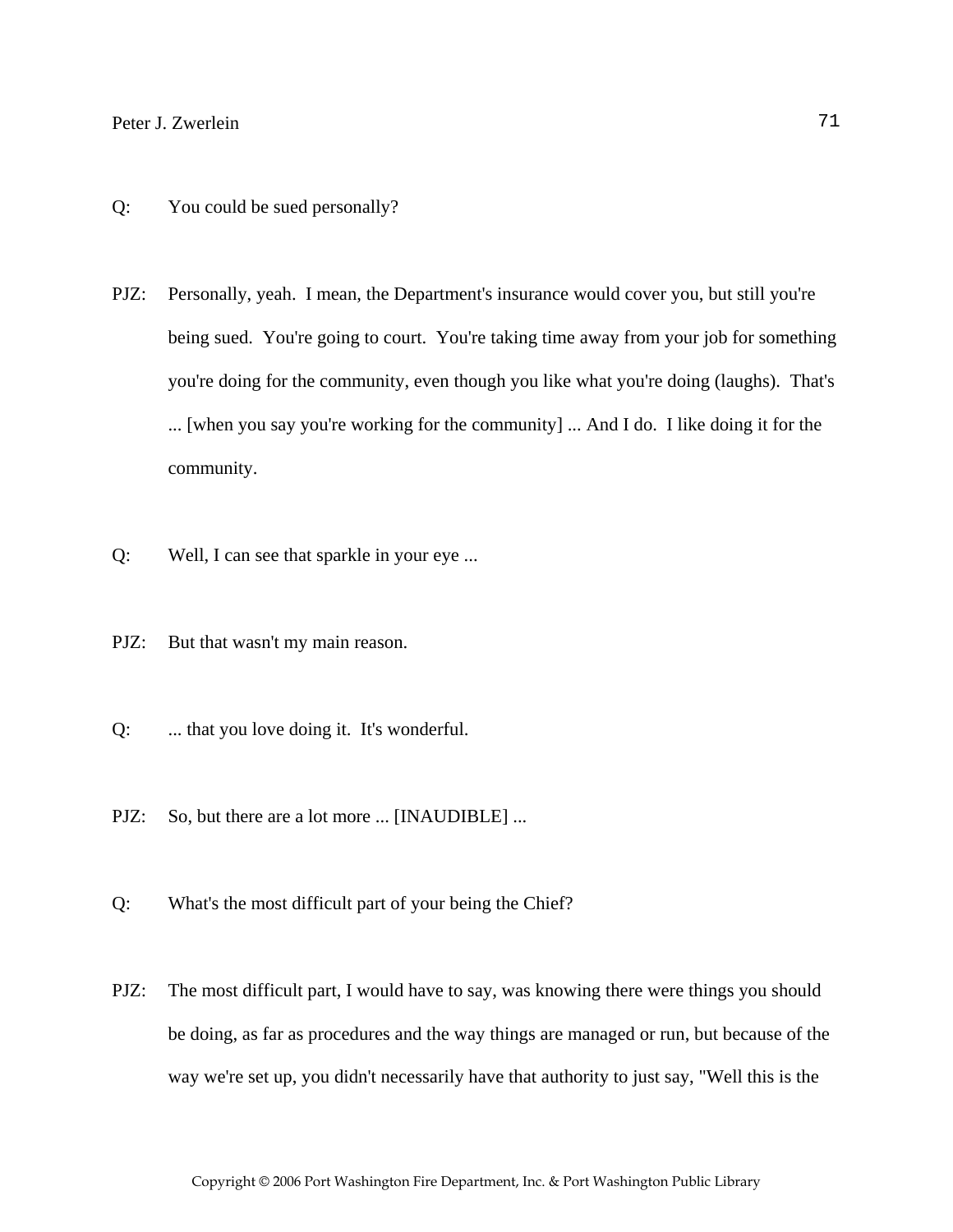## Peter J. Zwerlein 72

way it's going to be done." You know, you had to more or less sell to four companies changes.

- Q: And change is the most difficult thing.
- PJZ: Yeah. And to the [fire] company's credit, I think most of the things that I proposed and explained—once you explain it to people, you know, and explain it's not going to affect them adversely; it's a good thing—they accept it, but it takes a lot of time (laughs). It takes a lot of time.
- Q: What do you think the future of Port Washington Fire Department ...
- PJZ: I think, at the very least, there will be paid people to respond to fires during the daytime. Whether we do that voluntarily, or somebody makes us do that. If we do it voluntarily, I think they'll still have a group of volunteers available at night and to help during the day. If we're told to do that, I think a lot of the volunteers will say, "Thanks, but no thanks," you know, because it's like a slap in the face.
- Q: Now, who would tell you to do it? The county? The city? The—who?
- PJZ: Well, could be either. It could be the town. It could be the town of North Hempstead saying we don't want to pay these individual volunteer fire departments anymore, so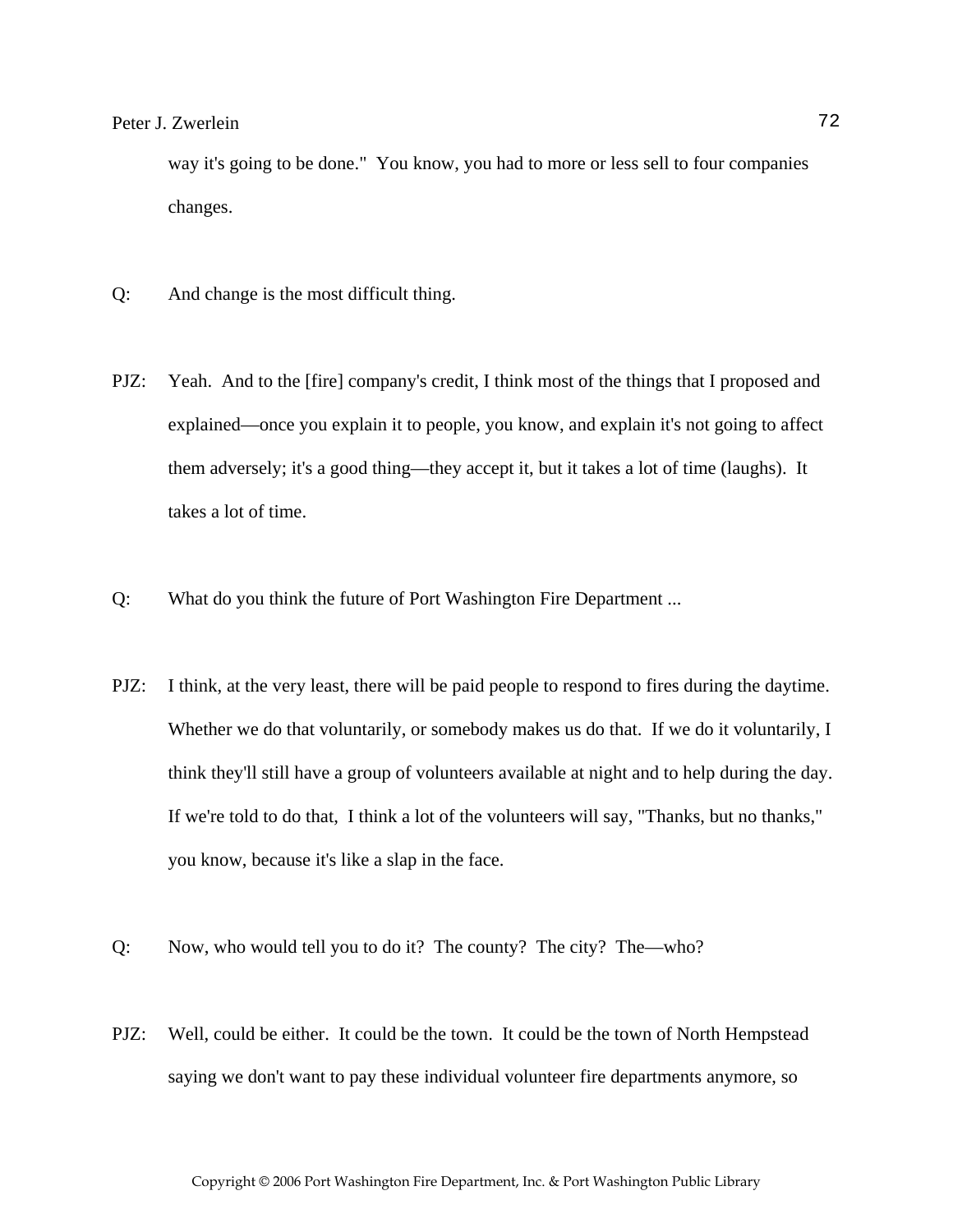we're going to—we're going to start our own fire department. They could. Perfectly within their rights to do that. The villages certainly have a right to have their own fire department. Economically, I don't think it would be smart. But, you know, if everybody banded together as an area, I think it could be done. But, you know, for normal fires, most of our calls are automatic alarms that are false alarms. And that's ...

- Q: …What are the silly calls?
- PJZ: That's a big problem, because it's like crying "Wolf!"
- Q: Yes.
- PJZ: After a while, the guys say, "I have to paint my house. I have to cut my grass. I have to cut my toenails. That's only a false alarm. I'm not going to go." And Bobby Dayton died in an automatic alarm fire. So, you never know. You never know. But ninety-nine percent of them are false alarms.
- Q: And what does that cost the company?
- PJZ: Well, every time you run in your equipment, it's, you know, equipment gets used just, at least going back and forth to the fire. It costs them in people not wanting to respond to those kind of calls because you know it's probably going to be a false alarm. That type of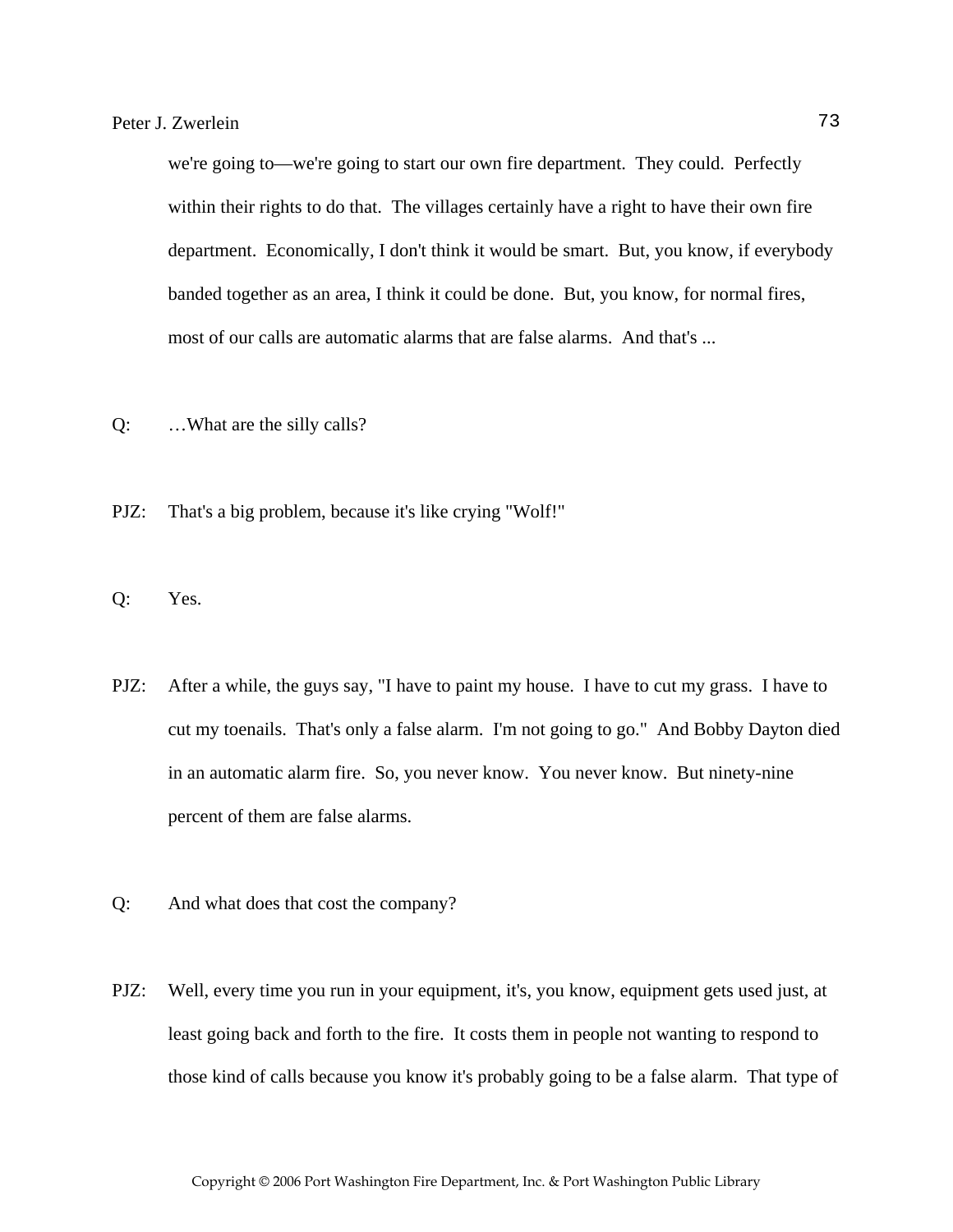## Peter J. Zwerlein 74

thing. But, so that's a big problem.

- Q: And how do you punish people who do this? Or do you fine them?
- PJZ: Well, that's the problem. There is not much being done to fine them. There should be some hefty fines. You know, after the second or third time, you fine them a couple of hundred bucks. That may get their attention. I mean, they're not doing it on purpose. What they are doing on purpose is not getting the alarm company to fix the problem, if it keeps on going off and off and off.
- Q: Well, does this go off because there's an electrical ...
- PJZ: Could be. Or it could be ...
- Q: ... or is it because somebody is setting this ...
- PJZ: No, it's—they're not setting it. It's, you know, the alarm here in the ceiling, for whatever reason, maybe a short circuit or something, or a power surge. And it sets off the alarm.
- Q: I'm talking about mischief, you know. Teenagers doing this or ...
- PJZ: Yeah, trying to set it off. That hasn't been happening.